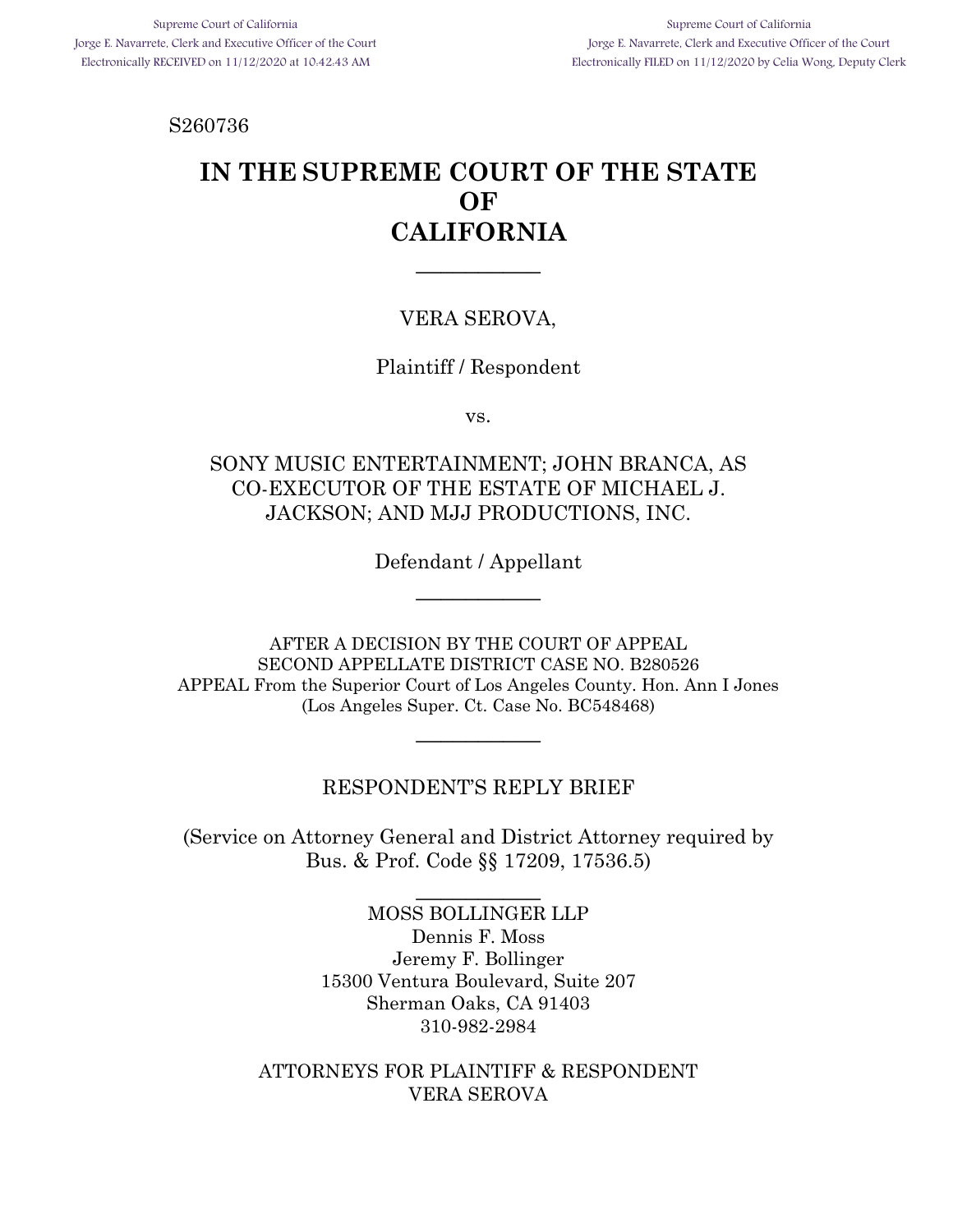## **TABLE OF CONTENTS**

| A. THE CHALLENGED STATEMENTS WERE NOT MADE IN<br>FURTHERANCE OF SONY'S FREE SPEECH RIGHTS IN<br><b>CONNECTION WITH AN ISSUE OF PUBLIC INTEREST10</b> |
|------------------------------------------------------------------------------------------------------------------------------------------------------|
| 1. THE CHALLENGED STATEMENTS WERE IN                                                                                                                 |
| <b>FURTHERANCE OF SONY'S PRIVATE INTEREST IN</b>                                                                                                     |
|                                                                                                                                                      |
| 2. THE CHALLENGED STATEMENTS DO NOT FURTHER                                                                                                          |
| PUBLIC DISCOURSE ABOUT MICHAEL JACKSON AND                                                                                                           |
|                                                                                                                                                      |
| 3. THE CHALLENGED STATEMENTS DO NOT FURTHER                                                                                                          |
| PUBLIC DISCOURSE ABOUT THE RELEASE OF THE                                                                                                            |
|                                                                                                                                                      |
| 4. THE CHALLENGED STATEMENTS DID NOT FURTHER                                                                                                         |
| PUBLIC DISCOURSE ABOUT THE AUTHENTICITY OF THE                                                                                                       |
|                                                                                                                                                      |
| <b>B. THE CHALLENGED STATEMENTS ARE ACTIONABLE AS</b>                                                                                                |
| 1. TITLES, COVER ART AND ATTRIBUTION OF EXPRESSIVE                                                                                                   |
| PRODUCTS ARE PROTECTED ONLY TO THE EXTENT                                                                                                            |
|                                                                                                                                                      |
| 2. THE CHALLENGED STATEMENTS COMMUNICATED                                                                                                            |
| <b>FACTS, WHICH SONY WAS IN A BETTER POSITION THAN</b>                                                                                               |
|                                                                                                                                                      |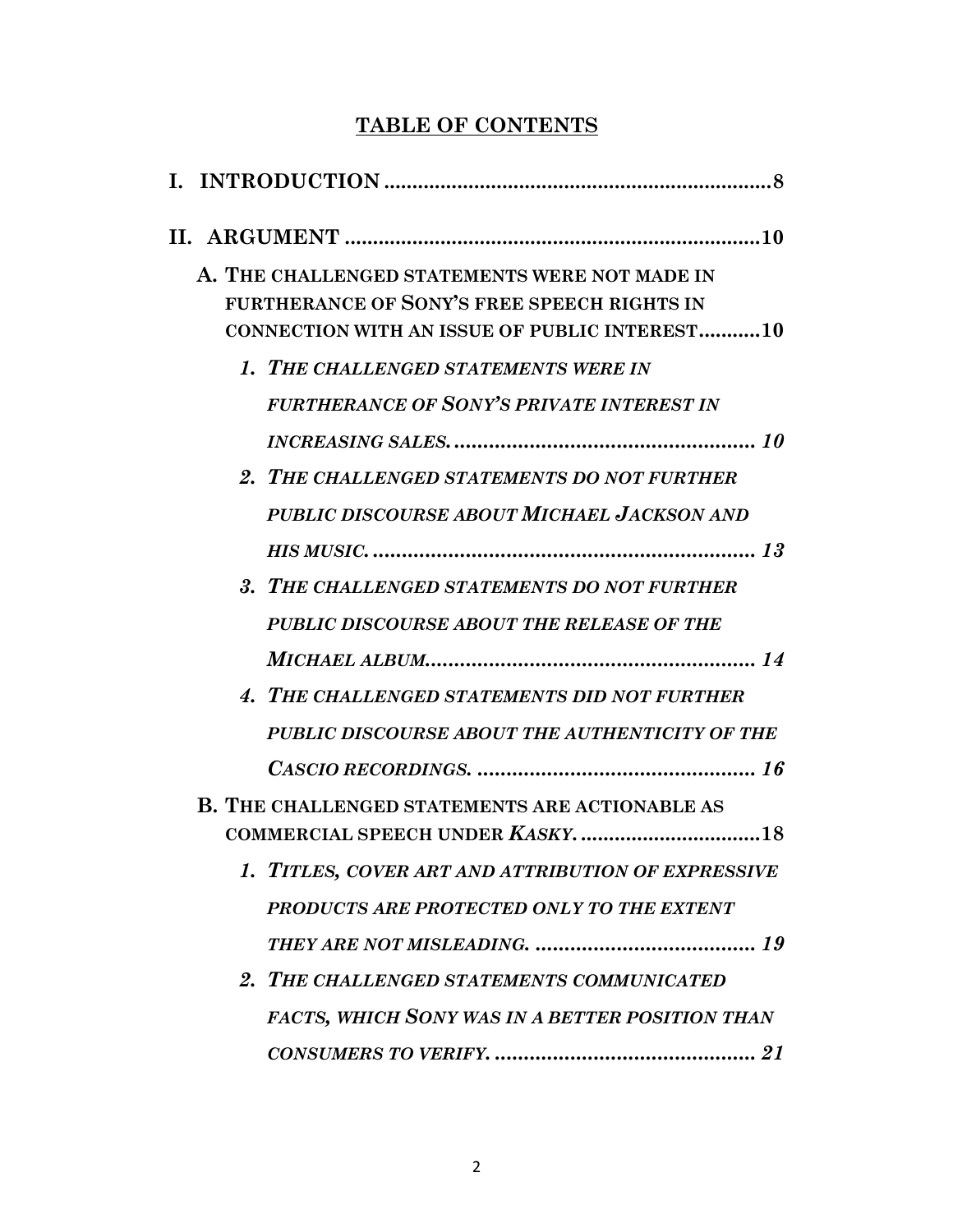| 3. REGULATION OF FALSE ATTRIBUTION OF ART IN SALES          |
|-------------------------------------------------------------|
| <b>TRANSACTIONS DOES NOT CHILL ARTISTIC</b>                 |
|                                                             |
| 4. REGULATING THE CHALLENGED STATEMENTS IS                  |
| CONSISTENT WITH TRADITIONAL GOVERNMENT                      |
| <b>AUTHORITY TO REGULATE COMMERCIAL</b>                     |
|                                                             |
| 5. THE CHALLENGED STATEMENTS ARE NOT                        |
| "INEXTRICABLY INTERTWINED" WITH THE MICHAEL                 |
|                                                             |
| 6. THE CHALLENGED ADVERTISEMENTS ARE NOT                    |
| ADJUNCT OR INCIDENTAL TO THE CASCIO                         |
|                                                             |
| C. THE COPYRIGHT ACT DOES NOT PREEMPT A CONSUMER'S          |
|                                                             |
| <b>D. A SELLER SHOULD NOT BE ALLOWED TO DISSEMINATE THE</b> |
| <b>FORGED WORK ENDLESSLY WHILE HIDING BEHIND THE</b>        |
|                                                             |
|                                                             |
|                                                             |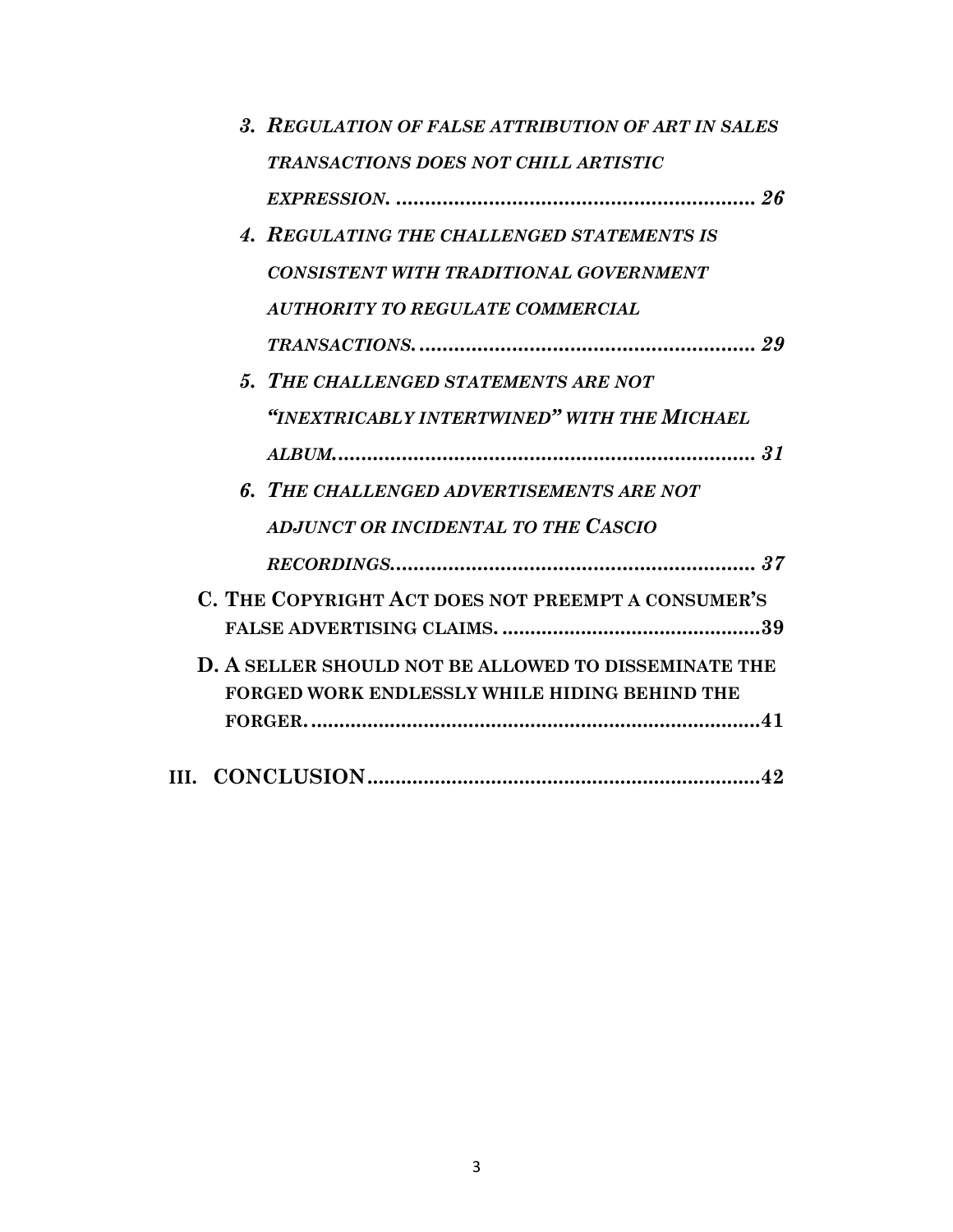## **TABLE OF AUTHORITIES**

| <u>Cases</u>                                            |  |
|---------------------------------------------------------|--|
| All One God Faith, Inc. v. Organic & Sustainable Indus. |  |
| Almuhammed v. Lee                                       |  |
| Angelini Metal Works Co. v. Hubbard Iron Doors, Inc.    |  |
| Board of Trustees of State Univ. of New York v. Fox     |  |
| Boule v. Hutton                                         |  |
| Butler v. Target Corp.                                  |  |
| Charles v. City of Los Angeles                          |  |
| Cher v. Forum Internat., Ltd.                           |  |
| Commonwealth Energy Corp. v. Investor Data Exchange,    |  |
| DuPont Merck Pharmaceutical Co. v. Superior Court       |  |
| Eastwood v. Superior Court                              |  |
| <i>Enerlites, Inc. v. Century Products, Inc.</i>        |  |
| FilmOn v. DoubleVerify                                  |  |
| <i>Fisher v. Dees</i>                                   |  |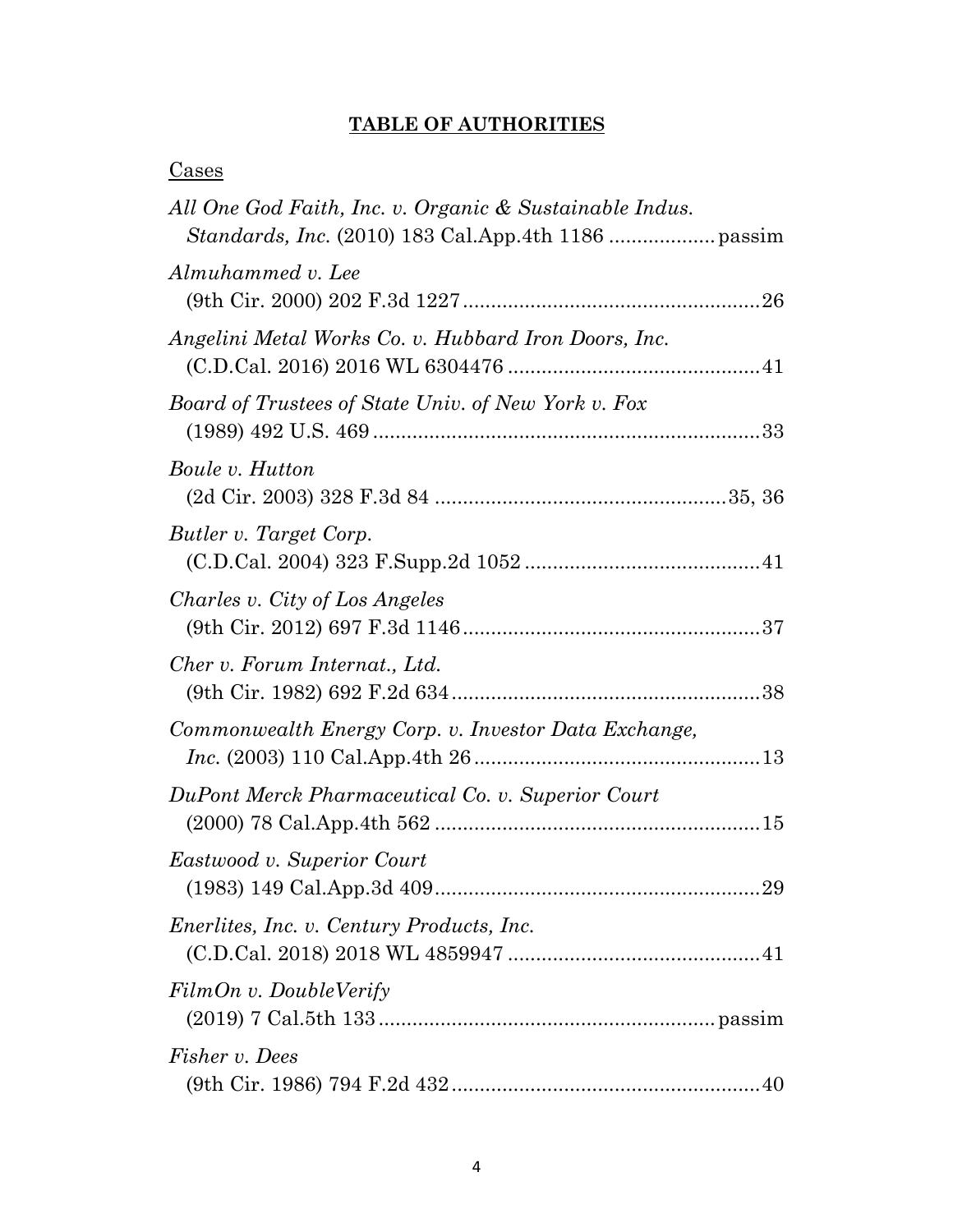| Gertz v. Robert Welch, Inc.<br>29                                |
|------------------------------------------------------------------|
| Giddings v. Vision House Prod., Inc.                             |
| Hoffman v. Capital Cities/ABC, Inc.                              |
| IMDb.com Inc. v. Becerra                                         |
| Johnson v. Jones                                                 |
| Kasky v. Nike, Inc.                                              |
| Keimer v. Buena Vista Books, Inc.                                |
| Kronemyer v. Internet Movie Database, Inc.                       |
| L.A. Taxi Coop., Inc. v. Indep. Taxi Owners Ass'n of Los Angeles |
| Lacour v. Time Warner, Inc.                                      |
| Laws v. Sony Music Entertainment, Inc.                           |
| Linear Technology Corp. v. Applied Materials, Inc.               |
| Liquormart, Inc. v. Rhode Island                                 |
| Lukens v. Broder/Kurland Agency                                  |
| Mattel, Inc. v. MCA Records, Inc.                                |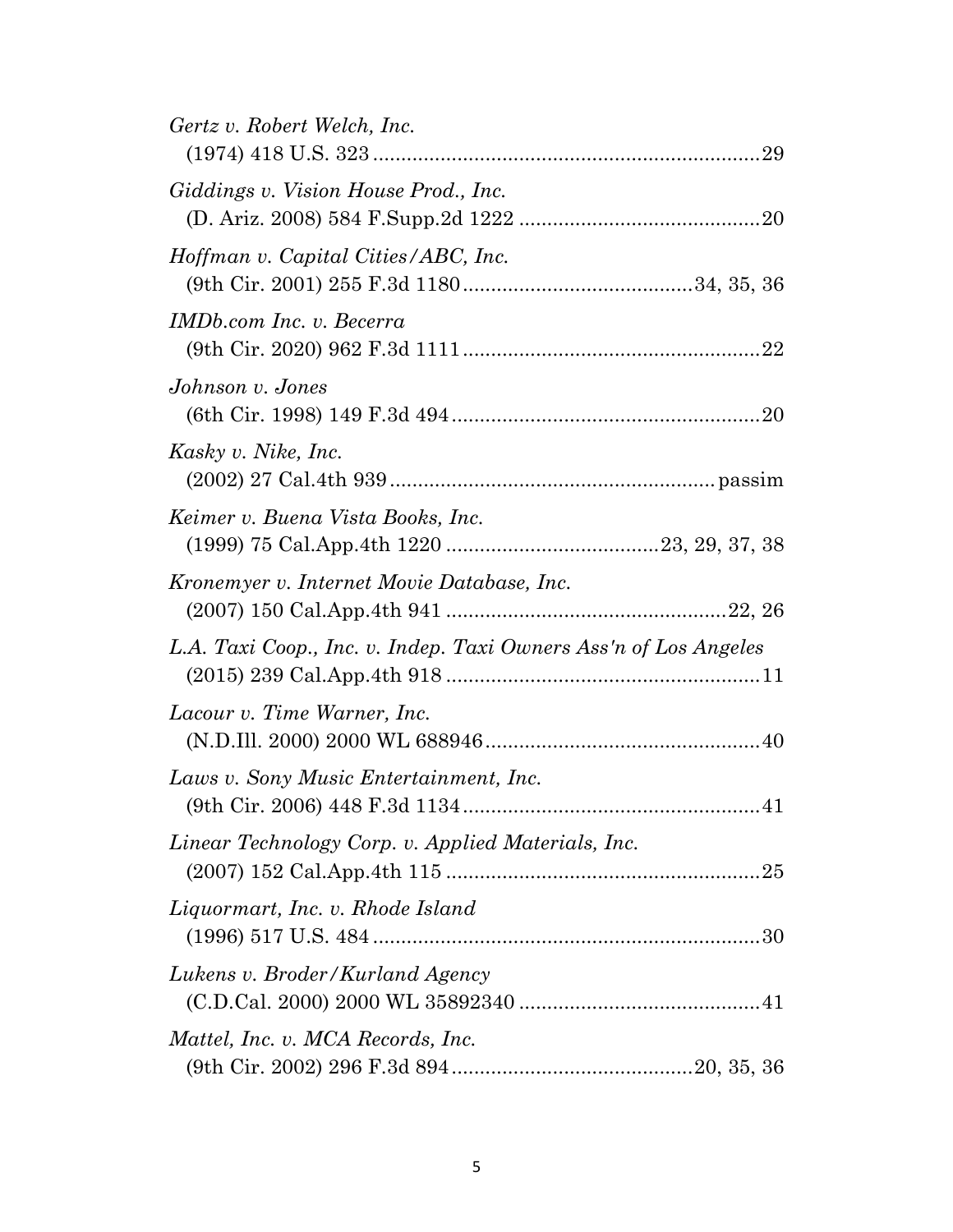| Media.net Advert. FZ-LLC v. Netseer, Inc.                                  |  |
|----------------------------------------------------------------------------|--|
| Nagel v. Twin Laboratories, Inc.                                           |  |
| Nationwide Biweekly Admin., Inc. v. Superior Court of Alameda              |  |
| Nutter v. Clear Channel Commc'ns                                           |  |
| Patterson v. Diggs                                                         |  |
| People v. Fogelson                                                         |  |
| Perfect 10, Inc. v. Cybernet Ventures, Inc.                                |  |
| Perfect 10, Inc. v. Megaupload Ltd.<br>$(S.D.Cal. 2011) 2011 WL 320311741$ |  |
| Rand Res., LLC v. City of Carson                                           |  |
| Rezec v. Sony Pictures Entm't, Inc.                                        |  |
| Riley v. Nat'l Fed'n of the Blind of N.C., Inc.                            |  |
| Rogers v. Grimaldi                                                         |  |
| Scott v. Metabolife Int'l, Inc.                                            |  |
| Serova v. Sony Music Entertainment                                         |  |
| Stewart v. Rolling Stone LLC                                               |  |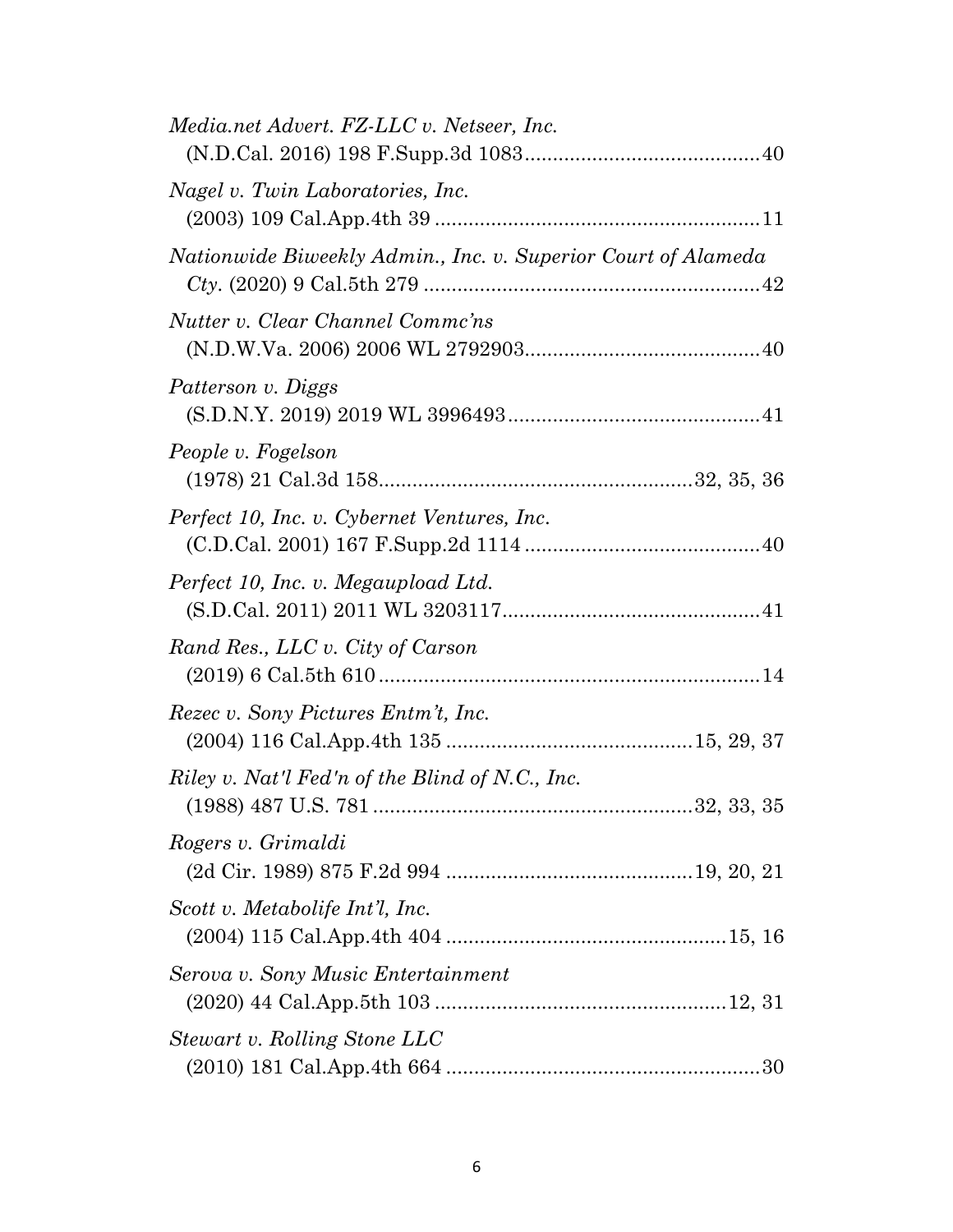| Stutzman v. Armstrong                                        |  |
|--------------------------------------------------------------|--|
| Sybersound Records, Inc. v. UAV Corp.                        |  |
| Terarecon, Inc. v. Fovia, Inc.                               |  |
| Toho Co. v. William Morrow & Co.                             |  |
| United States v. Schiff                                      |  |
| Virginia State Bd. of Pharmacy v. Virginia Citizens Consumer |  |
| William O'Neil & Co. v. Validea.com Inc.                     |  |
| Winchester Mystery House, LLC v. Glob. Asylum, Inc.          |  |
| Xerox Corp. v. Apple Computer, Inc.                          |  |

## **Statutes**

## **Other Authorities**

| California Bill Analysis, Senate Committee, 2003–2004 Regular |  |
|---------------------------------------------------------------|--|
|                                                               |  |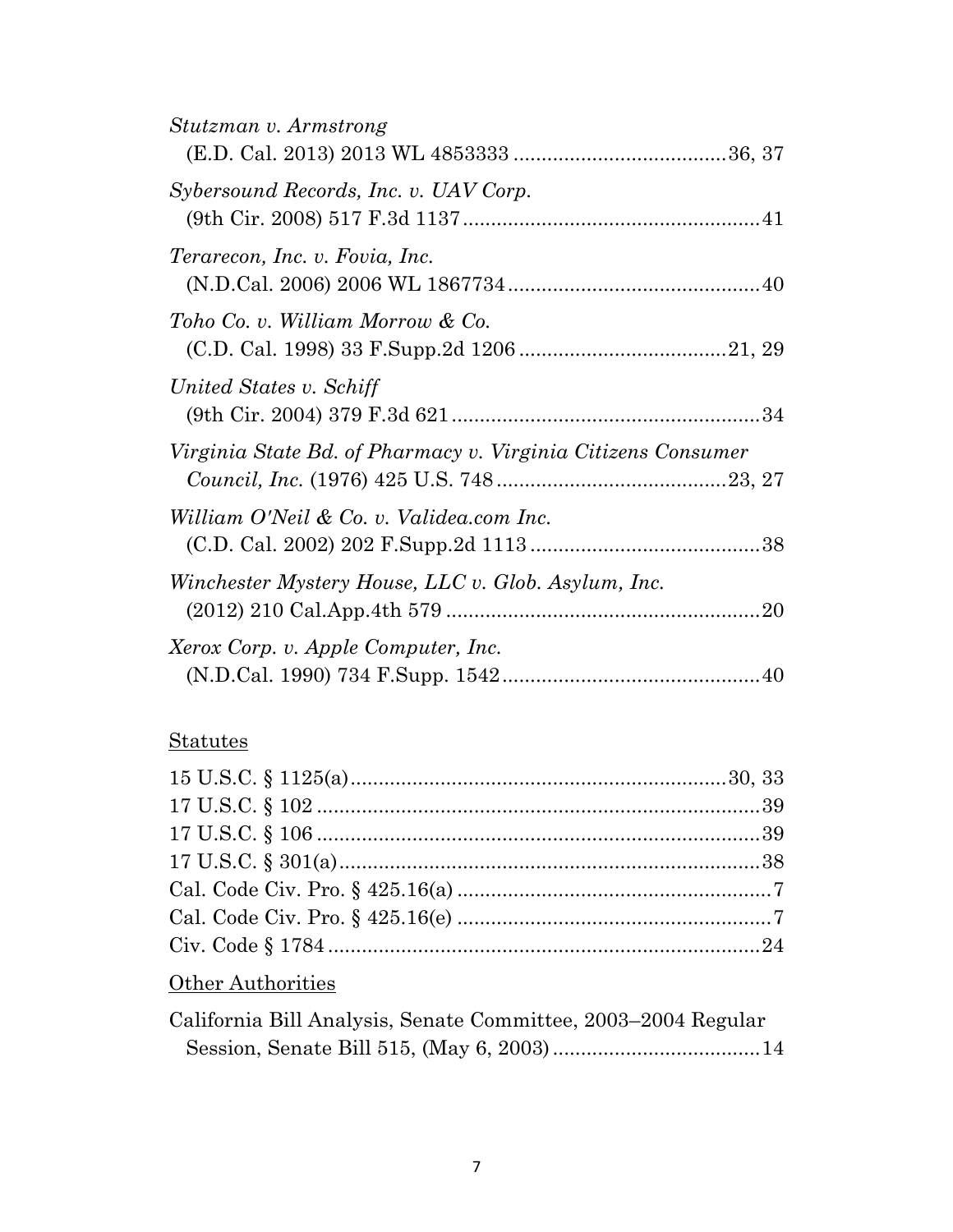#### **I. INTRODUCTION**

California enacted the anti-SLAPP law to protect the "valid exercise of the constitutional rights of freedom of speech and petition for the redress of grievances." Cal. Code Civ. Pro. § 425.16(a). Although anti-SLAPP is construed broadly, its application has limits. This case presents conduct outside those limits. This Court should clarify that a commercial entity cannot distort the important protections of the anti-SLAPP statute to shield itself from liability for false and misleading statements made to consumers to induce product sales.

Misleading attribution of the *Michael* album to Michael Jackson by Defendants Sony Music Entertainment, the estate of Michael Jackson and MJJ Productions, Inc. (collectively, Sony) is not speech protected by the anti-SLAPP law. No matter how broadly the statute is construed, Sony's representations about its product made to potential consumers were not in furtherance of Sony's constitutional free speech right; nor were they connected to "a public issue or an issue of public interest." Cal. Code Civ. Pro.  $\S$  425.16(e)(3), (4).

Particularly when applying the anti-SLAPP catch-all provision, as this Court emphasized in *FilmOn v. DoubleVerify* (2019) 7 Cal.5th 133 (*FilmOn*), the Legislature intended courts to follow fundamental constitutional principles in evaluating the challenged conduct. The plain statutory text requires that a court examine both the content and *context* of the speech at issue to determine whether speech satisfies the "arises from," "in furtherance of," and "in connection with [an issue of public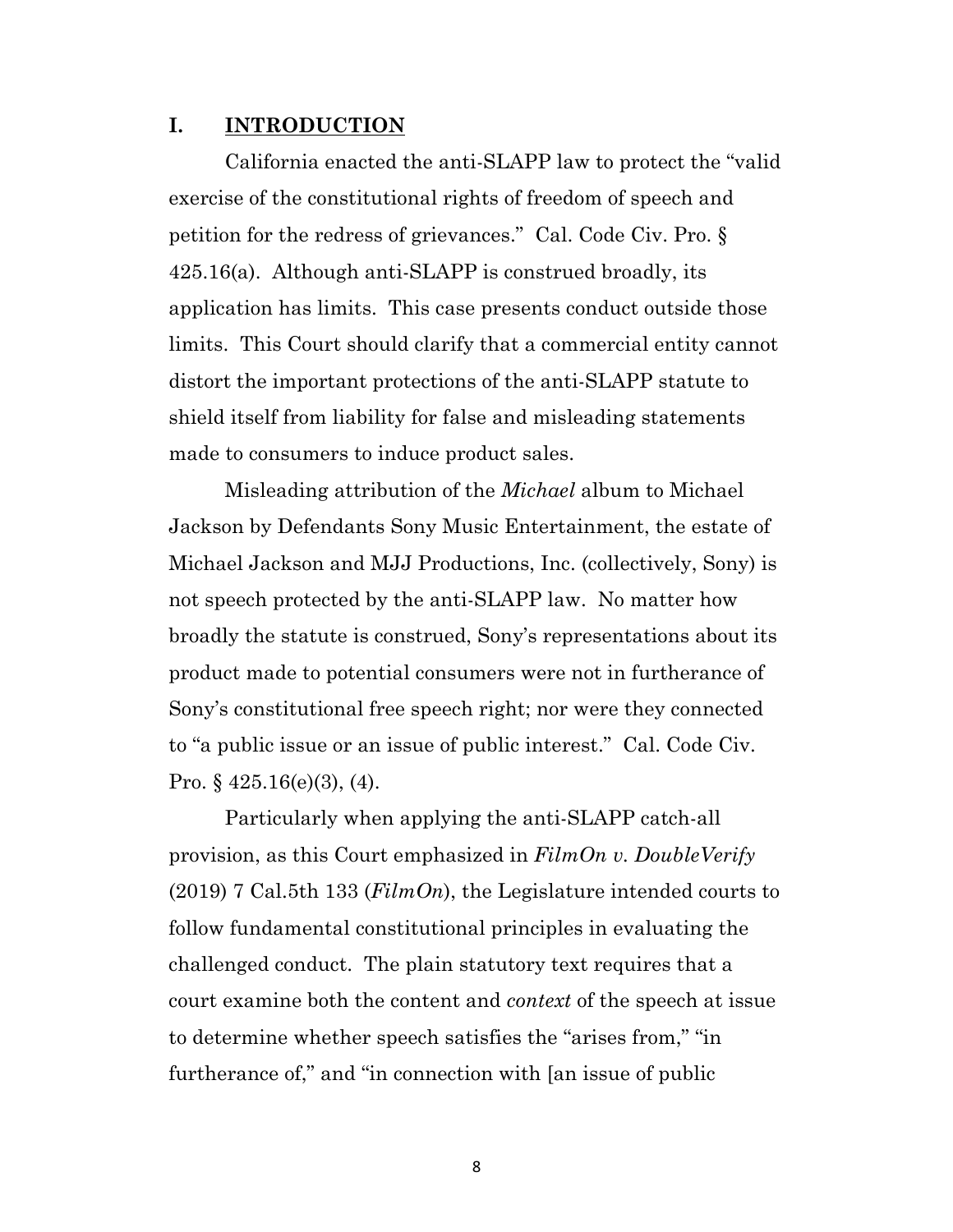interest]" requirements. (*FilmOn*, *supra*, 7 Cal.5th at pp. 151– 154.) Sony bears the burden of proof on these issues. Each of these requirements imposes substantive limits on the catch-all provision of the anti-SLAPP statute, which must be read as a whole.

Sony's answering brief essentially urges this Court to ignore countless undisputed facts, including the following: Sony is a commercial business; it sells albums like *Michael* to consumers for a commercial purpose to make money; consumers make purchase decisions based on Sony's attribution of albums to artists; Sony represented to potential buyers as a fact (not as opinion or position) that Jackson sang all the songs on *Michael*; and the attribution of the recordings to Jackson in the sales context does not add to a public discussion—it generates revenue for Sony.

Sony's position that it is insulated from liability unless its executives were in the room when the impersonator recorded the disputed tracks (DAB 45–49) is absurd. The Consumers Legal Remedies Act ("CLRA") and Unfair Competition Law ("UCL") do not make an exception for false statements of fact made about expressive products in transactions with consumers if the seller/producer claims it was misled by a supplier of source material.

The CLRA and UCL allow consumers to seek relief from Sony in the form of a refund of the monies paid for the deceptively advertised songs and an injunction on future misleading advertising. There is absolutely no reason why Sony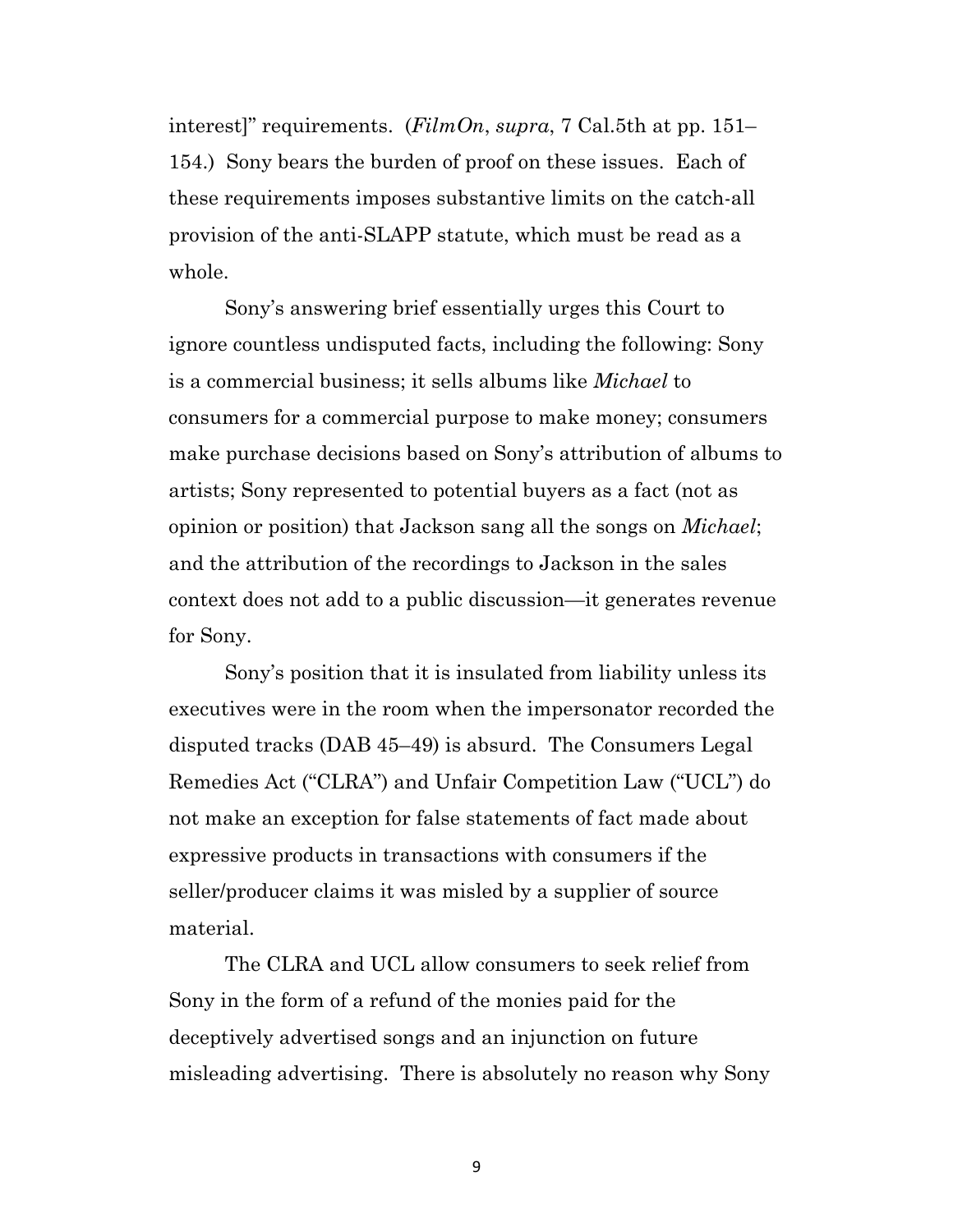should be allowed to retain revenue obtained via misrepresentations and continue to receive it going forward. Consumers should not sustain damages in perpetuity because of Sony's purported "right" to advertise forged music as genuine. A failure to reverse will license forgers, liars and cheats to dupe consumers into making purchases they would otherwise not make.

To the extent Sony claims it too was deceived, it can pursue its own action against defendants Cascio and Porte and recover damages it sustained because of Cascio and Porte's misrepresentation. But consumers who paid money to the seller based on the seller's misrepresentations must, as a matter of California law, be able to seek recovery from the seller and not be forced to investigate who the seller's suppliers were and which of them had sufficient means to "verify" its statements within the supply chain. This Court should guard the integrity of California's consumer protections and the careful balance achieved by the volume of precedent under the anti-SLAPP law, and reverse the decision below.

#### **II. ARGUMENT**

## **A. The challenged statements were not made in furtherance of Sony's free speech rights in connection with an issue of public interest.**

*1. The challenged statements were in furtherance of Sony's private interest in increasing sales.*

Sony begins its argument in support of application of anti-SLAPP by contending this lawsuit arises from activities "in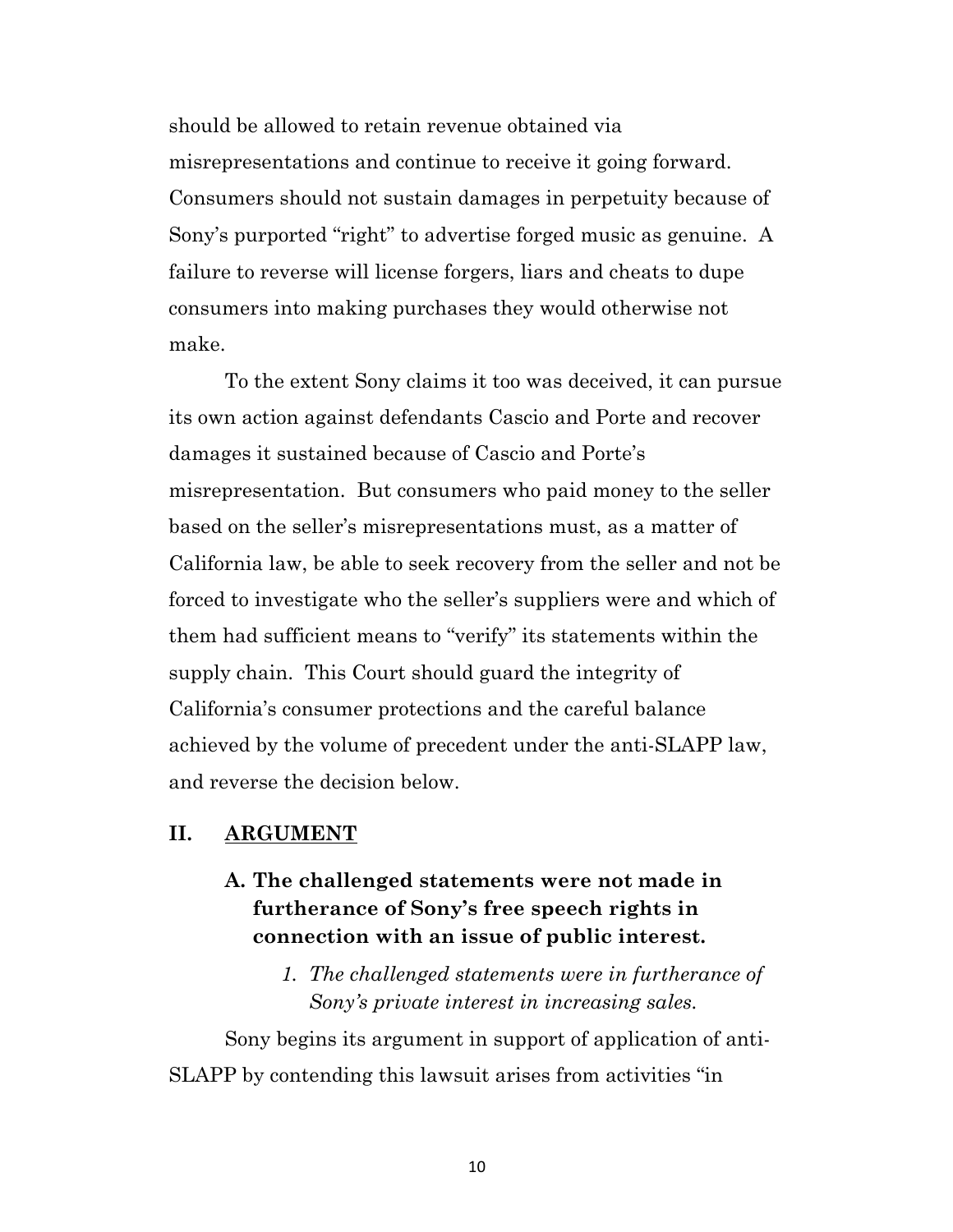furtherance of" Sony's "right of free speech": namely, from creation and distribution of *Michael*. (DAB 25–26.)

Sony fails to apprehend that Serova's UCL and CLRA claims arise not from the creation and distribution of the album, but from Sony's representations to consumers that Jackson is the sole lead vocalist on *Michael*. (CT 1:125–1:127 [FAC] ¶¶ 46, 54, 55.) Had the same album with the same title, cover art and track list been created and distributed with attribution of the Cascio recordings to their alleged true singer, there would have been no lawsuit.

As multiple cases that evaluate the applicability of the anti-SLAPP statute in the advertising and/or labeling context hold, advertising furthers the advertiser's private interest in increasing sales, not free speech rights. (*Nagel v. Twin Laboratories, Inc.* (2003) 109 Cal.App.4th 39, 47–48 [the ingredient list "was not participation in the public dialogue…; the labeling…was designed to further Twin Labs' private interest of increasing sales"]; *L.A. Taxi Coop., Inc. v. Indep. Taxi Owners Ass'n of Los Angeles* (2015) 239 Cal.App.4th 918, 929 ["the advertisements on their face were designed to further defendants' private interest in increasing the use of their taxicab services"]; *All One God Faith, Inc. v. Organic & Sustainable Indus. Standards, Inc.* (2010) 183 Cal.App.4th 1186, 1204 (*All One God Faith*) ["The purpose of the 'OASIS Organic' seal is to promote the sale of the product to which it is affixed, not the standard or its elements"].)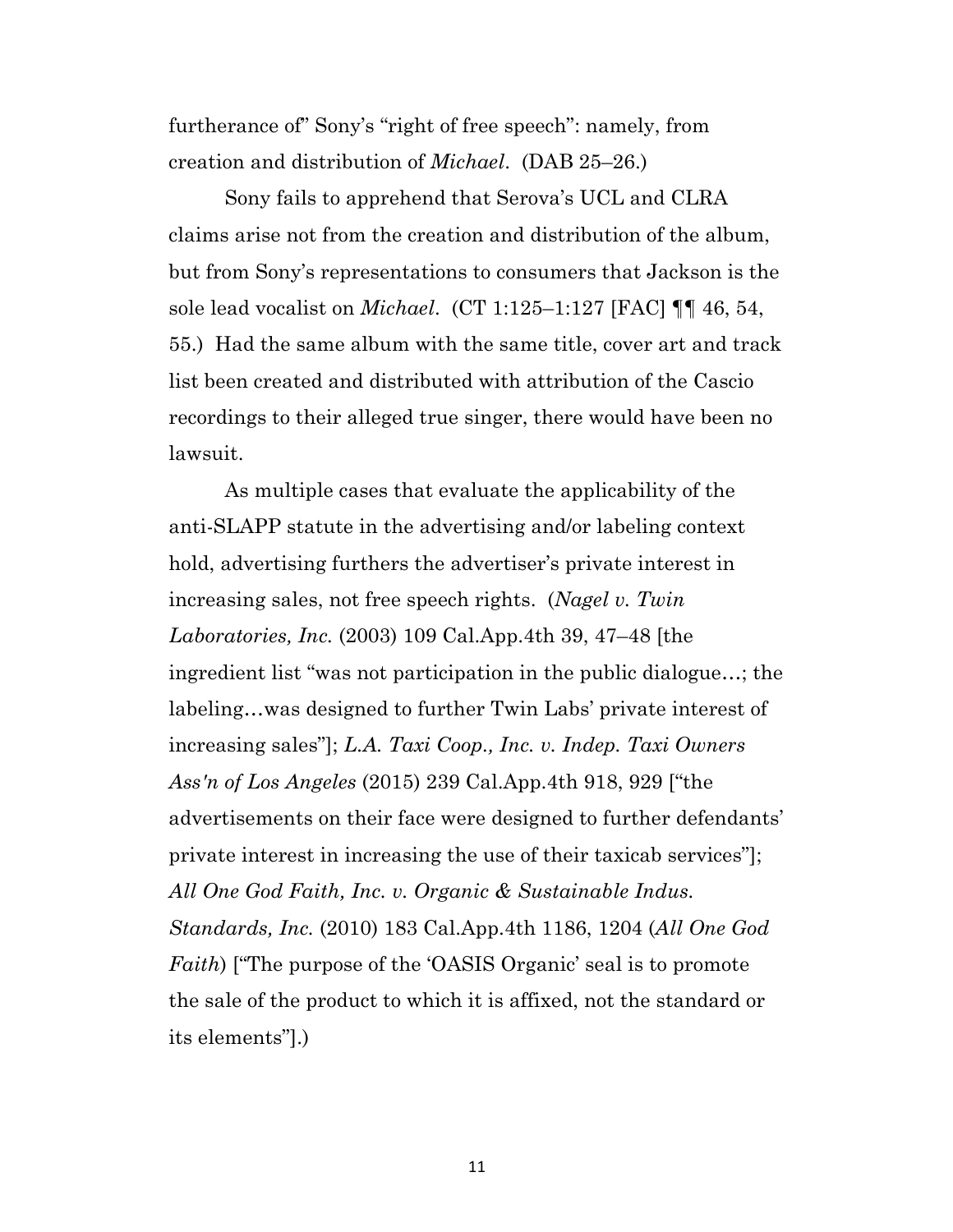The foregoing authorities are enhanced by *FilmOn*'s embrace of the importance of "context" in assessing anti-SLAPP protection: "contextual cues revealing a statement to be 'commercial' in nature… can bear on whether it was made in furtherance of free speech in connection with a public issue." (*FilmOn, supra*, 7 Cal.5th at p. 148.) Those cues firmly establish that the speech at issue was designed to further sales, not free speech.

> **SPEAKER**: The speaker is Sony, the commercial manufacturer and seller of the album.

**AUDIENCE**: The audience of the statements on the album packaging and in the video commercial is the audience of potential purchasers.

**PURPOSE**: The purpose of the speech is to reach the consuming audience and inform it about the product with the goal of sales. (POB 28–30.)

Even the Court of Appeal acknowledged the statements at issue were made in a commercial context that involved sales promotion of the album. (*Serova v. Sony Music Entertainment* (2020) 44 Cal.App.5th 103, 109, 121. Nothing in this context remotely suggests that they were made in furtherance of Sony's free speech rights.)

Nor were the challenged statements made in connection with an issue of public interest.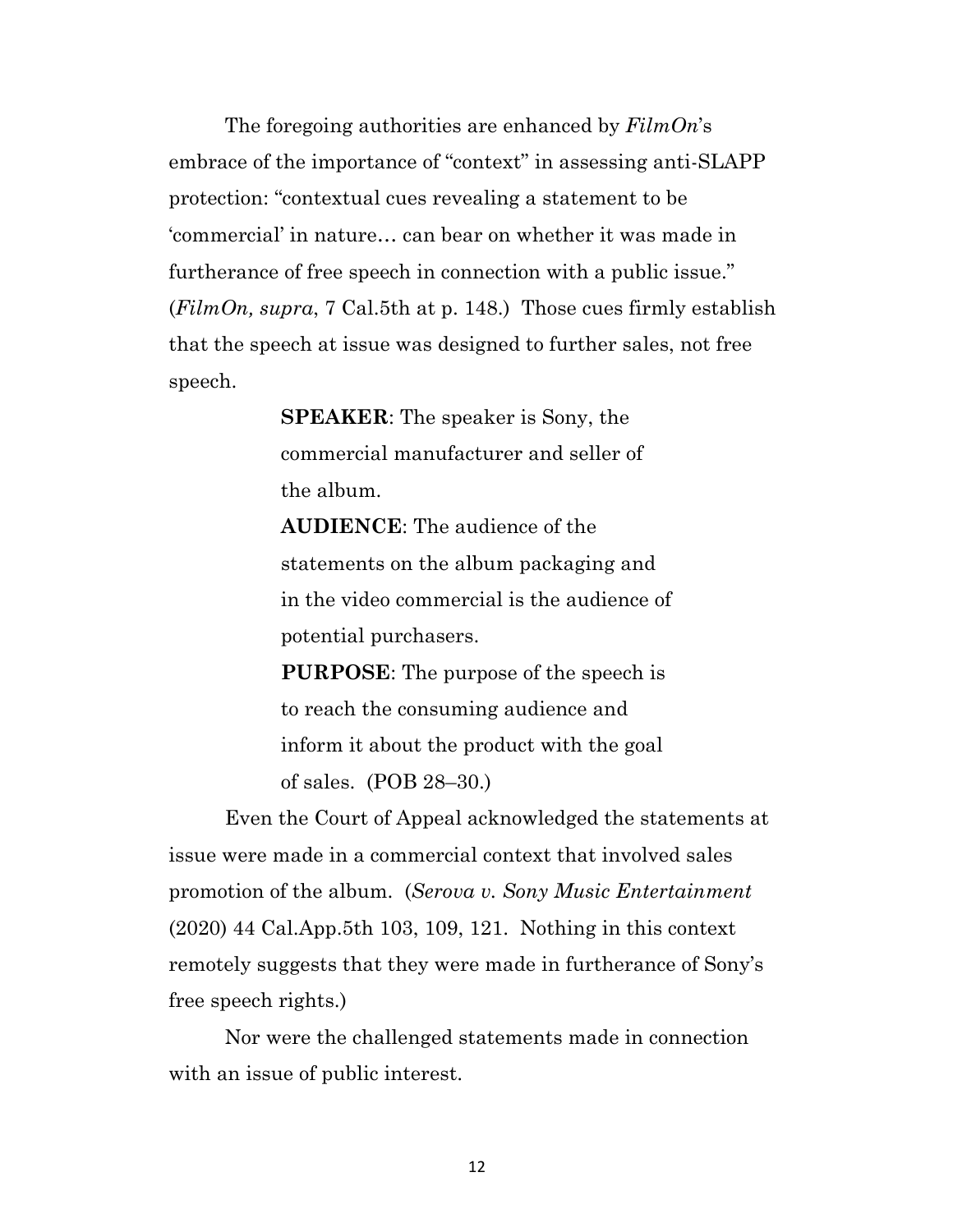# *2. The challenged statements do not further public discourse about Michael Jackson and his music.*

This Court has made clear that the first anti-SLAPP prong's focus is on the "specific nature of the speech," rather than on any "generalities that might be abstracted from it." (*FilmOn, supra*, 7 Cal.5th at p. 152 [citing *Commonwealth Energy Corp. v. Investor Data Exchange, Inc.* (2003) 110 Cal.App.4th 26, 34].) Nevertheless, Sony attempts to equate its representations of fact about the contents ("ingredients") of the *Michael* album with a discussion of Jackson and his music. (DAB 29.) This attempt fails.

First, Sony's statements do not sufficiently implicate either topic. As discussed in detail in the Opening Brief, the challenged statements inform potential buyers only that *Michael* consists entirely of Jackson's songs. (POB 23.) These advertisements communicate nothing about Jackson or his music—they convey a fact about the product contents. Second, the context analysis shows that Sony's representations made to consumers with the purpose to sell the album do not further any public discussion of Jackson or his music. (*See All One God Faith, Inc., supra*, 183 Cal.App.4th at pp. 1203–1204 [finding the 'OASIS Organic' seal on products did not "contribute to a broader debate on the meaning of the term 'organic'"].)

*FilmOn* cautions that "[d]efendants cannot merely offer a 'synecdoche theory' of public interest, defining their narrow dispute by its slight reference to the broader public issue." (*FilmOn, supra*, 7 Cal.5th at p. 152; *see also Rand Res., LLC v.*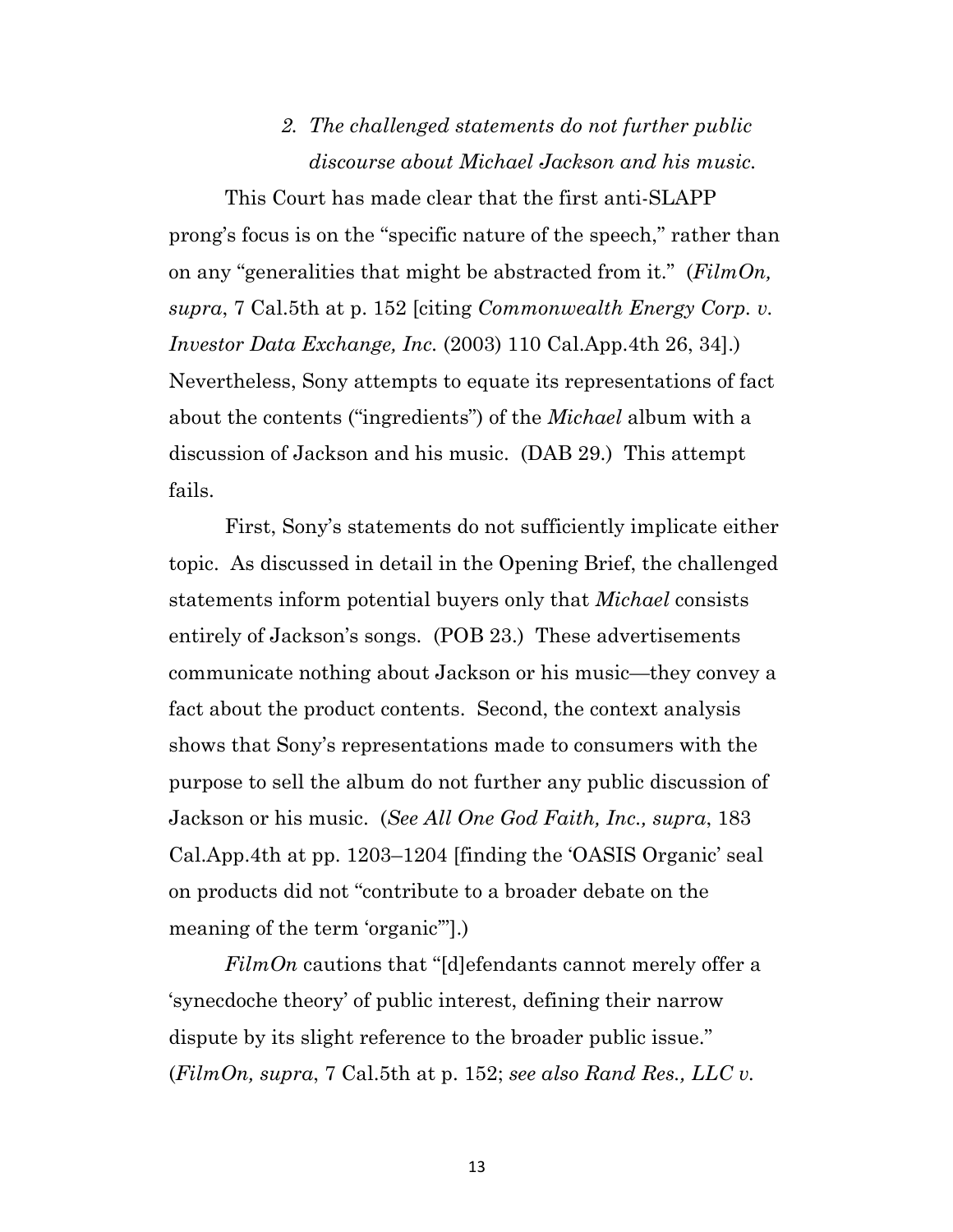*City of Carson* (2019) 6 Cal.5th 610, 625 ["At a sufficiently high level of generalization, any conduct can appear rationally related to a broader issue of public importance. What a court scrutinizing the nature of speech in the anti-SLAPP context must focus on is the speech at hand, rather than the prospect that such speech may conceivably have indirect consequences for an issue of public concern."].) The question of what music the consumer will hear if she buys the CD to which the representations are affixed is not a part of any public discourse about Jackson or his music, but rather information to inform a possible commercial transaction.

> *3. The challenged statements do not further public discourse about the release of the* Michael *album.*

Sony argues that the release of *Michael* itself was an issue of public interest. (DAB 29.) While the release may be of interest to the public, a manufacturer's advertisements *promoting sales* of its product do not participate in public discourse about the product release. (*FilmOn, supra*, 7 Cal.5th at p. 140 [noting that even if "the topic discussed is, broadly speaking, one of public interest," that is not enough to make the speech protected by the anti-SLAPP statute, unless the context of the speech shows participation in the public discourse].)

The context in which the statements were made (the commercial speaker, the consuming audience, and the format of packaging labels and TV commercial) shows that Sony made these statements in order to sell the album to consumers, not to participate in the public discourse about its release. Sony has not offered evidence suggesting otherwise.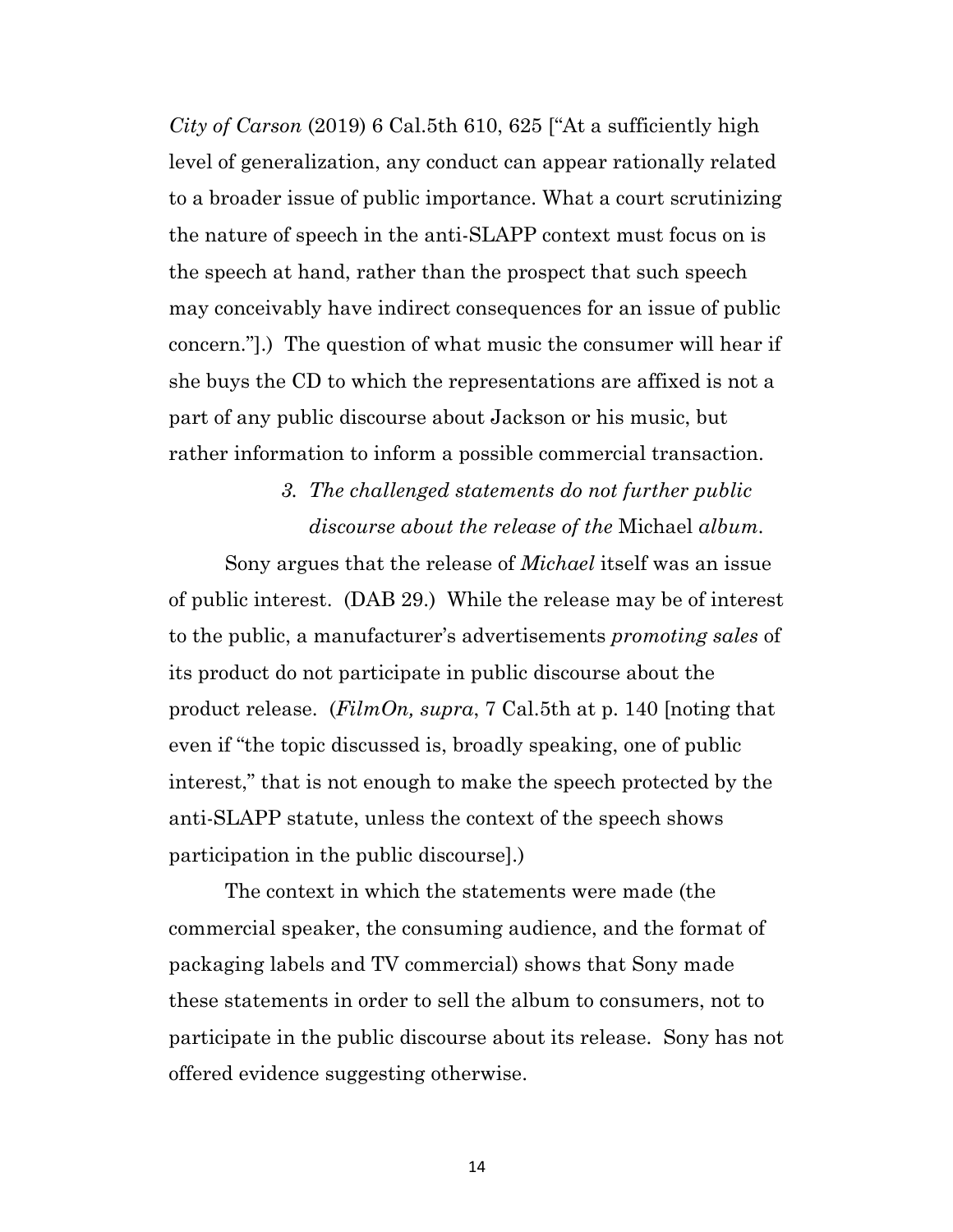Indeed, if the consuming public's interest in a popular product were enough to confer protection on product advertisements and labels, then *all* labels and advertisements of popular products would automatically be protected by the anti-SLAPP statute. Courts have long since rejected this proposition. (*Scott v. Metabolife Int'l, Inc.* (2004) 115 Cal.App.4th 404, 423 [refusing to hold that, simply because the product treats a lifethreatening illness, its advertisements will satisfy the public interest requirement]; *Rezec v. Sony Pictures Entm't, Inc.* (2004) 116 Cal.App.4th 135, 143 (*Rezec*) [holding the public interest in films is insufficient to turn film advertisements into speech in connection with an issue of public interest<sup>[1]</sup>, and the Legislature, too, disapproved of this logic and meant to eradicate it by enacting section 425.17(c). (California Bill Analysis, Senate Committee, 2003–2004 Regular Session, Senate Bill 515, (May 6, 2003) [discussing the need to overrule the "dangerous precedent" of *DuPont Merck Pharmaceutical Co. v. Superior Court* (2000) 78 Cal.App.4th 562, an early case, where the court of appeal found a manufacturer's speech about the product concerned an issue of public interest because the product was used by 1.8 million people].)

<sup>1</sup> *FilmOn* disapproved of *Rezec* to the extent *Rezec* was inconsistent with *FilmOn* in suggesting commercial speech would categorically not be protected by the anti-SLAPP statute. (*FilmOn*, *supra*, 7 Cal.5th at p.148 n.5.) The cited part of *Rezec*'s holding is not inconsistent with *FilmOn*.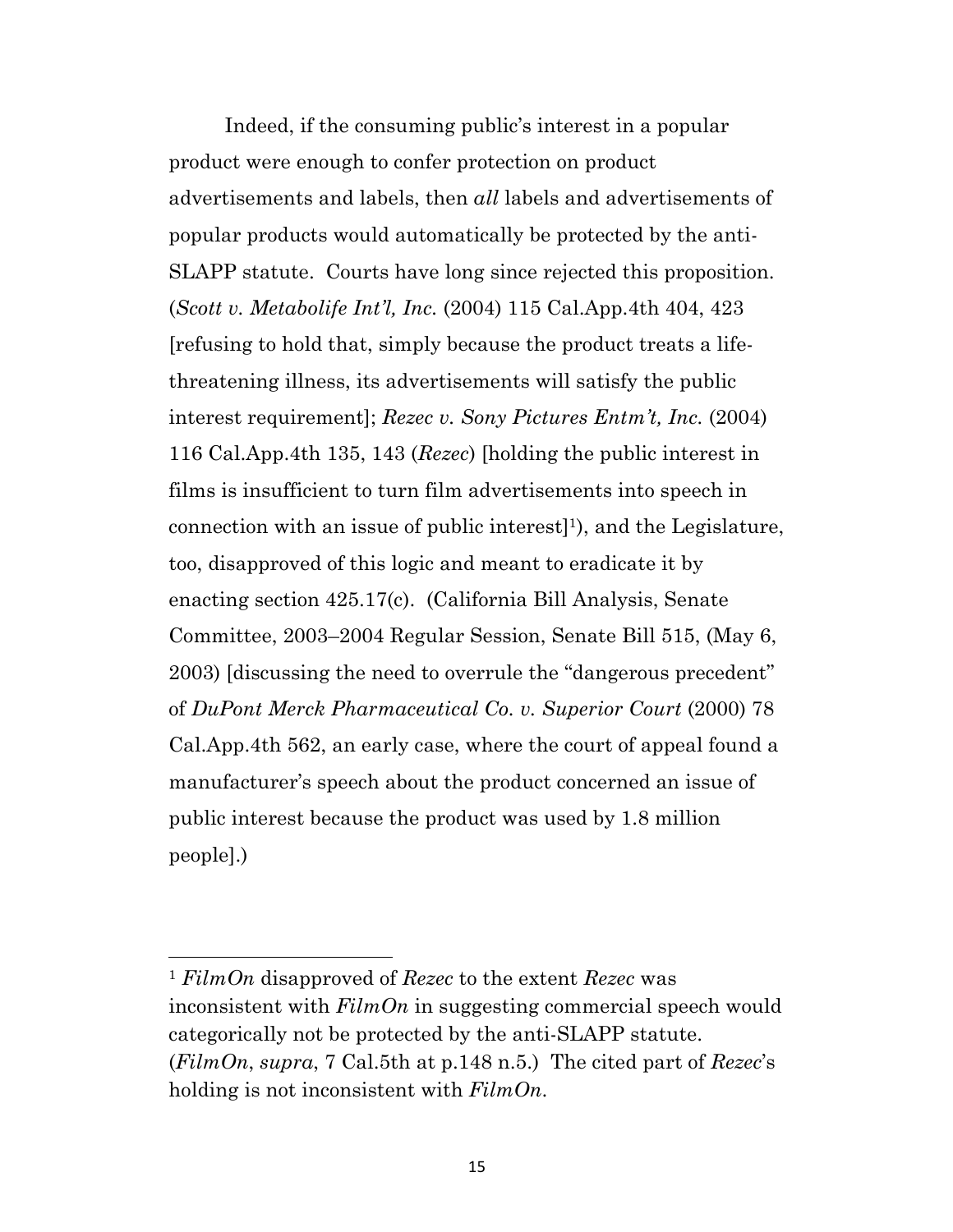# *4. The challenged statements did not further public discourse about the authenticity of the Cascio recordings.*

Nor, as discussed at length in the Opening Brief, did the challenged statements in Sony's advertisements further the debate about whether Jackson is the vocalist on the Cascio recordings.

Sony does not dispute that the *content* of the advertisements does not refer to the controversy or to the authenticity of the Cascio recordings. Nor could it, given Sony's admission in the Opening Brief on appeal that the advertisements do not make any statement on the controversial issue. (AOB 41 ["The Album Cover does not include any statements about who sang the lead vocals on the Cascio Tracks..."]; AOB 43 ["The video does not state that Jackson sang lead vocals on the Cascio Tracks"].) Sony argues, instead, that there is no authority conditioning anti-SLAPP protection on the speaker specifying the public issue or controversy to which its speech relates. (DAB 31.) But courts engage in that very inquiry when they determine what the speech is *about*. (*See FilmOn, supra*, 7 Cal.5th at p. 149 ["Most often, courts strive to discern what the challenged speech is really 'about'"]; *Scott, supra*, 115 Cal.App.4th at p. 423 ["Scott's cause of action for false advertising is based on advertising by a manufacturer…about the safety and efficacy of its specific weight loss product"]; *All One God Faith, supra,* 183 Cal.App.4th at pp. 1209–1210 ["the use of the 'OASIS Organic' seal on member products is … only speech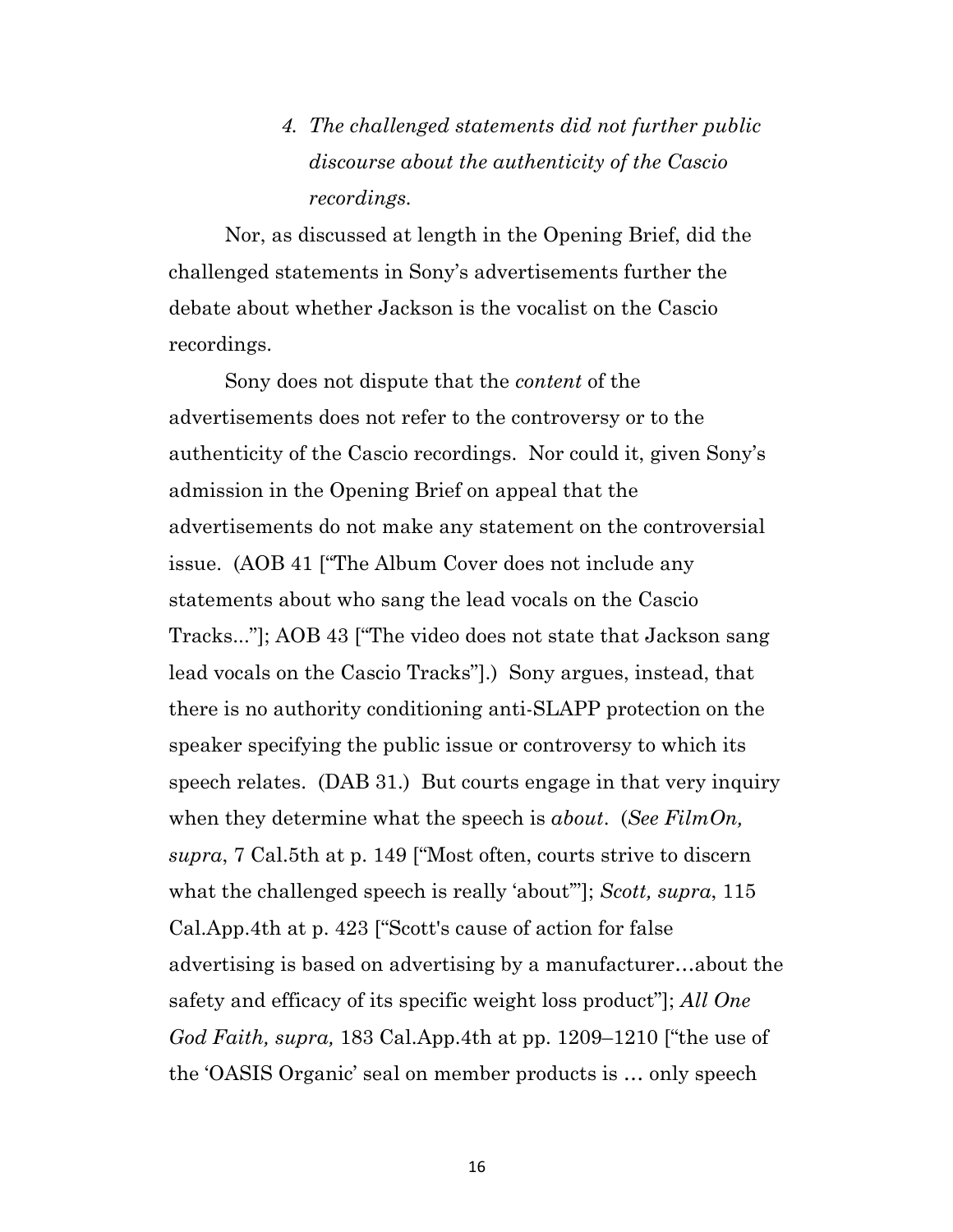about the contents and quality of the product… [I]t is not intertwined with speech about…the merits of a particular definition of 'organic.'"].) Sony's contention that the challenged statements are "about" the controversial issue does not hold up to scrutiny when the statements do not even mention the issue or the controversy, and the mass consumer audience is comprised of persons who do not know a controversy exists.

As for the context of the challenged statements, Sony points at two factors: its advertising speech was made "in the midst" of the controversy, and it was public. (DAB 34.) As discussed in the Opening Brief (POB 27–33), neither factor shows that Sony's challenged statements participated in the debate about the Cascio recordings. That speech was made concurrently with the controversy does not mean it participated in the ongoing debate. (*FilmOn, supra*, 7 Cal.5th at 150, 153 [holding DoubleVerify's report identifying the presence of copyright-infringing content on FilmOn's websites did not contribute to the ongoing debate over whether FilmOn's streaming model was infringing copyright. Nor does the public nature of the speech matter. Sony was not addressing the audience involved in the debate (instead, its advertisements targeted unsuspecting consumers), and, by its own admission, said nothing about the controversial issue on the album cover or in the video commercial. Rather, the challenged statements were mere descriptions of product content designed to promote sales. (*All One God Faith, supra*, 183 Cal.App.4th at pp. 1203–1204.)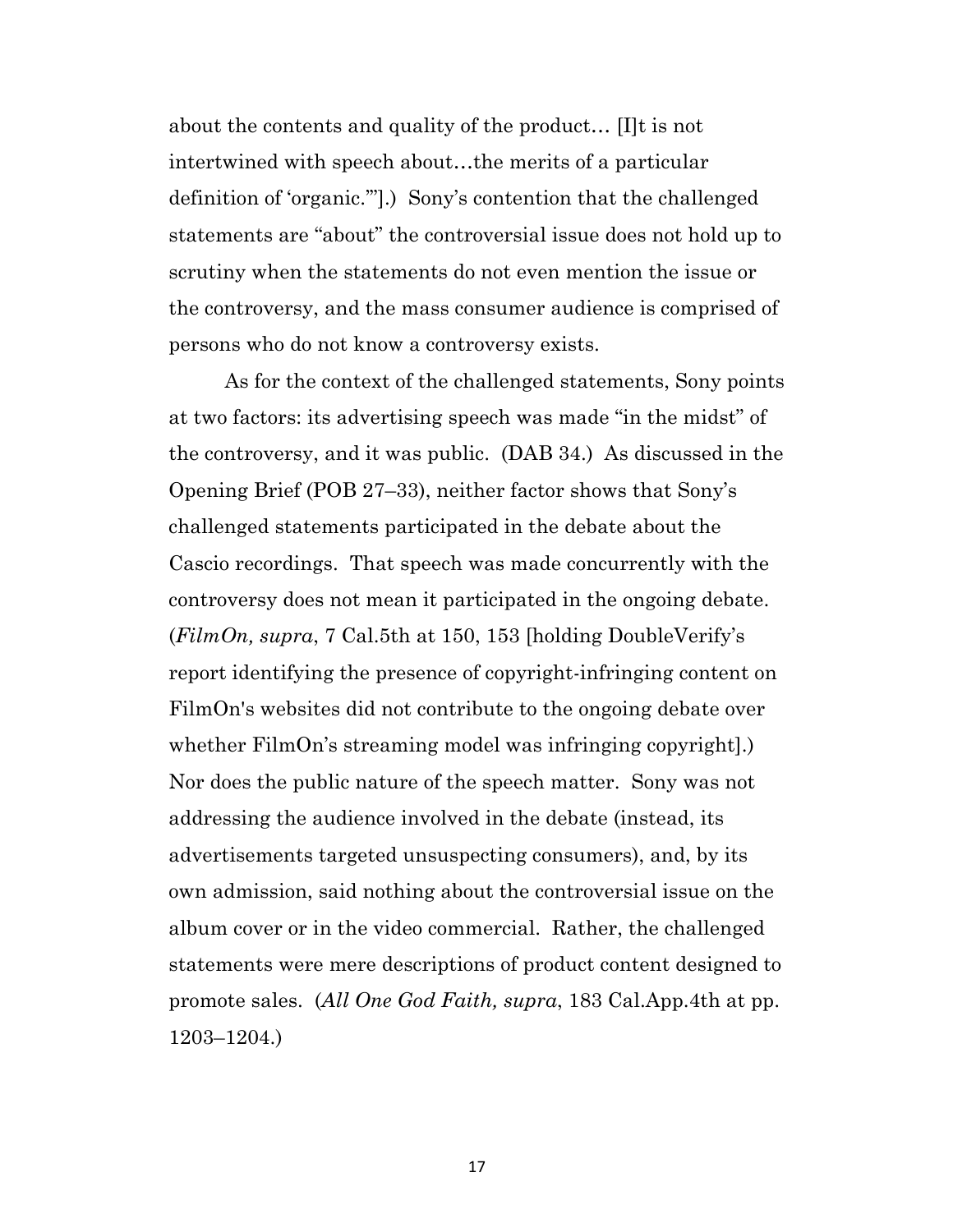Sony argues *All One God Faith* is distinguishable because it did not involve a controversy about the particular product that was advertised as "organic." (DAB 31–32.) This distinction does not change the outcome. *FilmOn* held that "even where the topic discussed is, broadly speaking, one of public interest," statements do not qualify for anti-SLAPP protection unless there is at least an "attempt to participate in a larger public discussion." (*FilmOn, supra*, 7 Cal.5th at p. 140.) Sony has not shown such an attempt—moreover, Sony disclaimed it.2

Accordingly, the challenged statements are not protected by the anti-SLAPP statute.

## **B. The challenged statements are actionable as commercial speech under** *Kasky***.**

"Speech is commercial in its content if it is likely to influence consumers in their commercial decisions." (*Kasky v. Nike, Inc.* (2002) 27 Cal.4th 939, 969 (*Kasky*).) Here, there can be no question that attribution of the album to Jackson is "likely to influence consumers in their commercial decisions."

<sup>2</sup> The commercial context of the challenged statements is not altered by the fact that Sony made *other* statements that might have furthered the debate about the Cascio recordings, such as Howard Weitzman's statement to fan clubs. The challenged statements and Howard Weitzman's statement were made in different contexts: to different audiences and for different purposes. (POB 31–32.)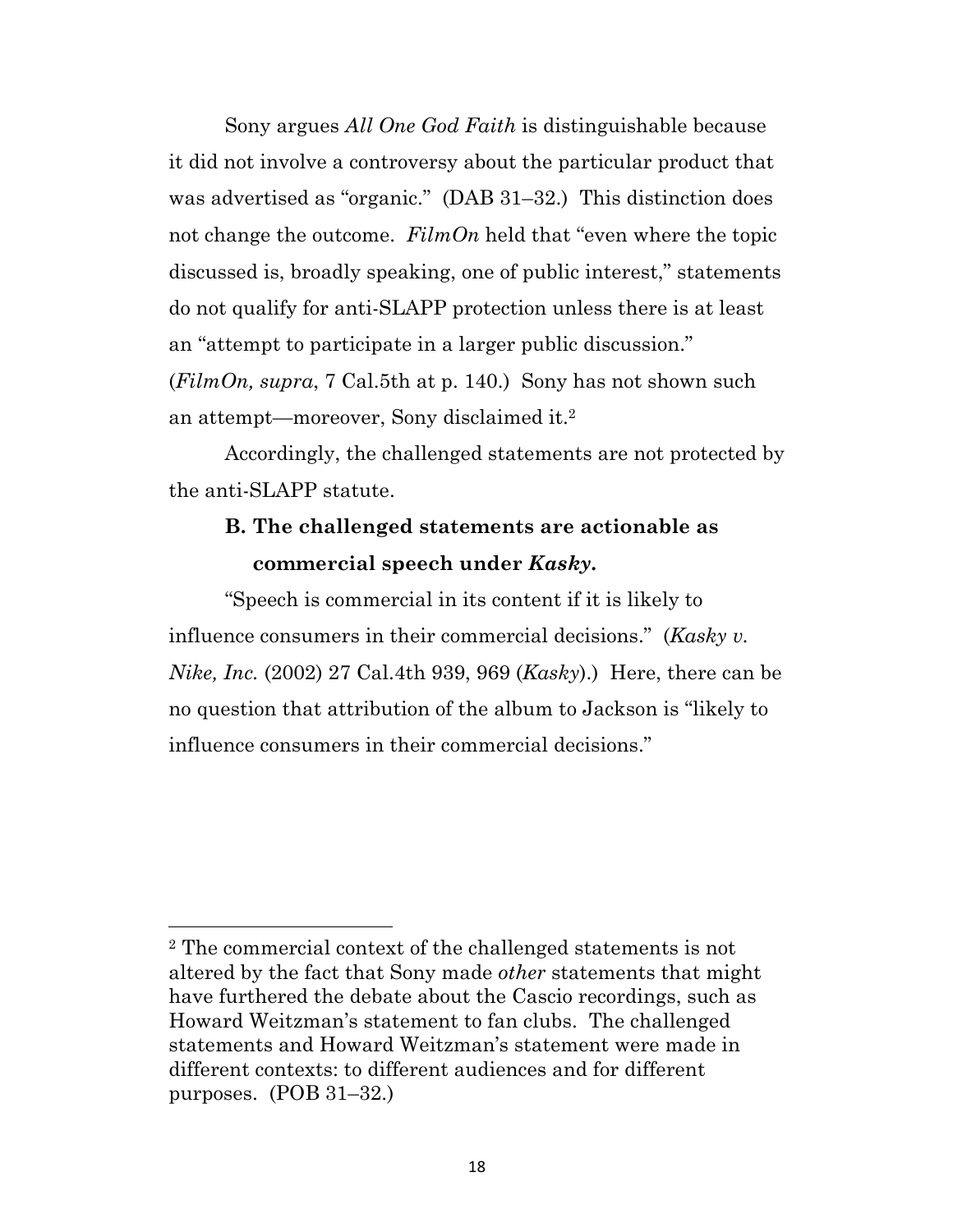# *1. Titles, cover art and attribution of expressive products are protected only to the extent they are not misleading.*

Sony posits that titles and cover art of expressive products are fully protected by the First Amendment because they are "independent forms of artistic expression," and attribution of the work to the artist is fully protected because it "imparts unique meaning to the art." (DAB 23–24.) This is not so.

Titles are considered "hybrid" speech, which combines expressive and commercial elements. (*Rogers v. Grimaldi* (2d Cir. 1989) 875 F.2d 994, 998 (*Rogers*).) Because of their partly commercial nature, titles are not insulated from laws that protect consumers. In *Rogers*, Ginger Rogers, the famous dance partner of Fred Astaire, sued producers of a film entitled "Ginger and Fred" about two fictional Italian cabaret performers who imitated the famous duo and became known as "Ginger and Fred." *Rogers* claimed the film title violated section 43(a) of the Lanham Act by creating a false association with her in the minds of consumers. (*Id*. at pp. 996–997.) Noting the hybrid nature of film titles, the Second Circuit balanced the public interest in avoiding consumer confusion against the public interest in free speech and formulated the now-widely adopted *Rogers* standard: a title that is minimally relevant to the underlying work is protected by the First Amendment "*unless the title explicitly misleads as to the source or the content of the work*." (*Id*. at p. 999, emphasis added.) In other words, laws that serve to protect consumers from deception, like the Lanham Act, the CLRA and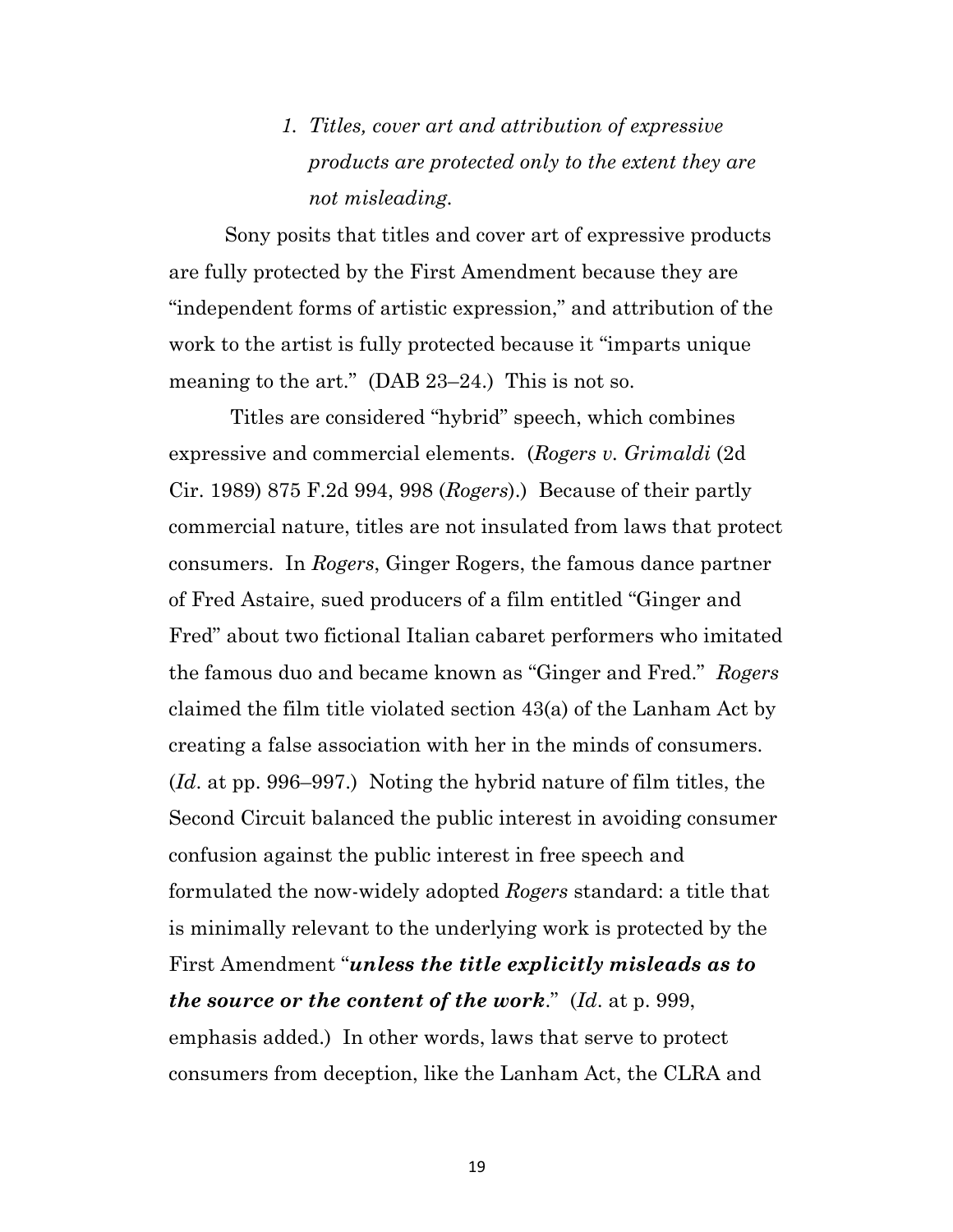the UCL, can regulate explicitly misleading titles because in such circumstances, "the public interest in avoiding consumer confusion outweighs the public interest in free expression." (*Ibid*.) Both the Ninth Circuit and California adopted the *Rogers* standard for protection of titles. (*Mattel, Inc. v. MCA Records, Inc.* (9th Cir. 2002) 296 F.3d 894, 902 (*Mattel*); *Winchester Mystery House, LLC v. Glob. Asylum, Inc.* (2012) 210 Cal.App.4th 579, 588, 590.)

The same standard applies to cover art, which, like titles, combines expressive and commercial elements. (*Id*. at pp. 590– 592 [applying *Rogers* to both title and cover art of a DVD film].)

Notably, the *Kasky* test devised by this Court for the limited purpose of applying deception-prevention laws incorporates essentially the same standard: it allows for regulation of titles and cover art to the extent they convey false or misleading *facts about the product* to consumers. (*Kasky, supra*, 27 Cal.4th at pp. 960–961 [describing the audience as "actual or potential buyers or customers" of the speaker's products and the content of a commercial message as "representations of fact" about the speaker's products].)

Just like titles and cover art that explicitly mislead as to the source of the work, any form of attribution of a work that misleads as to its source is not protected by the First Amendment. (*See, e.g.*, *Giddings v. Vision House Prod., Inc.* (D. Ariz. 2008) 584 F.Supp.2d 1222, 1228 ["A forged signature on artwork is [actionable] in that the forged signature misleads the public"]; *Johnson v. Jones* (6th Cir. 1998) 149 F.3d 494, 502 [false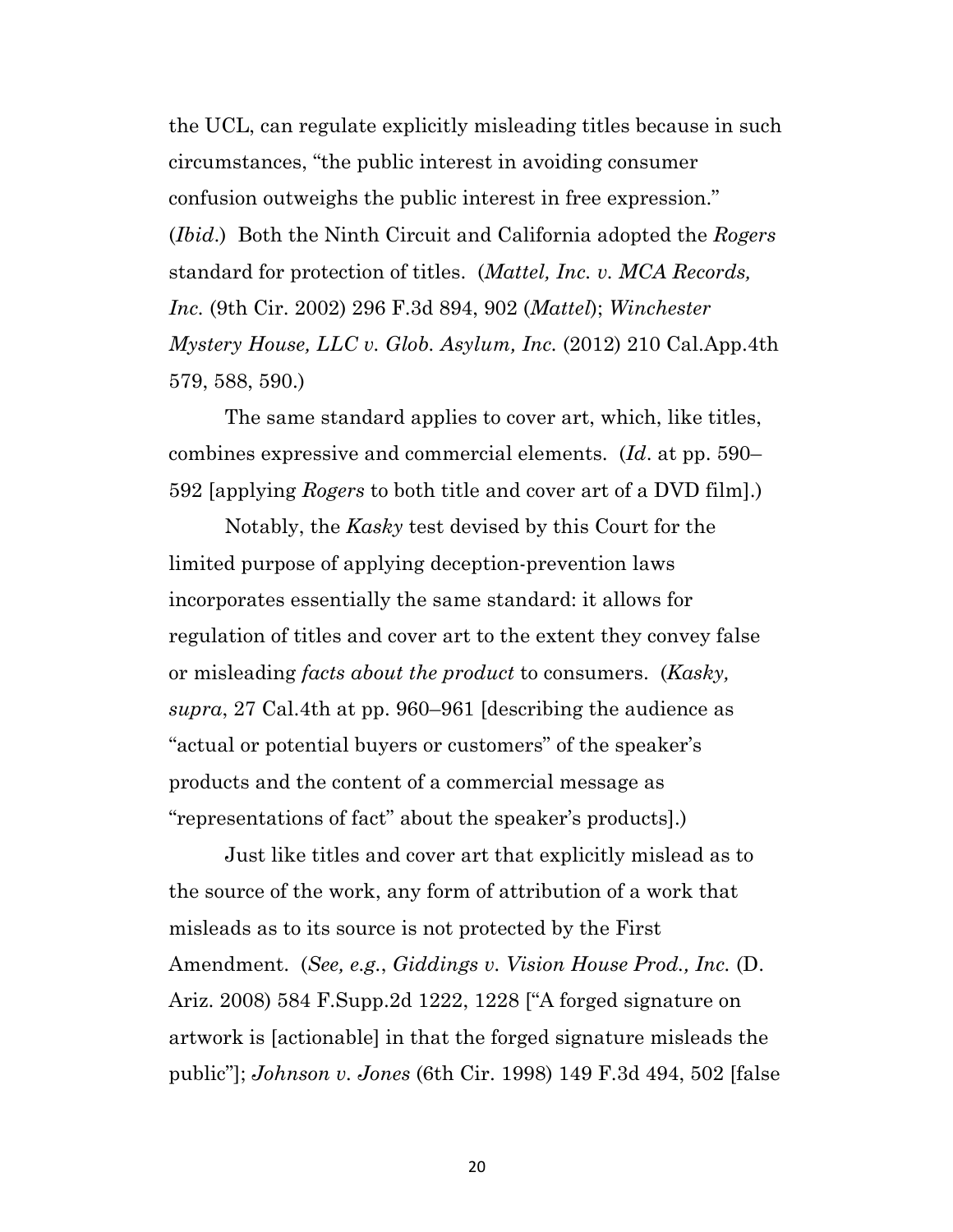designation of design drawings is actionable].) While the artist's identity may be "an inseparable part of their expression" (DAB 42), there is nothing inseparable in the seller's false attribution of the work to the *wrong* artist. The court must balance the seller's right to "impart" the desired "meaning" on the expressive work by attributing it to someone other than the actual artist (DAB 24), and the consumer's right to be free from deception. When consumers are misled, the First Amendment gives way. (*Rogers, supra*, 875 F.2d at p. 999; *see also Toho Co. v. William Morrow & Co.* (C.D. Cal. 1998) 33 F.Supp.2d 1206, 1212 [book title was not protected by the First Amendment where it created a strong likelihood of consumer confusion as to the source of the book].)

Here, the attribution of the album to Jackson via, among other things, the album title "Michael" and the cover art with multiple depictions of Jackson misleads consumers about the source of three tracks on the album. It also misleads consumers about the contents of the album by falsely promising that all songs on it are performed by Jackson. For these reasons, the album's title and cover as well as the other challenged statements of attribution are actionable.

> *2. The challenged statements communicated facts, which Sony was in a better position than consumers to verify.*

Without support in precedent or the law, Sony argues it cannot be held liable because defendants Cascio and Porte concealed the truth from Sony, and Sony could not verify the identity of the vocalist. (DAB 46.) In other words, Sony is saying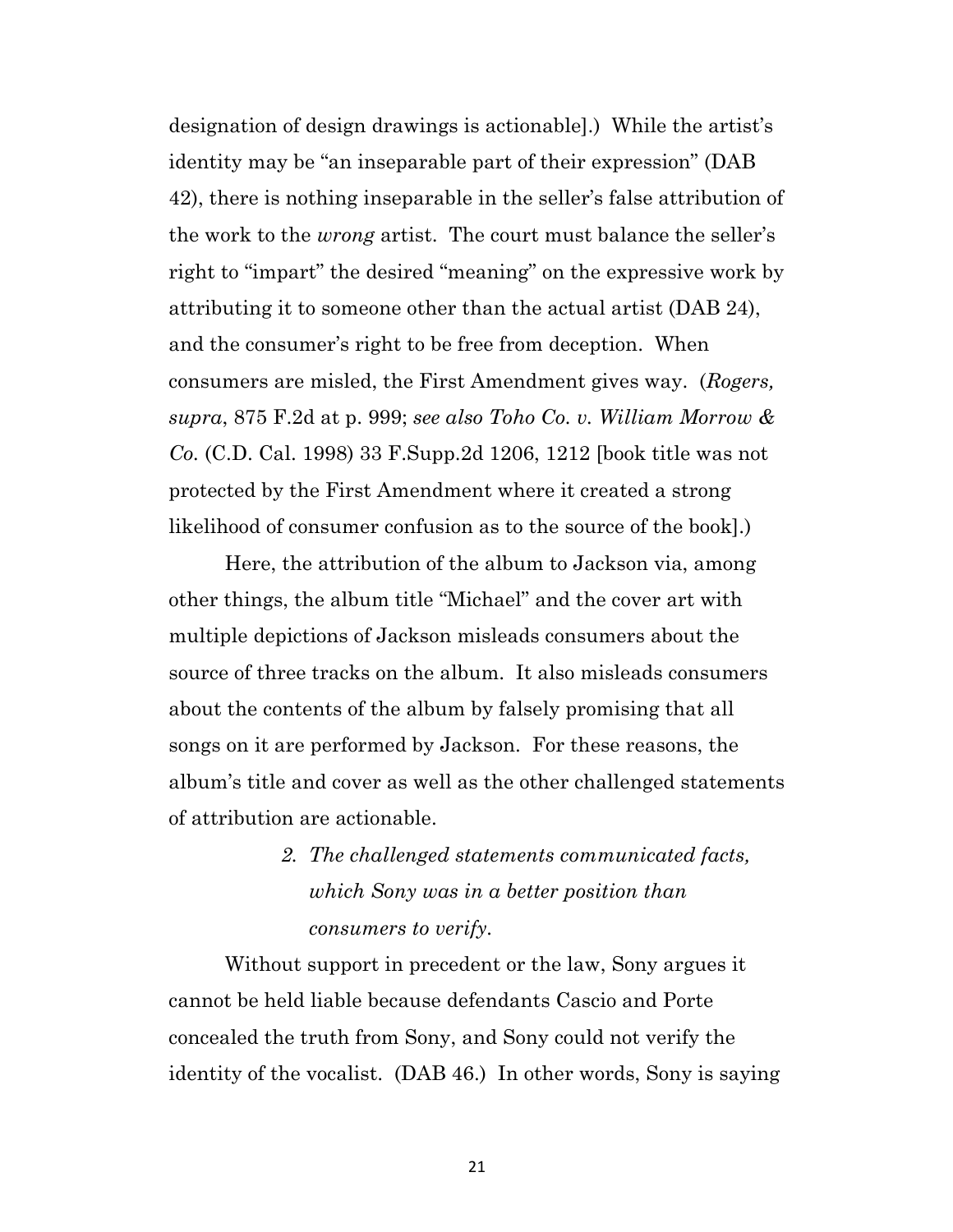the law permits it to make false statements inducing consumers to buy its products whenever it cannot be sure whether the statements are true. This position, if allowed to stand, would restore *caveat emptor* in California.

Neither the CLRA nor the UCL makes an exception for false representations that are difficult for the speaker to verify. And the *Kasky* test for commercial speech requires only that the statements be *factual*, i.e., susceptible to being proven true or false—not that they must be easy for the advertiser to verify. (*Kasky, supra*, 27 Cal.4th at p. 961.) Sony cites no cases for the proposition that a seller's failure to verify advertised facts about its own product turns the advertisements into noncommercial speech.

*Kronemyer v. Internet Movie Database, Inc.* (2007) 150 Cal.App.4th 941 (*Kronemyer*), on which Sony relies, is not to the contrary because it did not involve advertising. The speech challenged there—IMDb's movie credits—did not concern commercial products of IMDb, consisting of IMDb's free information available to Internet users about movies. The court concluded accordingly that the credits were "informational rather than directed at sales," and IMDb was not required to verify and correct this noncommercial information. (*Id*. at pp. 948–951; *see also IMDb.com Inc. v. Becerra* (9th Cir. 2020) 962 F.3d 1111, 1122 [public profiles on IMDb do not propose a commercial transaction].) Sony's challenged statements, in contrast, are touting Sony's product to consumers. As discussed in the previous section, Sony's First Amendment right to advertise its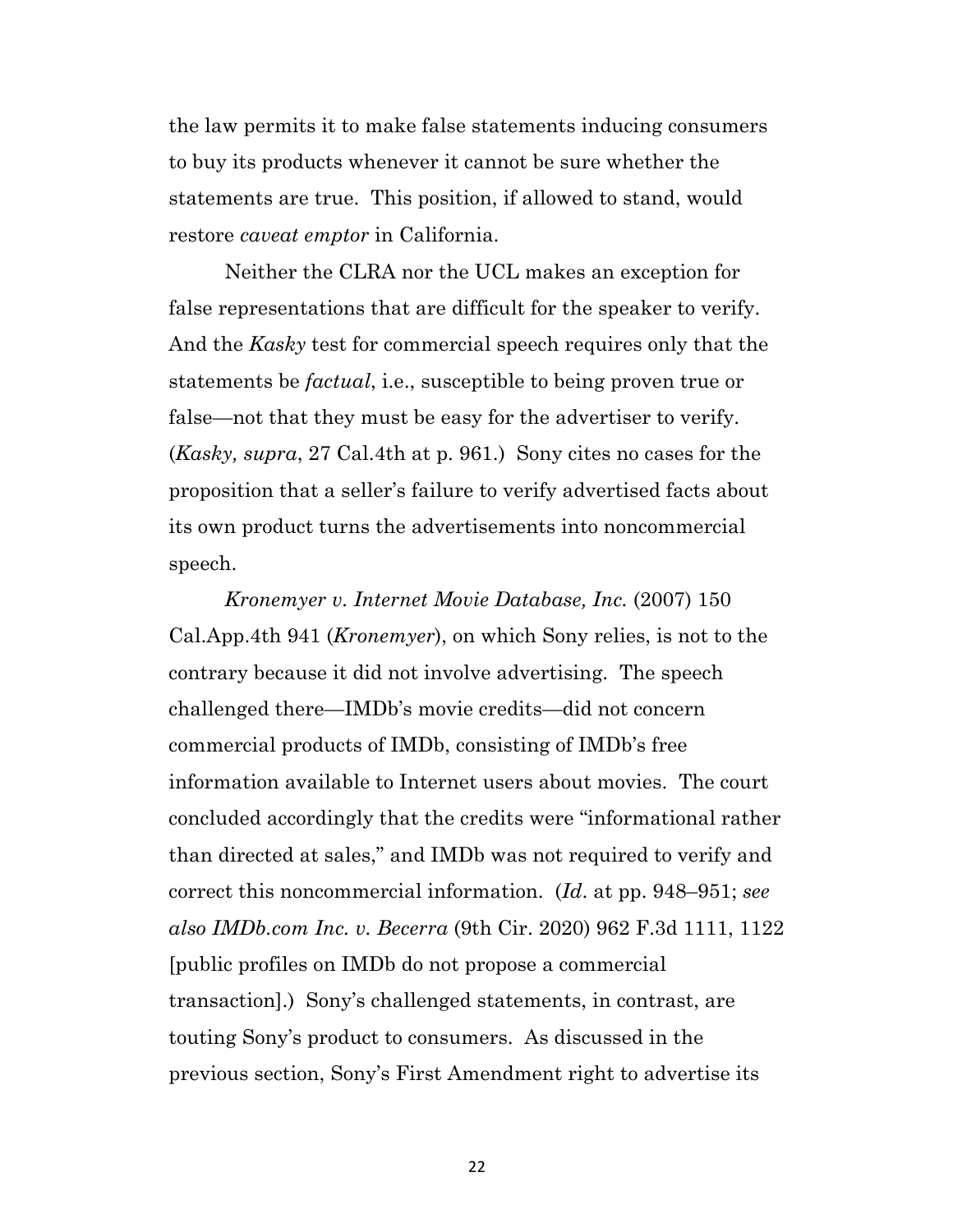product is qualified by the buying public's interest in not being deceived. (*See Keimer v. Buena Vista Books, Inc.* (1999) 75 Cal.App.4th 1220, 1223 (*Keimer*) [reiterating "California's legitimate right to protect the public by regulating the dissemination of false or misleading advertising," and recognizing "the broad sweep" of the unfair business practice provisions of the Business and Professions Code].)

Nor does the United States Supreme Court precedent limit commercial speech to facts that are easy for the seller to verify. In *Virginia State Bd. of Pharmacy v. Virginia Citizens Consumer Council, Inc.* (1976) 425 U.S. 748 (*Virginia Pharmacy Bd.*), cited by Sony, the Supreme Court observed that commercial speech is "more easily verifiable by its disseminator than…news reporting or political commentary." (*Id.* at p. 772, fn. 24.) Indeed, a commercial speaker has access to its suppliers and manufacturing process and is better equipped to verify the truth of its statements about its own product than, for example, a journalist who reviews the product in a magazine based solely on the product's packaging and apparent qualities.

*Virginia Pharmacy Bd.* does not suggest that where commercial speakers have trouble verifying their speech, they can be off the hook for misrepresentations. To the contrary, it suggests that the seller and not the consumer should always shoulder the consequences of false advertisements because, regardless of how difficult it is for the seller to verify the truth of its advertisements, it is always *easier* for the seller to do so than it is for the consumer. It was *easier* for Nike to inspect labor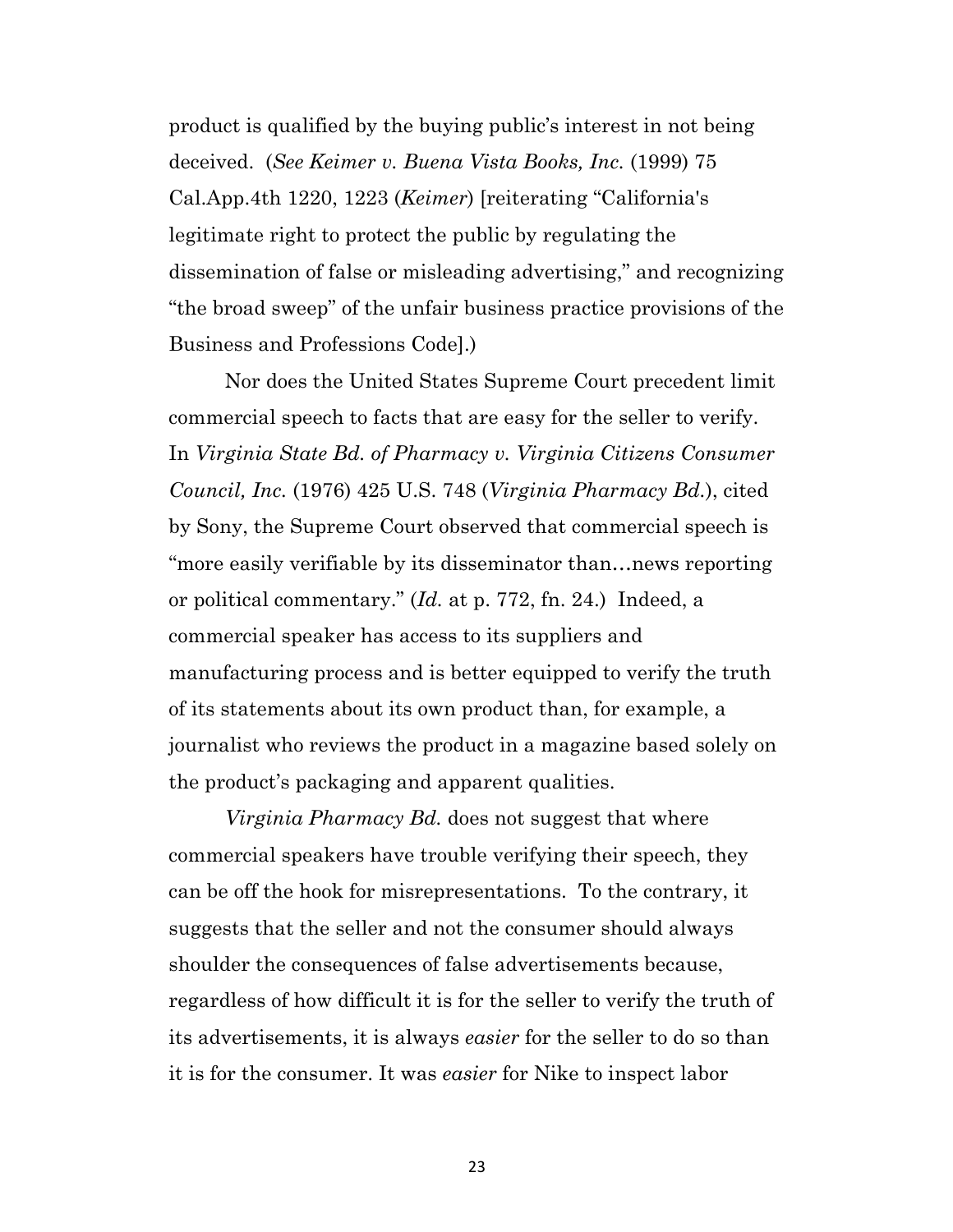conditions at its foreign subcontractor's factories than it was for Californians who bought Nike sneakers. It was likewise *easier* for Sony to verify whether Jackson sang on the Cascio recordings than it is for a shopper at Walmart.

Sony had access to defendants Cascio and Porte, could question them extensively and explore in depth the implausible explanations Cascio provided. (CT 1:120 [FAC] ¶ 32(b).) Sony could question sound engineers with whom Cascio and Porte worked. (CT 1:121 [FAC]  $\parallel$  32(g), (h).) Sony could interview in person Jason Malachi whom it identified as the possible singer early on. (CT 2:279–280.) Sony could demand that Cascio and Porte provide all work materials and metadata for the Cascio recordings in order to determine authenticity. Sony had access to the best experts in the industry and had the resources to procure their opinions. Consumers attracted by Sony's advertisements judged *Michael* by its cover and had none of those tools. It, therefore, makes sense that in drafting the CRLA and UCL, the Legislature made sellers like Sony bear the burden of representing the truth.

Especially troubling in Sony's position is the incentive it creates for sellers to keep their heads in the sand when it comes to determining the veracity of their advertisements and labels.

Sony seems to suggest that some level of culpability (e.g., willful ignorance) is necessary for it to be liable for misrepresenting the singer. (DAB 48.) There is nothing in the language of the CLRA or UCL that supports Sony's position, nor is there anything in the case law that allows a seller's ignorance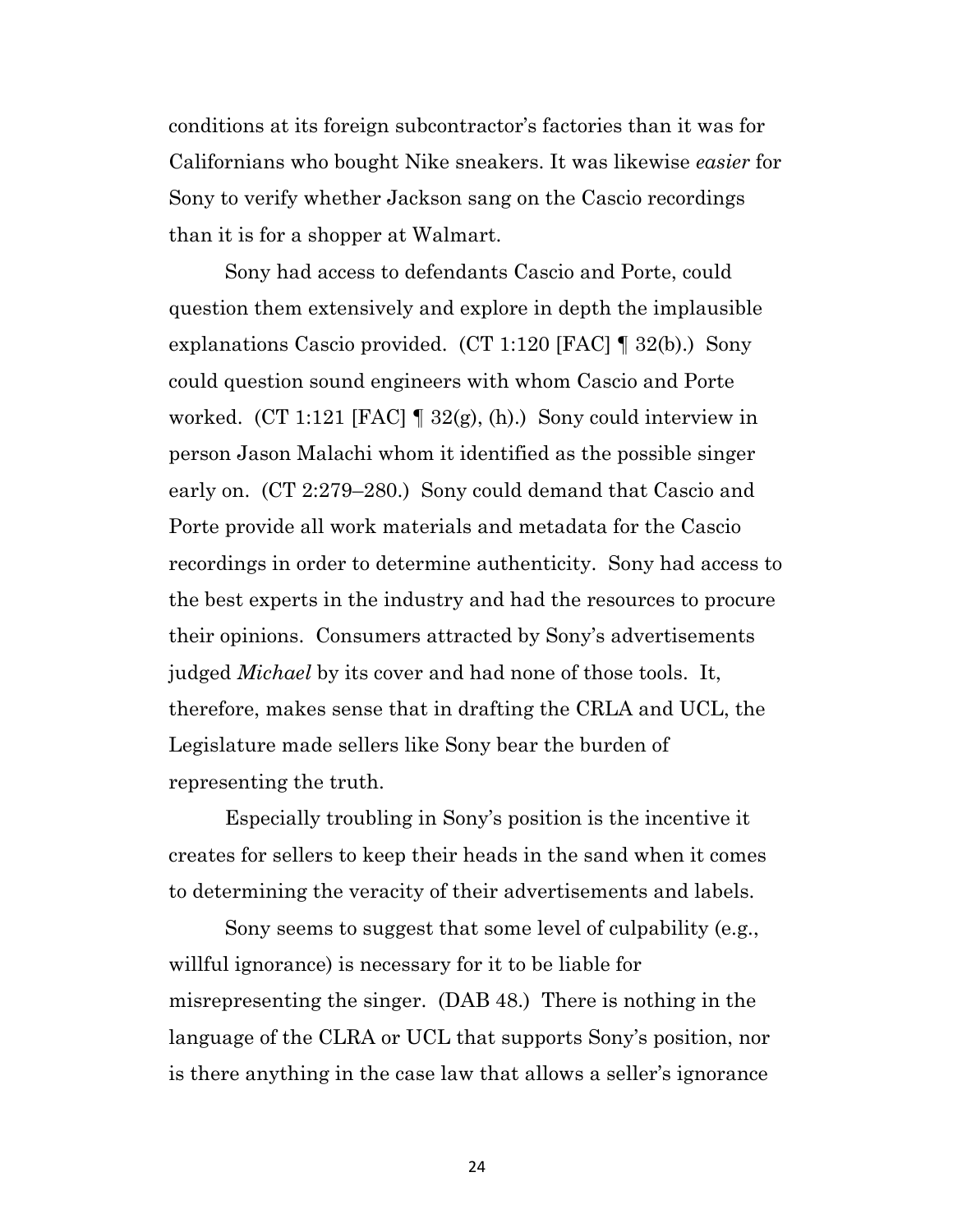to shield it from liability for speech that misleads consumers. Significantly, even if Sony made a bona fide error in attribution, consumers have a remedy: Sony must "make an appropriate correction… or replacement" of the product. (Civ. Code § 1784.) Sony's position deprives consumers of that remedy.

In any event, Sony's alleged conduct is sufficiently culpable to justify imposition of liability even if Sony could not be subjected to strict liability. Prior to the album release, multiple members of the Jackson family told Sony based on their familiarity with Jackson's voice that the Cascio recordings were fake. (CT 1:118 [FAC] 1 20.) Some of Jackson's closest collaborators told Sony the same or expressed doubts about the authenticity of the recordings.  $(CT 1:118, 1:122$  [FAC]  $\P\P$  20j, 32i.) When Sony questioned defendant Casio about the absence of demos and multi-track tapes, Casio offered implausible and inconsistent explanations, which, again, suggested that the recordings were not genuine. (CT 1:120 [FAC] ¶ 32b.) Sony chose not to disclose these troubling facts, or the logical conclusion that the songs' authenticity was dubious to consumers on the album cover or in the video commercial and instead attributed the album unequivocally to Jackson. (*Linear Technology Corp. v. Applied Materials, Inc.* (2007) 152 Cal.App.4th 115, 132 [a duty to disclose can arise from the making of affirmative representations with knowledge of undisclosed facts that "materially qualify the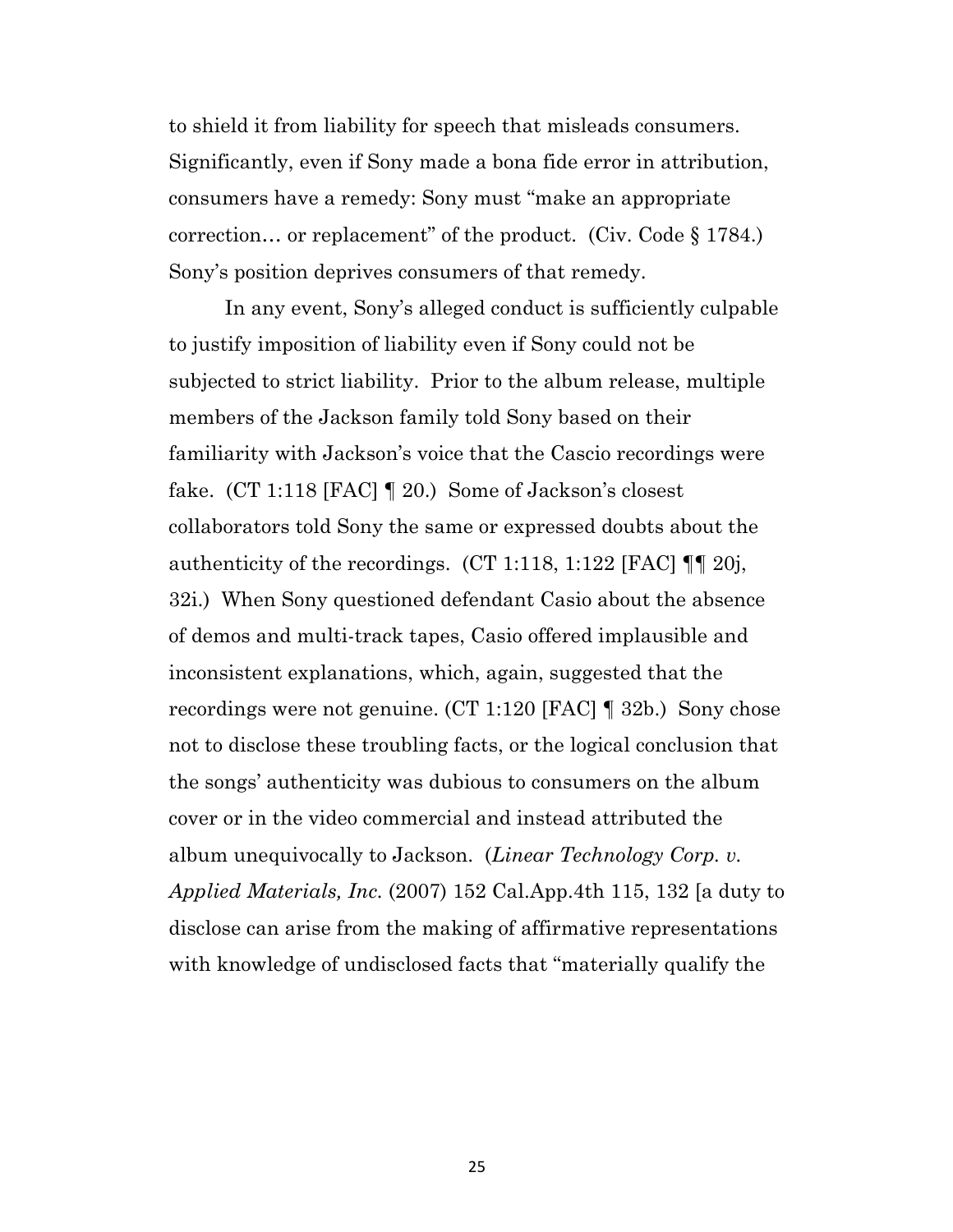facts disclosed, or … render [the disclosed facts] likely to mislead"].)3

# *3. Regulation of false attribution of art in sales transactions does not chill artistic expression.*

Sony next argues that because "uncertainty over credit and attribution for expressive works is common," greater efforts would not prevent mistakes but would instead chill distribution of expressive works. (DAB 49.) However, the cases Sony cites, *Kronemyer, supra*, 150 Cal.App.4th 941, and *Almuhammed v. Lee* (9th Cir. 2000) 202 F.3d 1227, refer to disputes over credits between industry professionals and studios, not the issue of sellers deceiving consumers. Consumers purchase expressive products based on the primary artist: the author of a book, the lead actor or director of a film, the painter of a painting, and the singer of a song. The importance of protecting the public from misleading advertising and the effect of the primary attribution on the value of the work justify the imposition on the seller of a duty to ensure that *primary* attribution is truthful. The CLRA and UCL do not, as Sony contends, chill artistic expression. If

<sup>3</sup> Serova has not had a chance to present evidence in support of these allegations because the plain language of the CLRA, UCL and *Kasky,* as well as case law interpreting them prior to the Court of Appeal's decision, did not require any showing of culpability. The trial court accordingly found the challenged statements commercial without any showing of culpability. If this Court agrees with Sony that a showing of culpability is required, the Court should remand to let Serova make that showing.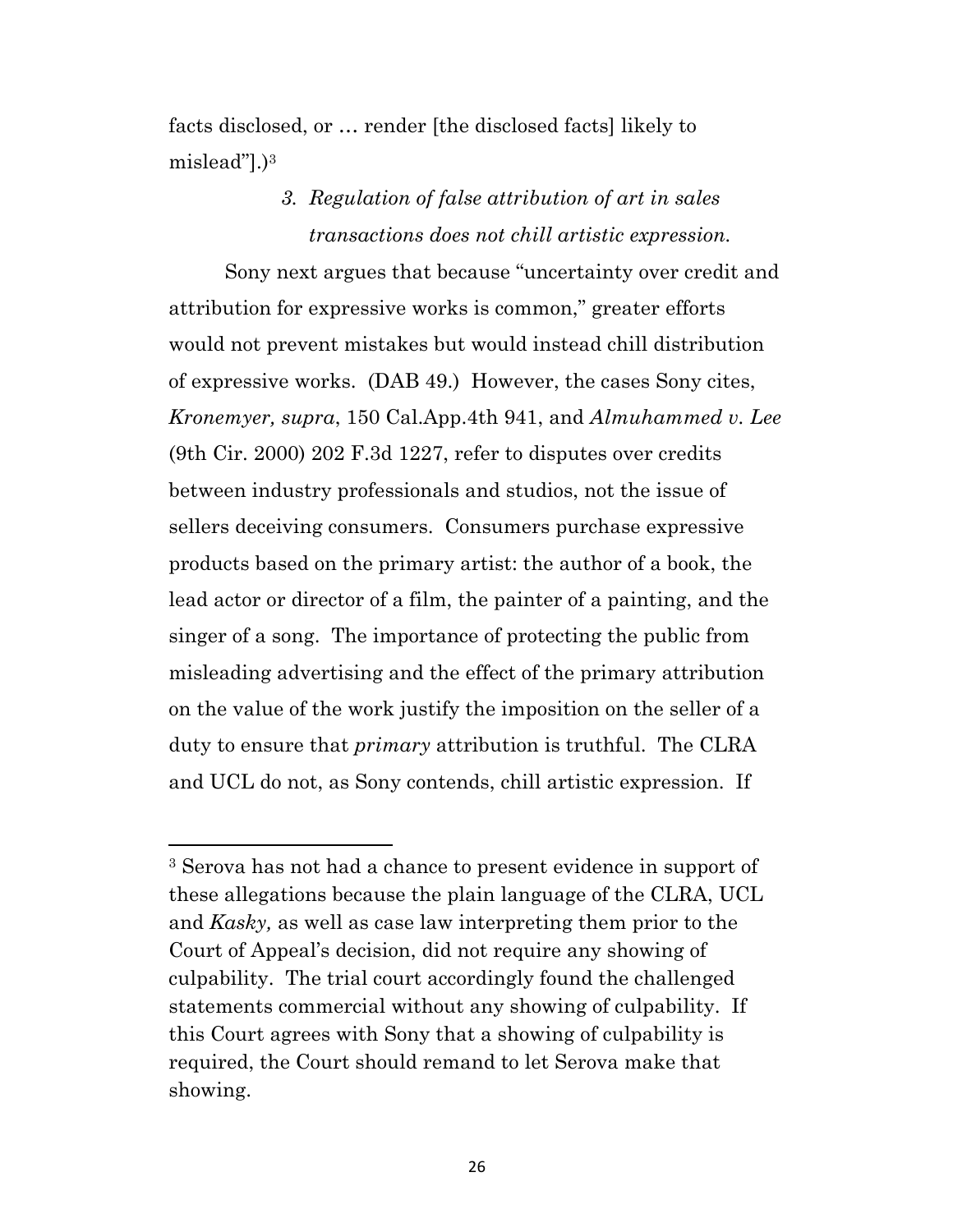anything, they chill forgery and dissemination of forgeries in the art marketplace.

Sony's attempt to analogize this controversy to debates about the authorship of works ascribed to Bach, da Vinci and Shakespeare is unconvincing. If an art dealer sold a fake da Vinci painting in California as an original, believing it was original, for \$10,000,000, and the buyer could prove through an expert that it was a fake, the CLRA and UCL would provide to the buyer the remedies of damages and restitution no different than the remedies Serova has been denied here. Sony's argument to the contrary does not conform to the current state of the law.

Moreover, attribution of art to famous artists is an example of "hardy" speech because of the great commercial value such attribution imparts on the underlying work. (POB 53–54; *Va. Pharmacy Bd., supra,* 425 U.S. at pp. 771–772, fn. 24.) In light of this, distribution of expressive works and attribution of them to famous artists is unlikely to be chilled by holding sellers liable for misattributions when promoting the sale of art. The market forces and the law will strike the proper balance: Only when the doubt about the artist is so serious that the projected revenue from the unqualified attribution (R) multiplied by the probability that the work is genuine and this attribution is correct  $(P<sub>G</sub>)$  is outweighed by the projected revenue from the work advertised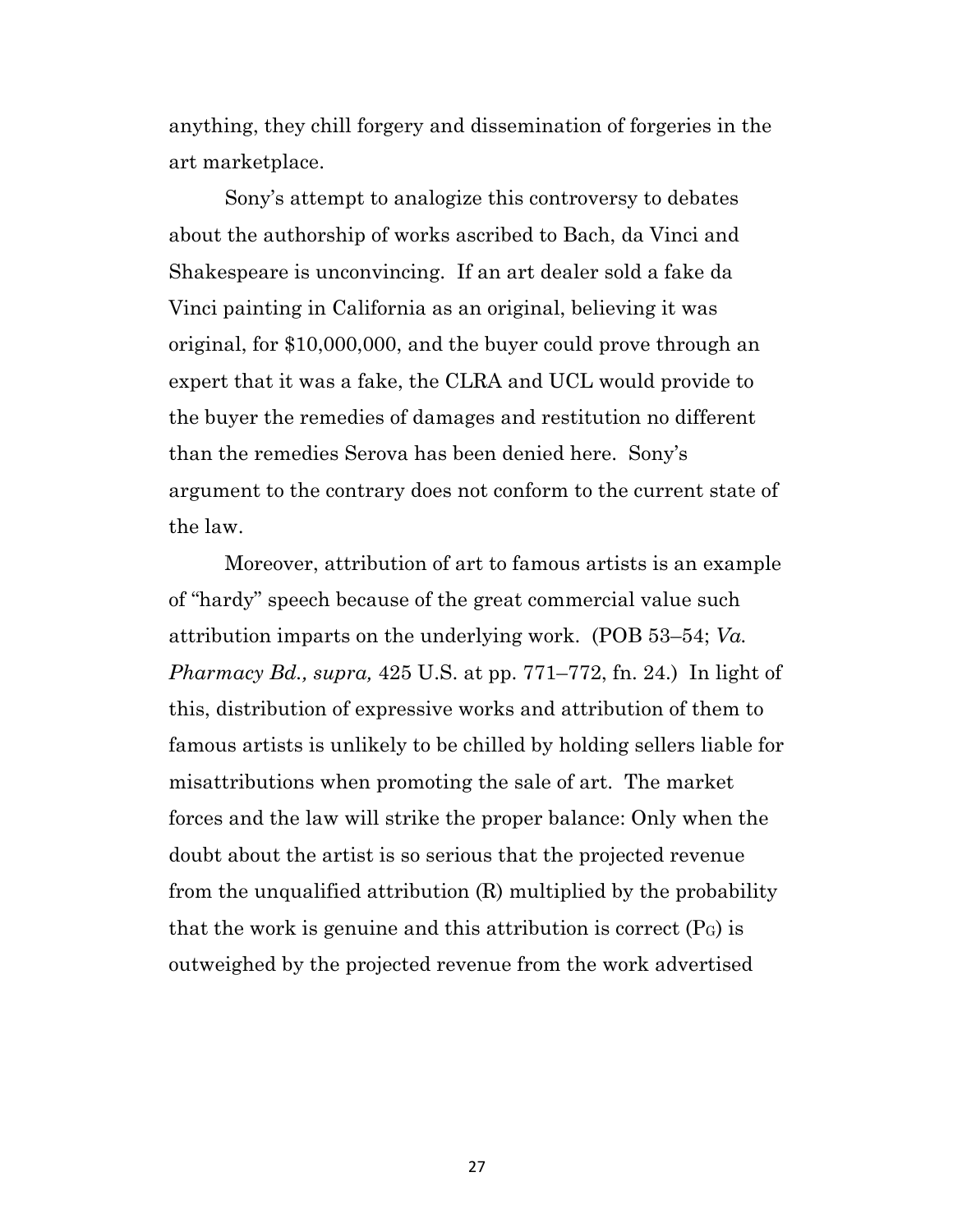with full disclosure of uncertainty (r), will the cautious seller be economically justified in disclosing the doubt to consumers.4

### $R \times P_G$  < r

When, on the other hand, the work is very likely genuine and it is more profitable for the seller to take the risk  $(R \times P_G > r)$ , an unqualified attribution will be economically justified. Thus, sellers can maximize revenue from sales of expressive works, qualified only by serious doubt about the veracity of attribution. And purchasers are protected because they have a cause of action against the seller if the attribution is false.

In contrast, if Sony's policy of "editorial discretion" over the attribution is adopted (DAB 52), havoc in the art market will result: sellers will be motivated to drive up the price of any work unclaimed by an author by attributing it to a famous deceased artist based on a purported inability to verify the attribution and the exercise of "editorial discretion." The incentive for unscrupulous actors to get into the art-selling world will grow enormously if the Court of Appeal's decision is not abrogated.

<sup>4</sup> *See, e.g.*, Isaac Kaplan, "The 'Getty Kouros' Was Removed from View at the Museum after It Was Officially Deemed to Be a Forgery," ARTSY (Apr. 16, 2018),

https://www.artsy.net/news/artsy-editorial-getty-kouros-removedview-museum-officially-deemed-forgery (describing that, prior to removal, the museum displayed the controversial sculpture with a disclosure: "Greek, about 530 B.C. or modern forgery").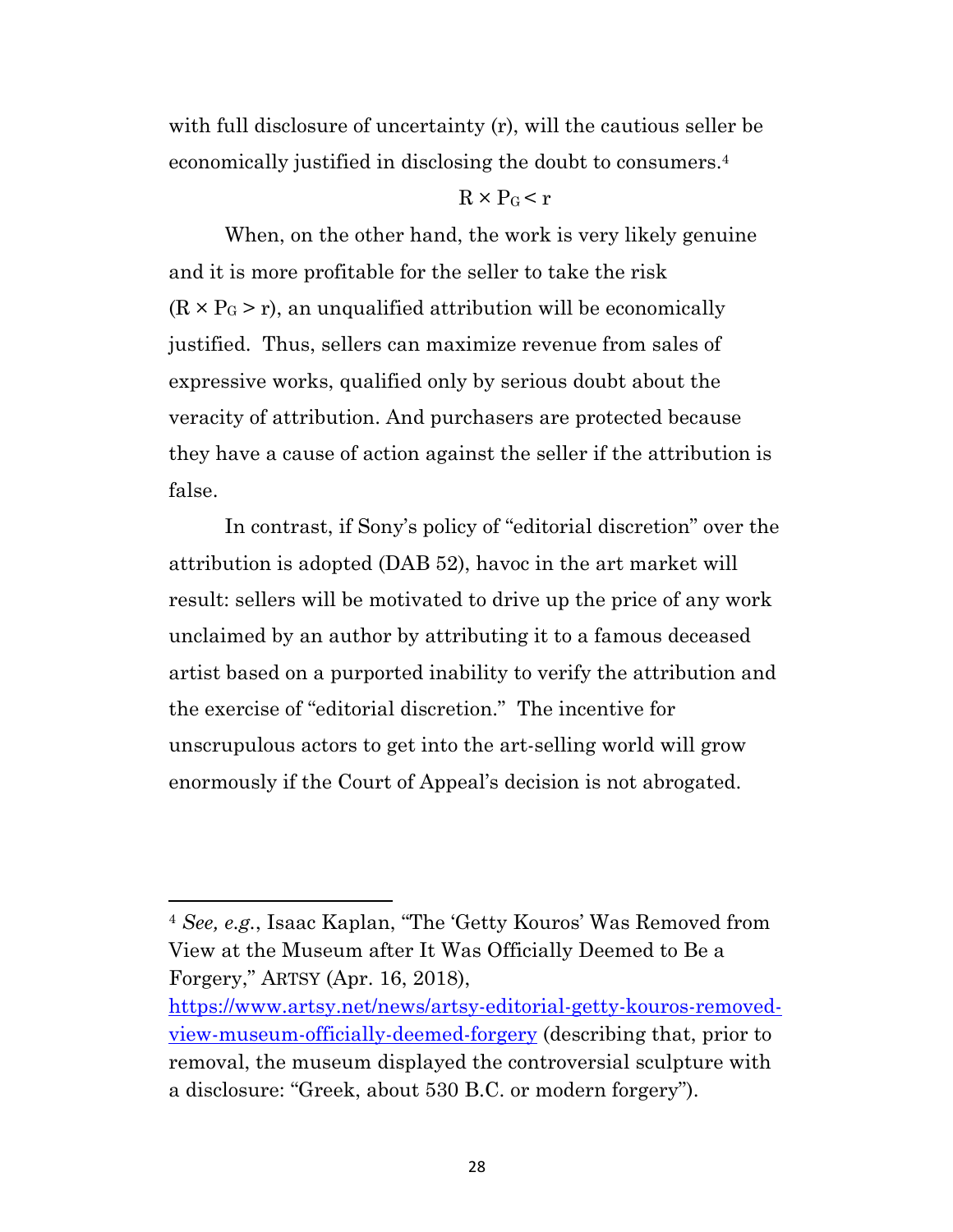*4. Regulating the challenged statements is consistent with traditional government authority to regulate commercial transactions.*

As discussed in more detail in the Opening Brief and above, the government authority to regulate commercial advertising of expressive products, including titles and cover art, to prevent consumer deception is well settled. (*See generally Keimer, supra*, 75 Cal.App.4th 1220; *Rezec, supra*, 116 Cal.App.4th 135; *Toho, supra,* 33 F.Supp.2d 1206.) The cases Sony cites for the proposition that some level of fault must be shown to impose liability on the speaker are inapplicable here because all of the cited cases dealt with fully protected speech, not false commercial speech.

*Gertz v. Robert Welch, Inc.* (1974) 418 U.S. 323 was a defamation case in which a magazine published disparaging statements about an attorney. The U.S. Supreme Court did not consider the question whether the statements were commercial speech.

In *Eastwood v. Superior Court* (1983) 149 Cal.App.3d 409, Clint Eastwood sued the National Enquirer for misappropriation of his right of publicity and defamation based on an article about him and the advertisements of the article. (*Id*. at pp. 414–415.) The court of appeal held that Eastwood's claims based on the noncommercial contents of the article required a showing that the National Enquirer acted with scienter. (*Id*. at p. 425.) The court did not explicitly discuss the standard for the advertisements, but Eastwood did not allege that the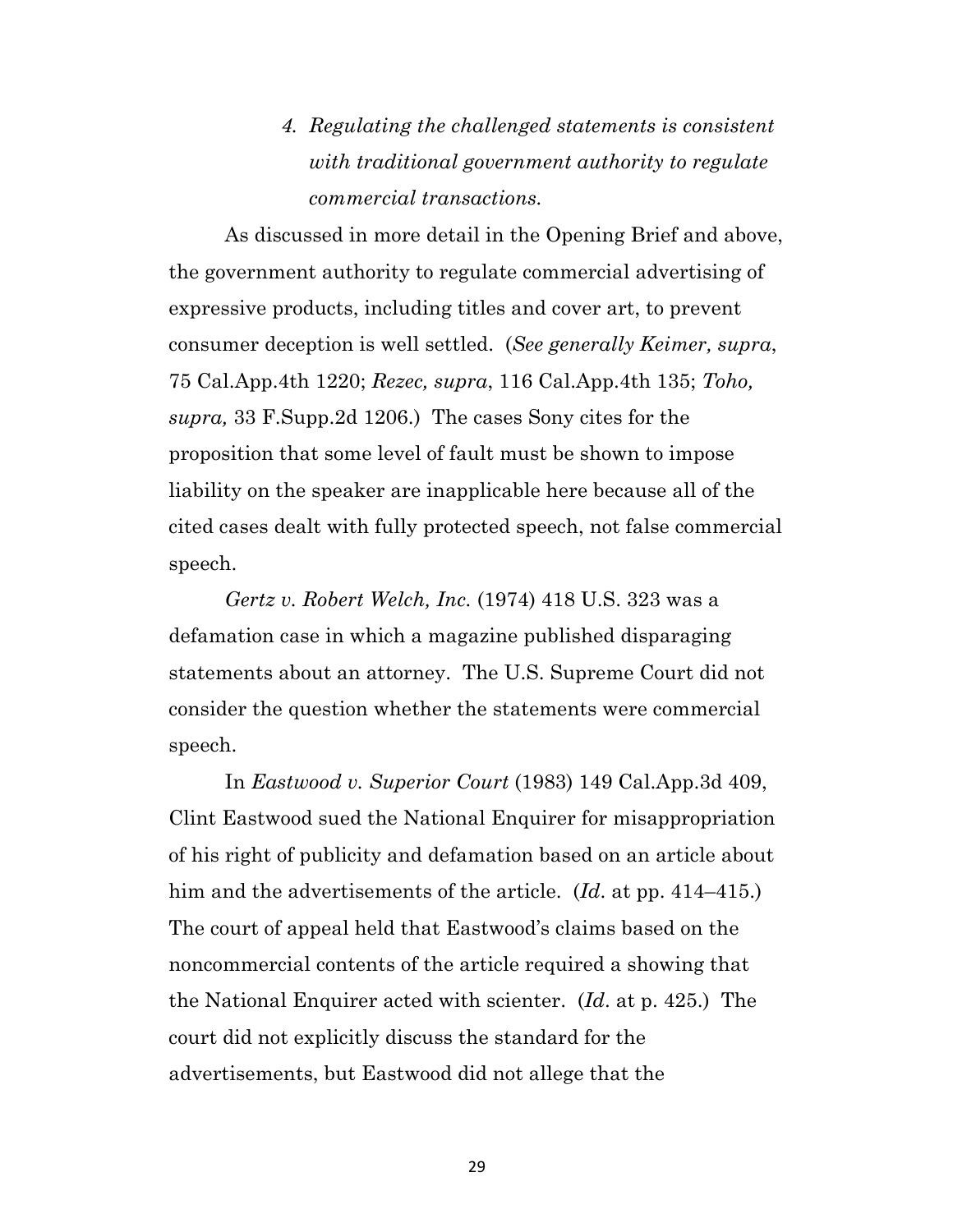advertisements misled consumers as to the article's content. Where the advertisements of an expressive work merely accurately reflect its content, they are deemed "adjunct" to the work and generally entitled to the same level of First Amendment protection as the work itself. (*See* Section II.B.6 for the discussion of the "adjunct" speech exception.)

*Stewart v. Rolling Stone LLC* (2010) 181 Cal.App.4th 664 was a right of publicity case where a music band claimed the magazine, which published an editorial about the band, improperly used the musicians' image and likeness in a cigarette advertisement located on the same page. The court analyzed whether the speech was commercial for purposes of determining the level of culpability the plaintiffs must demonstrate and concluded that the editorial was distinct from the cigarette advertisement and noncommercial. (*Id*. at pp. 686–688.) Tellingly, *Stewart* observed that false or misleading commercial speech is not protected by the First Amendment, and the same showing of culpability would generally not be required if the statements were commercial. (*Id.* at p. 683 [citing, inter alia, *Liquormart, Inc. v. Rhode Island* (1996) 517 U.S. 484, 498].)

Here, the challenged statements fall squarely within *Kasky*'s definition of commercial speech: they are factual statements by a manufacturer about its product directed at consumers. (*Kasky, supra*, 27 Cal.4th at pp. 960–961.) The trial court found that, if Jackson is not the singer on the Cascio recordings, these statements are likely to mislead a reasonable consumer as to the contents of the album. (*Serova v. Sony Music*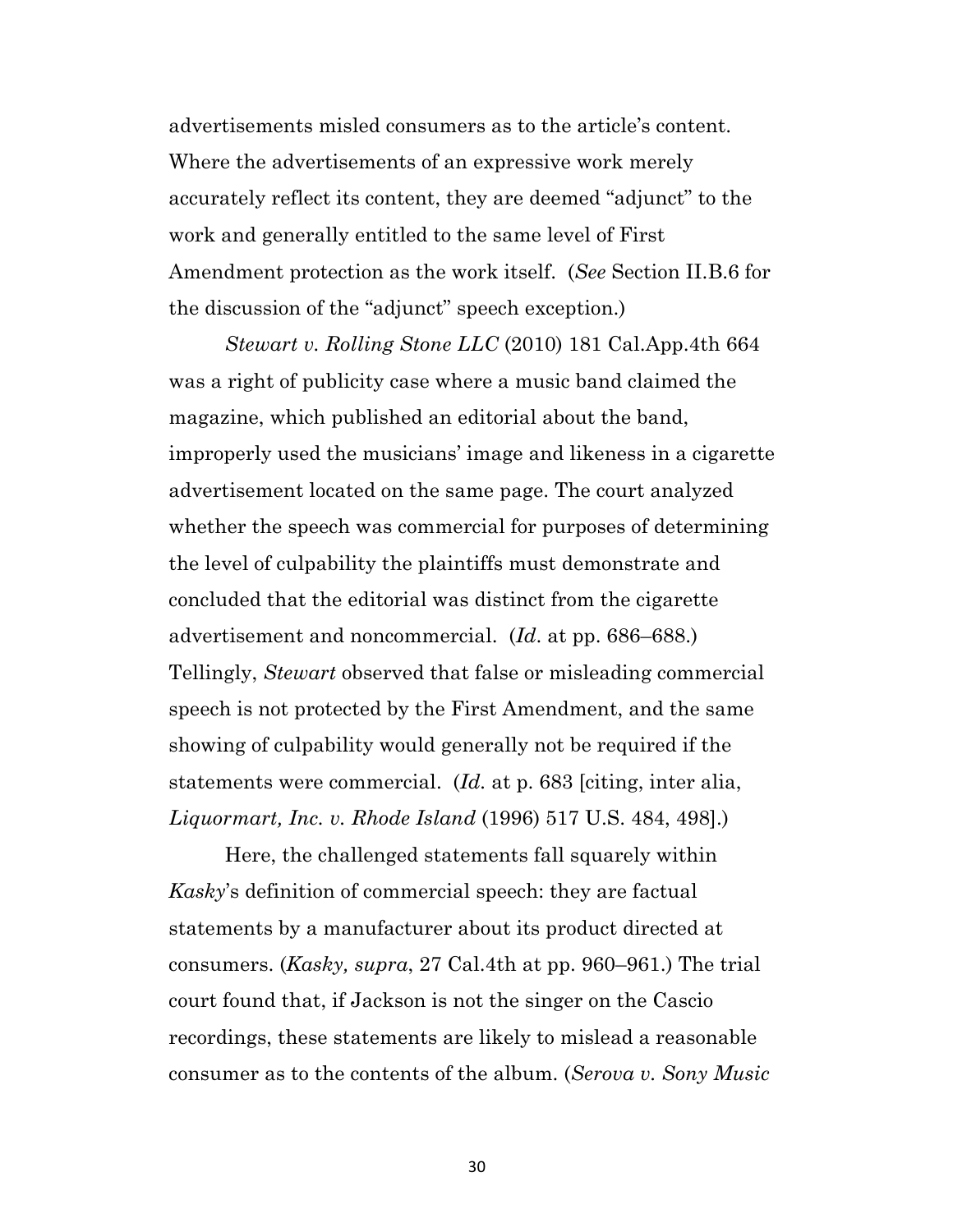*Entm't* (2020) 44 Cal.App.5th 103, 114.) Therefore, these statements constitute *prima facie* false commercial speech that receives no constitutional protection and can be regulated by the UCL and CLRA.

Sony argues that *Kasky*'s examples of statutes which traditionally regulate false statements about products regulate advertisements of *tangible* products. (DAB 55–56.) First, this is not so: among its examples, *Kasky* lists section 43(a) of the Lanham Act, 15 U.S.C. § 1125(a), which, as discussed in section II.B.1, regulates misleading titles and artwork of expressive products. Second, there is no material difference between regulation of tangible and intangible products. Third, there is no question that the laws at issue here, the CLRA and UCL, make no exception for intangible products. Whether the product misleadingly described is tangible or intangible is of no consequence.

# *5. The challenged statements are not "inextricably intertwined" with the* Michael *album.*

Sony argues that, even if its statements are commercial in the abstract, they should be treated as noncommercial because they are "inextricably intertwined" with the protected musical speech of the *Michael* album including the Cascio recordings. (DAB 56–60.)

Commercial speech is rarely "inextricably intertwined" with protected speech; only if there is legal or practical compulsion to consider the two kinds of speech as inseparable will the principle apply to confer enhanced protection for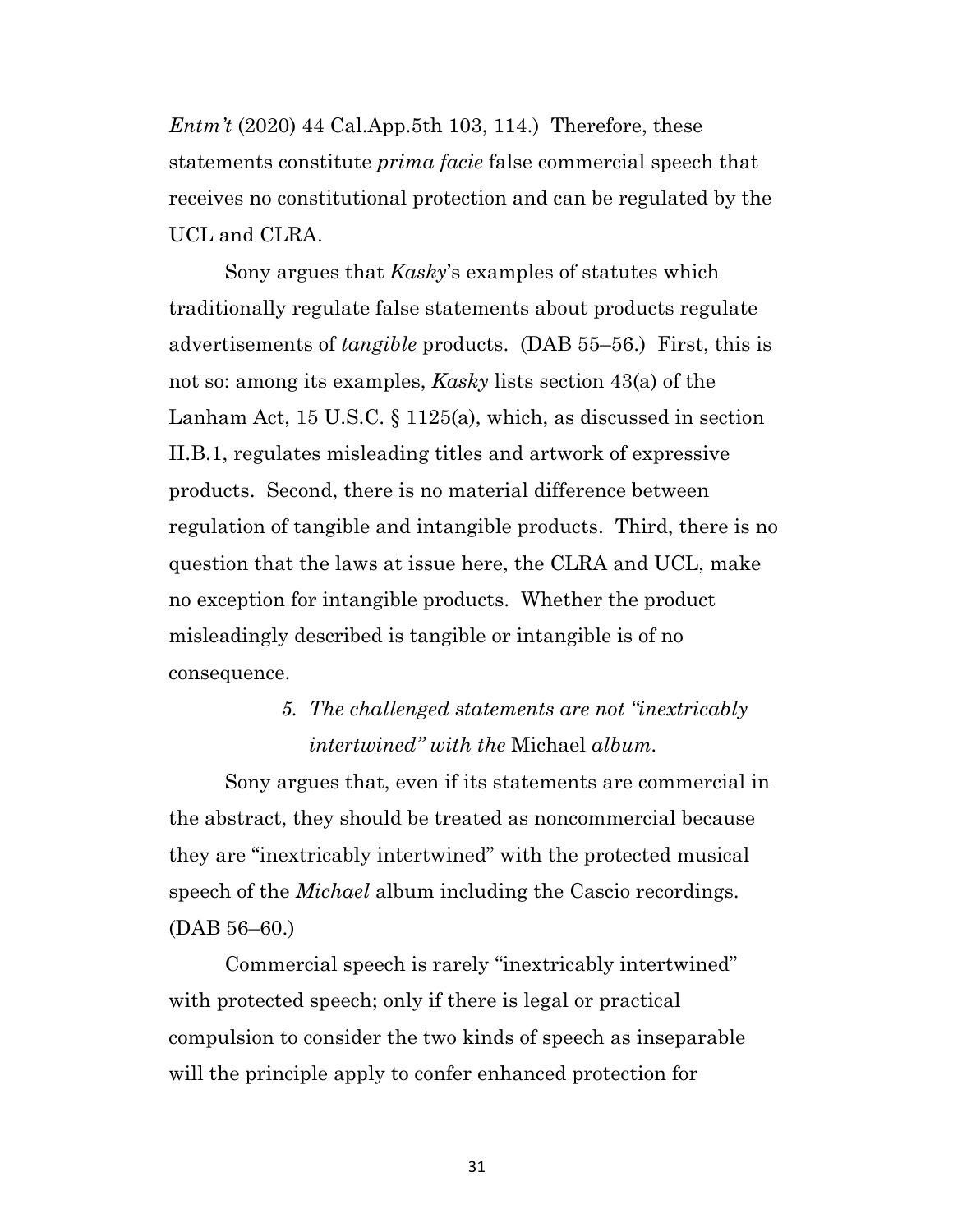commercial speech. The noncommercial contents of the *Michael* album are not inextricably intertwined with false representations to potential buyers that Jackson sang all of its songs.

In *Riley v. Nat'l Fed'n of the Blind of N.C., Inc.* (1988) 487 U.S. 781 (*Riley*), the U.S. Supreme Court addressed whether a state statute requiring charitable fundraisers to tell donors the percentage of funds that historically went to charity was subject to strict scrutiny—the test for restrictions on fully protected speech—or the more deferential standard for restrictions on commercial speech. (*Id.* at pp. 784–786, 795.) Assuming, without deciding, that the speech compelled by the statute was commercial in the abstract, the Court held that such speech does not retain "its commercial character when it is inextricably intertwined with otherwise fully protected speech." (*Id.* at p. 796.) The Court explained that "in deciding what level of scrutiny to apply to a compelled statement" it needed to assess "the nature of the speech taken as a whole and the effect of the compelled statement thereon." (*Ibid*.) Assessing charitable solicitations as a whole, the Court found that the commercial aspects of charitable solicitations are inextricably intertwined with charities' protected informative and persuasive speech because "without solicitation the flow of such information and advocacy would likely cease." (*Ibid*.; *see also People v. Fogelson* (1978) 21 Cal.3d 158 (*Fogelson*) [holding the ordinance which prohibited soliciting contributions on public property without a permit was unconstitutional on its face because it burdened fully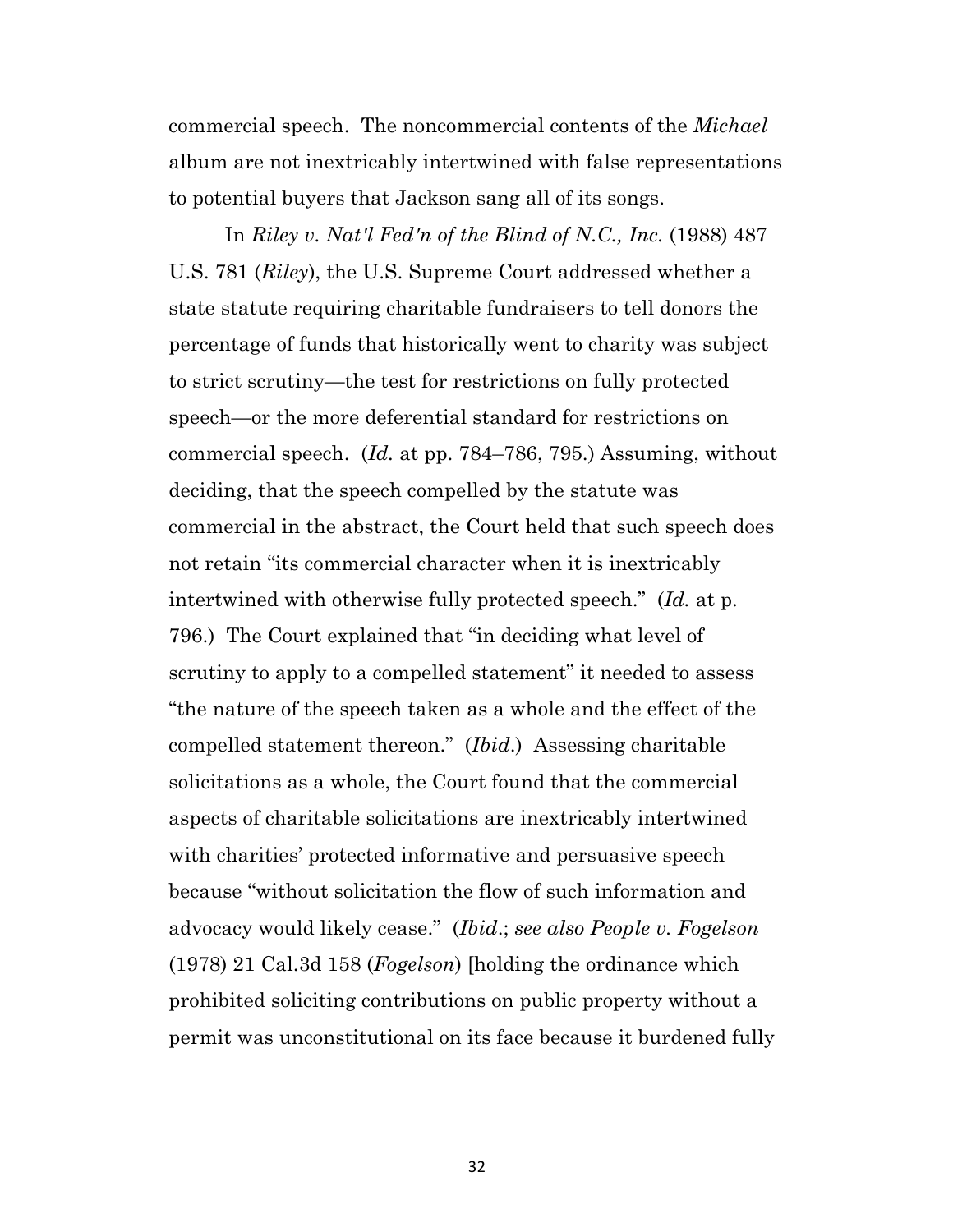protected distribution of religious materials intertwined with solicitation]).

The following year in *Board of Trustees of State Univ. of New York v. Fox* (1989) 492 U.S. 469 (*Fox*), the U.S. Supreme Court made clear that *Riley* was a special case and reiterated that the inextricably intertwined principle was a narrow exception. *Fox* dealt with a university's attempt, by resolution, to bar campus Tupperware parties where students sold housewares (commercial speech) and discussed home economics (noncommercial speech). (*Id*. at pp. 471–474.) The students challenging the resolution argued that the commercial and noncommercial aspects of the parties were inextricably intertwined under *Riley*. (*Id*. at p. 474.) The Court disagreed, explaining:

[In *Riley*] of course, the commercial speech (if it was that) was "inextricably intertwined" because the state law required it to be included. By contrast, there is nothing whatever "inextricable" about the noncommercial aspects of these presentations. No law of man or of nature makes it impossible to sell housewares without teaching home economics, or to teach home economics without selling housewares. Nothing in the resolution prevents the speaker from conveying, or the audience from hearing, these noncommercial messages, and nothing in the nature of things requires them to be combined with commercial messages. (*Ibid*.)

Following *Fox*, this Court and the Ninth Circuit have rejected similar attempts to characterize commercial and noncommercial speech as inextricably intertwined where there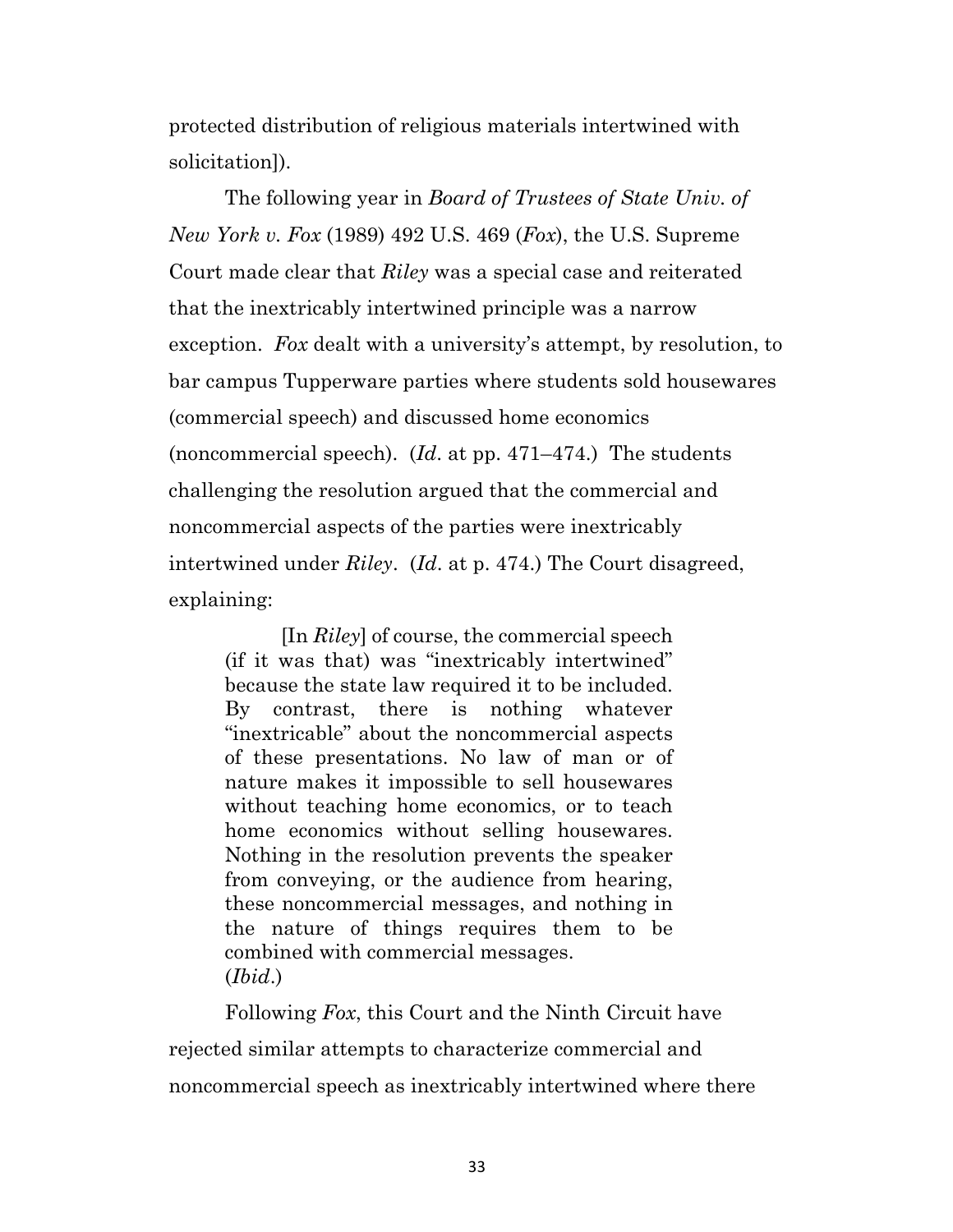was no legal or practical compulsion to combine them. (*See Kasky, supra*, 27 Cal.4th at p. 967 [rejecting the argument that Nike's representations about labor practices were inextricable from its opinions about economic globalization; stating that "[n]o law required Nike to combine [them], nor was it impossible for Nike to address those subjects separately"]; *United States v. Schiff* (9th Cir. 2004) 379 F.3d 621, 627, 629 [finding the expressive and political portions of a book were not inextricably intertwined with its deceptive commercial elements because the author could "relate his long history with the IRS and explain his unorthodox tax theories without simultaneously urging his readers to buy his products"].)

Under these authorities, Sony's statements naming Jackson as the performer of the Cascio recordings are not inextricably intertwined with the protected expressive elements of the album or the Cascio recordings because nothing compelled Sony to combine the Cascio recordings with false representations that Jackson performed them: Sony could sell the Cascio recordings without falsely attributing them to Jackson.

The cases cited by Sony are inapposite. In *Hoffman v. Capital Cities/ABC, Inc.* (9th Cir. 2001) 255 F.3d 1180 (*Hoffman*), Los Angeles Magazine published an article that used computer technology to alter famous film stills to make it appear that actors from the films were wearing seasonal fashions of famous brands. (*Id*. at p. 1183.) One of the actors sued for violation of section 43(a) of the Lanham Act and misappropriation of his right of publicity. (*Ibid*.) He argued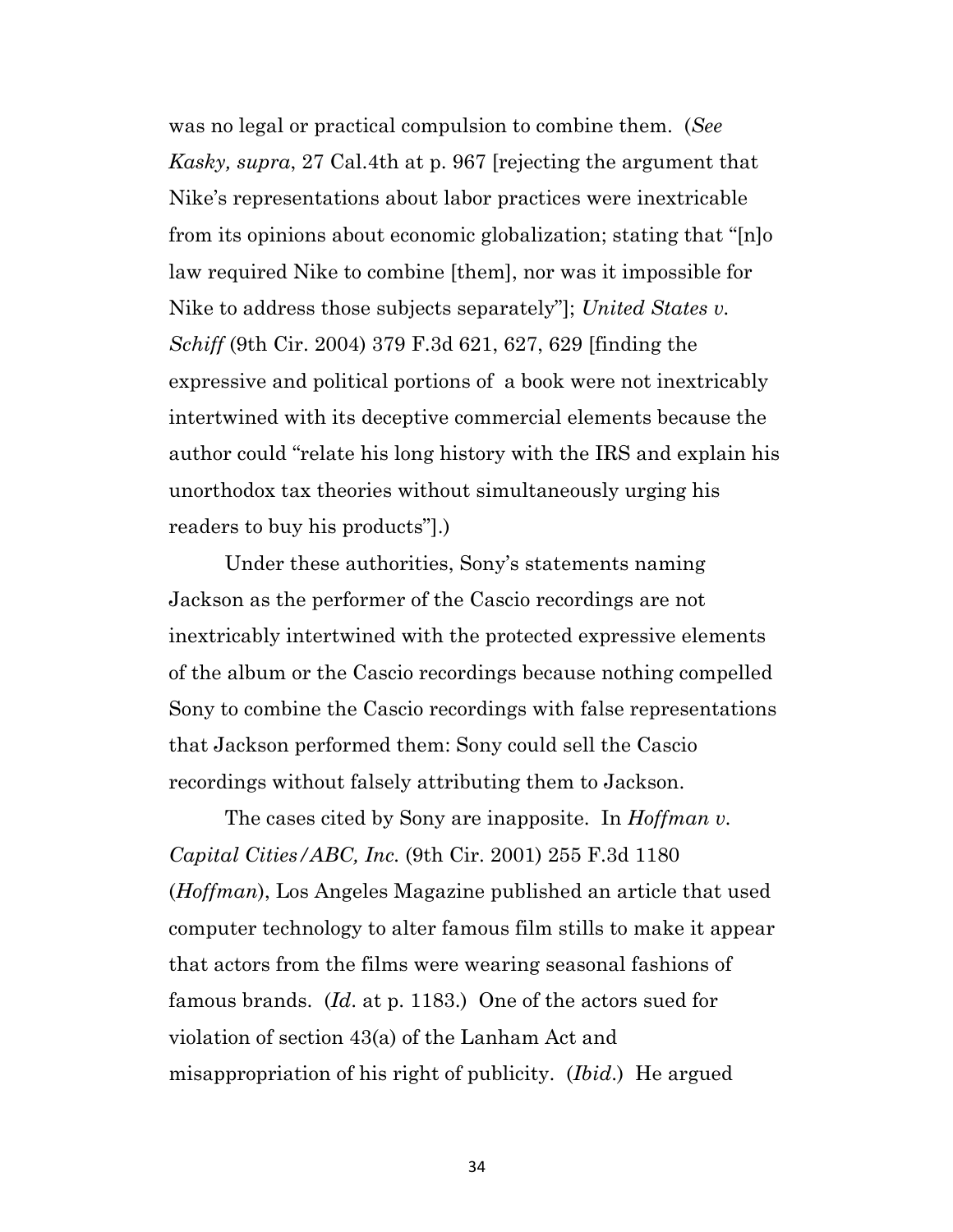proof of "actual malice" was not required because the article was commercial speech: it featured famous brands advertised elsewhere in the magazine. (*Id*. at p. 1185.) The Ninth Circuit disagreed that this fact made the photograph purely commercial: the photograph did not appear inside the advertisement; rather, it was a part of an article that combined fashion photography, humor, and visual and verbal editorial comment on classic films and famous actors. Any commercial aspects were "inextricably entwined" with expressive elements of the article. (*Ibid*.)

In *Mattel, supra*, 296 F.3d at pp. 906–907, the Ninth Circuit found that the use of trademark "Barbie" in the song "Barbie Girl" was inextricably intertwined with the noncommercial aspects of the song which commented humorously on the values Barbie dolls represent.

And in *Boule v. Hutton* (2d Cir. 2003) 328 F.3d 84, 88, 91– 92 (*Boule*), where the family of artist Lazar Khidekel stated in an article about fraud in the art market that certain works attributed to Lazar were forged, the Second Circuit held that, while the statements may have promoted the Khidekels' commercial interest, they were nevertheless inextricably intertwined with the coverage of the topic of the article.

*Riley*, *Fogelson*, *Hoffman*, *Mattel*, and *Boule* are distinguishable. They all address situations where the law or regulation at issue burdened both commercial and noncommercial elements of mixed speech and it was not legally or practically feasible to separate the two kinds of speech. In *Riley*, the regulation injected a compelled statement into a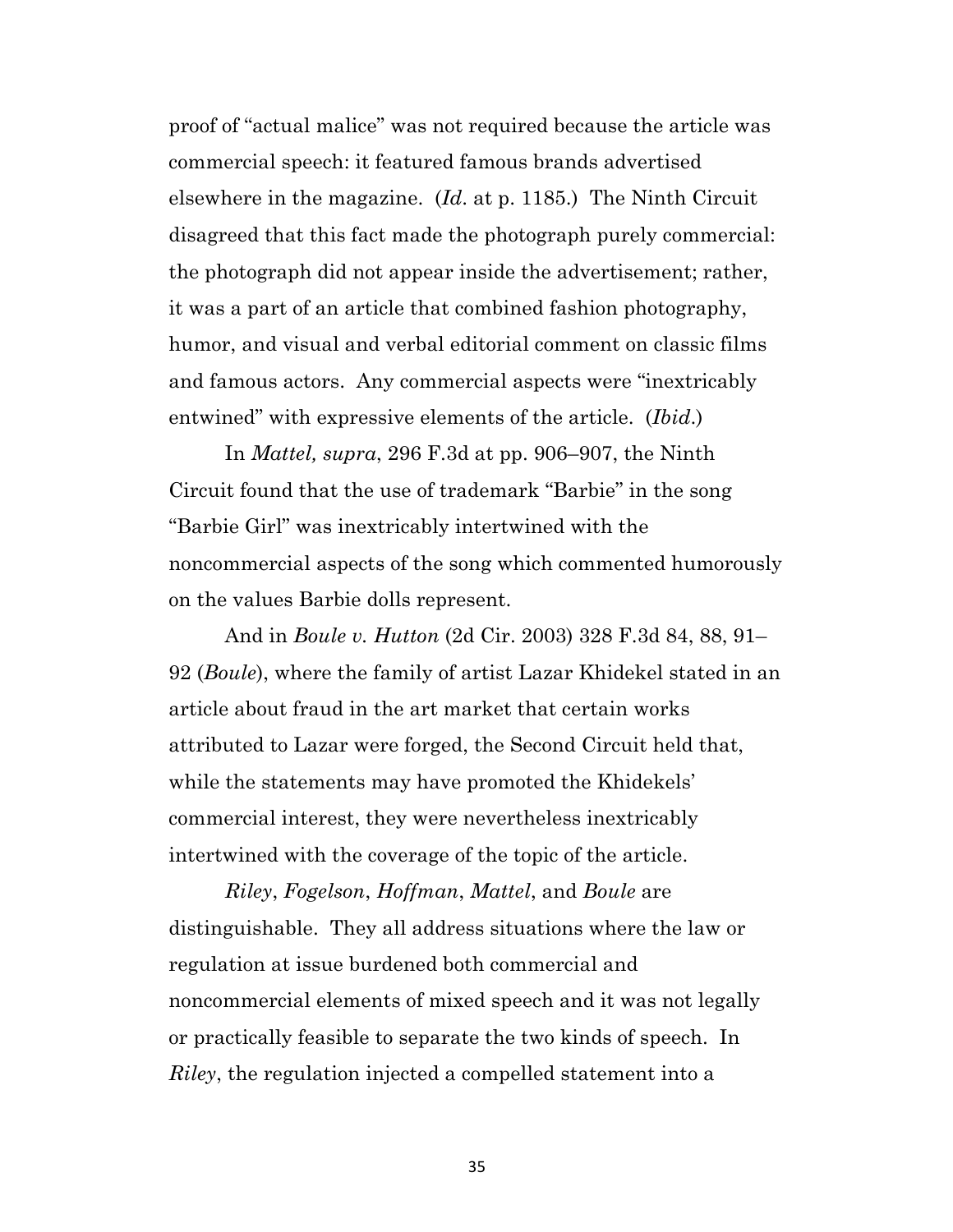protected charitable solicitation. In *Fogelson*, application of the ordinance to commercial solicitation would have effectively stopped religious speech altogether. In *Hoffman*, plaintiff's claims attacked the very concept of the editorial in which the photograph appeared. In *Mattel*, the reference to "Barbie" could not be eliminated without destroying the message of the song. And in *Boule*, exclusion of Khidekels' opinion because of its commercial motivation would result in the loss of their statements as members of the artist's family, which was an important part of the article. There is no such problem here. Applying the UCL and CLRA to the challenged statements would not burden the expressive elements of the *Michael* album or the Cascio recordings—it would only preclude Sony from selling them *deceptively*.

Finally, Sony relies on an unpublished district court outlier *Stutzman v. Armstrong* (E.D. Cal. 2013) 2013 WL 4853333 (*Stutzman*). In *Stutzman*, consumers sued cyclist Lance Armstrong and the publishers of his autobiographies over false statements concerning Armstrong's use of doping, including allegedly false advertisements on book covers and in promotional materials characterizing the books as "nonfiction biography." (*Id*. at \*1–2, 17.) The district court found statements on the covers and promotional materials inextricably intertwined with the books' noncommercial contents. (*Id*. at \*18.) Although the court's reasoning is not explicit, the court noted that economic realities compel book publishers to advertise and found it "nearly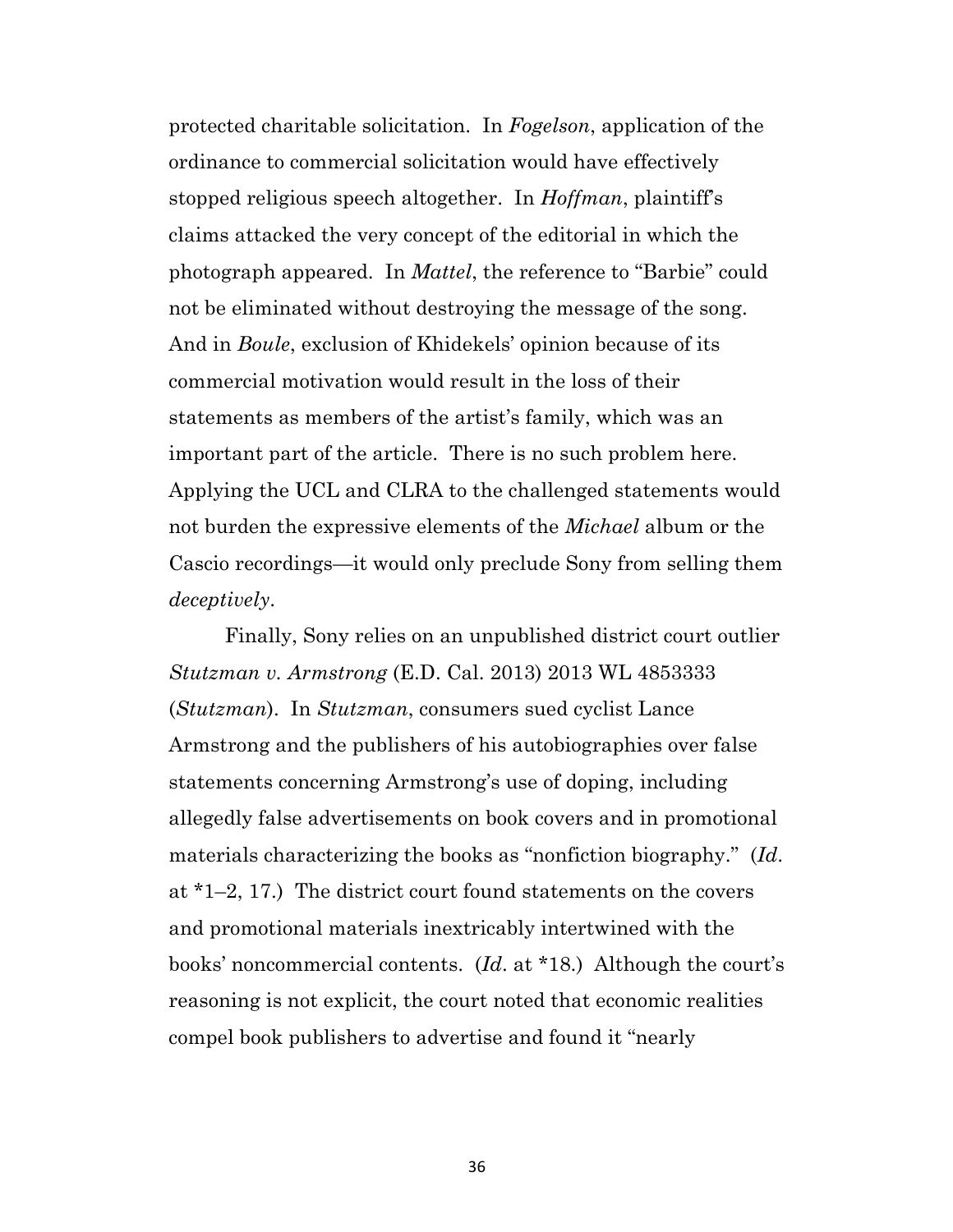impossible to separate the promotional materials for the Books from the Books themselves." (*Ibid*.)

*Stutzman* misapplied the "inextricably intertwined" doctrine. There was no legal or practical compulsion to combine the allegedly false advertisements of the books with the books themselves. Had any of the alleged promotional statements been adjudged false, they could have been replaced with truthful statements without burdening the publication. (*See Keimer, supra*, 75 Cal.App.4th 1220.) In any event, *Stutzman* is not the law in California.

## *6. The challenged advertisements are not adjunct or incidental to the Cascio recordings.*

To the extent necessary to safeguard the ability to promote protected speech, courts treat *truthful* advertisements that reflect the content of protected expressive works as adjunct or incidental to the protected work, and thus entitled to the same First Amendment status as the advertised work. (*Charles v. City of Los Angeles* (9th Cir. 2012) 697 F.3d 1146, 1153–56.) This exception does not apply where the advertisements are false.

For example, in *Rezec, supra*, 116 Cal.App.4th 135, Sony argued its film advertisements containing a fictitious critic's favorable opinions of films were protected by the First Amendment because the films themselves were protected noncommercial speech. (*Id*. at pp. 141–142.) The court rejected Sony's position, explaining:

Had the advertisements here been 'merely ... adjunct[s] to the exhibition of the film[s]', such as by using photographs of actors in the films,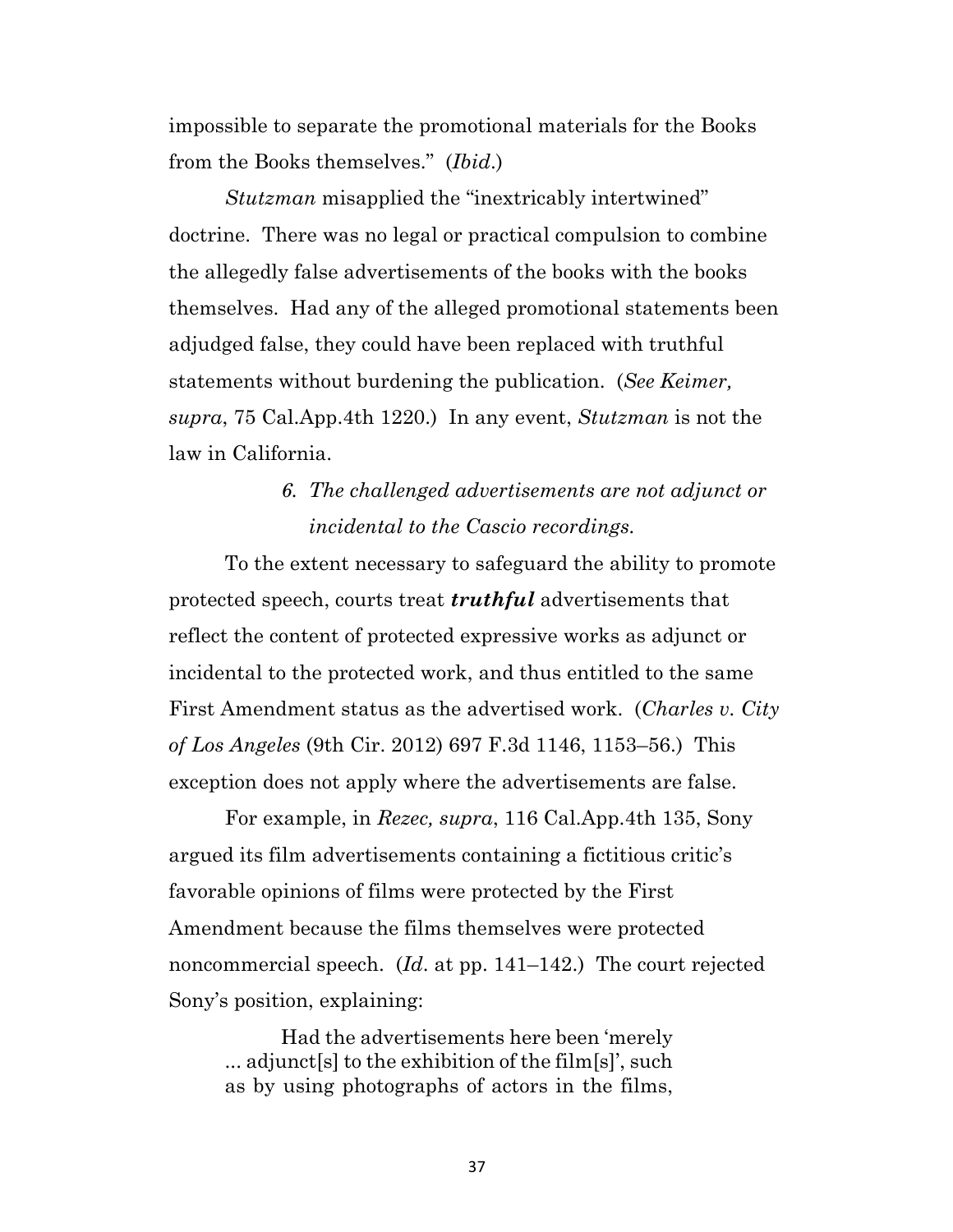Sony would have a point because, just as the films are noncommercial speech, so is an advertisement reflecting their content.

But in this case, the advertisements did not reflect any character or portion of the films. Rather, they contained a fictitious critic's favorable opinion of the films. As such, the advertisements constitute commercial speech and are subject to regulation under consumer protection laws.

(*Id*. at pp. 142–143.)

In *Keimer, supra*, 75 Cal.App.4th 1220, the court refused to extend the "adjunct" or "incidental" use exception to statements made on book and videotape covers that reiterated false statements in the protected books and videotapes. (*Id*. at pp. 1231–1232.) The falsity of the statements overrode the fact that the statements repeated content from the protected works.

Under these authorities, the challenged statements do not qualify for the adjunct or incidental use exception because they do not accurately reflect *Michael*'s content, but mislead as to its origin.

Sony's authorities are not to the contrary. In *William O'Neil & Co. v. Validea.com Inc.* (C.D. Cal. 2002) 202 F.Supp.2d 1113, a district court found the use of plaintiff's name and likeness in *truthful* advertising for the book about plaintiff's investment strategies "adjunct" to the book. (*Id*. at pp. 1114, 1117, 1119).

In *Cher v. Forum Internat., Ltd.* (9th Cir. 1982) 692 F.2d 634, the Forum magazine published an unauthorized interview Cher gave to a journalist for publication in Us magazine. Forum falsely advertised the magazine issue with the interview as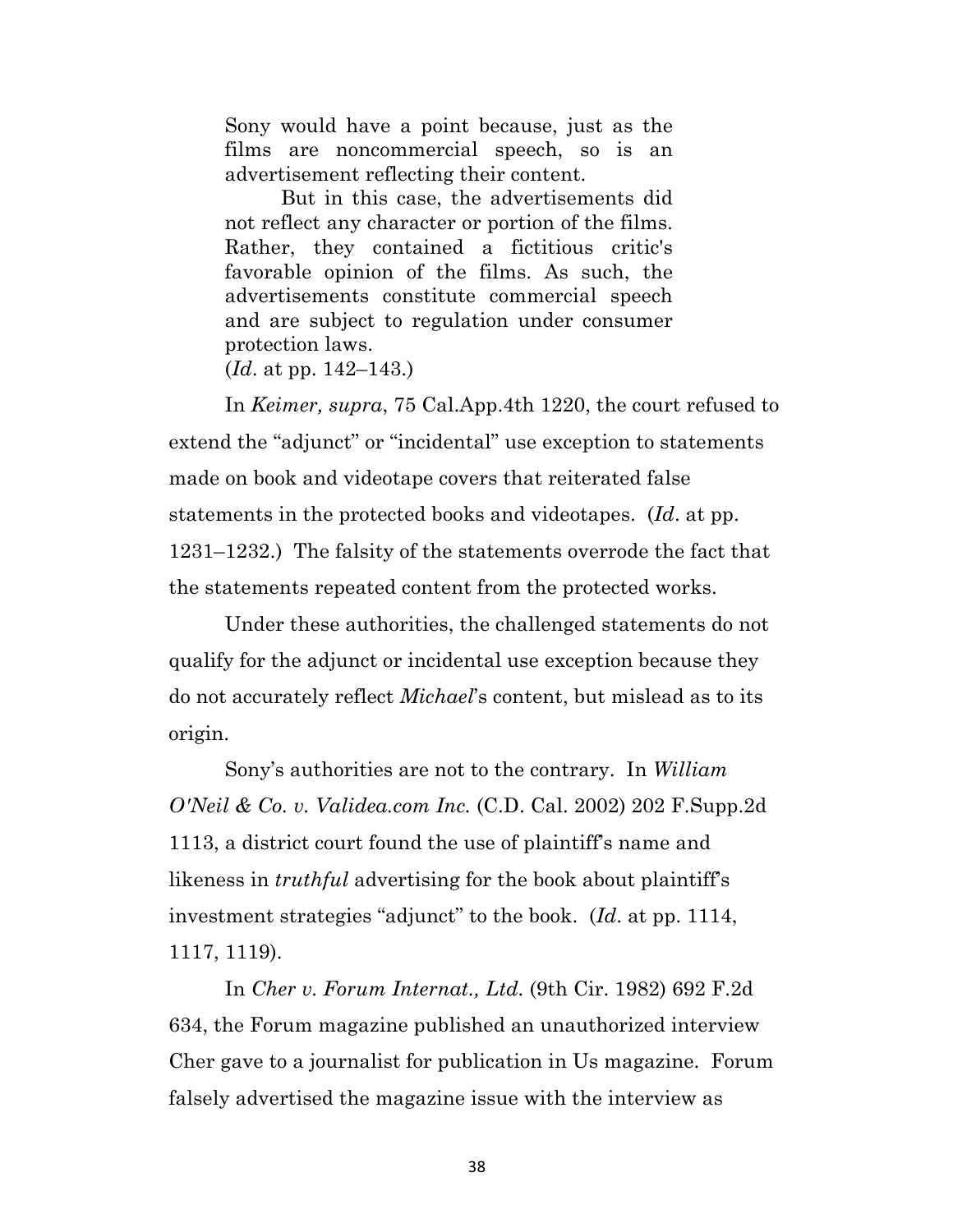"There are certain things that Cher won't tell People and would never tell Us. She tells Forum." (*Id*. at pp. 637–638.) In evaluating whether the First Amendment protected the advertisements from Cher's misappropriation of the right of publicity claim, the Ninth Circuit stated that, had Forum merely used Cher's picture and referred to her truthfully in the advertising for the purpose of indicating the content of the interview, such use would be protected as "adjunct" to the interview. However, because Forum falsely proclaimed to the readers of its advertising that Cher "tells Forum" things that she "would never tell Us," the advertisement did not receive constitutional protection. (*Id*. at p. 639.)

In sum, Sony's challenged speech is commercial and subject to the UCL and CLRA.

## **C. The Copyright Act does not preempt a consumer's false advertising claims.**

In an argument not made in the lower Courts, Sony posits that Serova's claims are preempted by the Copyright Act. (DAB 60.) They are not.

Section 301(a) of the Copyright Act states that the Act governs exclusively "all legal or equitable rights that are equivalent to any of the exclusive rights within the general scope of copyright." (17 U.S.C. § 301(a).) Serova's right not to be deceived by a seller of goods in a commercial transaction is not equivalent to any right "within the general scope of copyright" which encompasses the right to reproduce, prepare derivative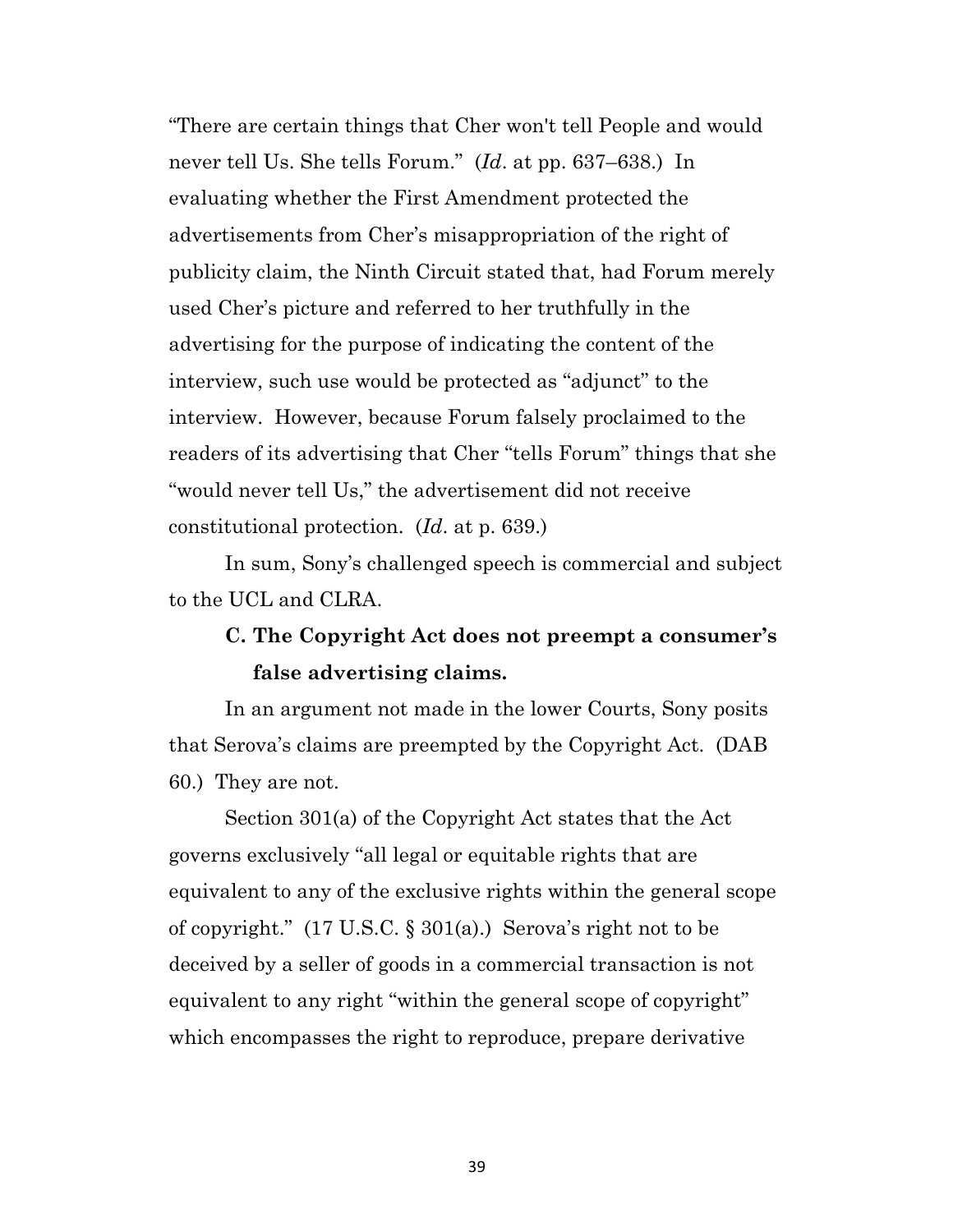works of, distribute, display and publicly perform original works of authorship. (17 U.S.C. §§ 102, 106.)

Neither of the two prongs of the preemption test cited by Sony (DAB 60–61) is satisfied. The "subject matter" of Serova's claim is representations Sony made about the contents of the album to consumers, not the distribution of the album. Sellers' representations about goods they sell are not within the subject matter of copyright. (17 U.S.C. § 102.) And Serova's asserted right to be free from deception on the marketplace is not "equivalent" to any of the exclusive rights the Copyright Act provides to copyright holders. (17 U.S.C. § 106.)

In support of its theory, Sony cites a host of inapplicable copyright infringement lawsuits. To the extent plaintiffs in those cases alleged violations of the UCL or similar state laws, plaintiffs were asserting their *intellectual property* rights under the guise of preventing public deception as to the authorship. (*See Fisher v. Dees* (9th Cir. 1986) 794 F.2d 432, 440 [composer's UCL claim based on the use of his song is preempted by the Copyright Act]; *Lacour v. Time Warner, Inc.* (N.D.Ill. 2000) 2000 WL 688946 [unauthorized use of plaintiff's song]; *Nutter v. Clear Channel Commc'ns* (N.D.W.Va. 2006) 2006 WL 2792903 [same]; *Media.net Advert. FZ-LLC v. Netseer, Inc.* (N.D.Cal. 2016) 198 F.Supp.3d 1083, 1087–1088 [defendant unlawfully copied HTML code]; *Xerox Corp. v. Apple Computer, Inc.* (N.D.Cal. 1990) 734 F.Supp. 1542, 1550 [defendant unlawfully copied plaintiff's software]; *Terarecon, Inc. v. Fovia, Inc.* (N.D.Cal. 2006) 2006 WL 1867734 [same]; *Patterson v. Diggs* (S.D.N.Y. 2019) 2019 WL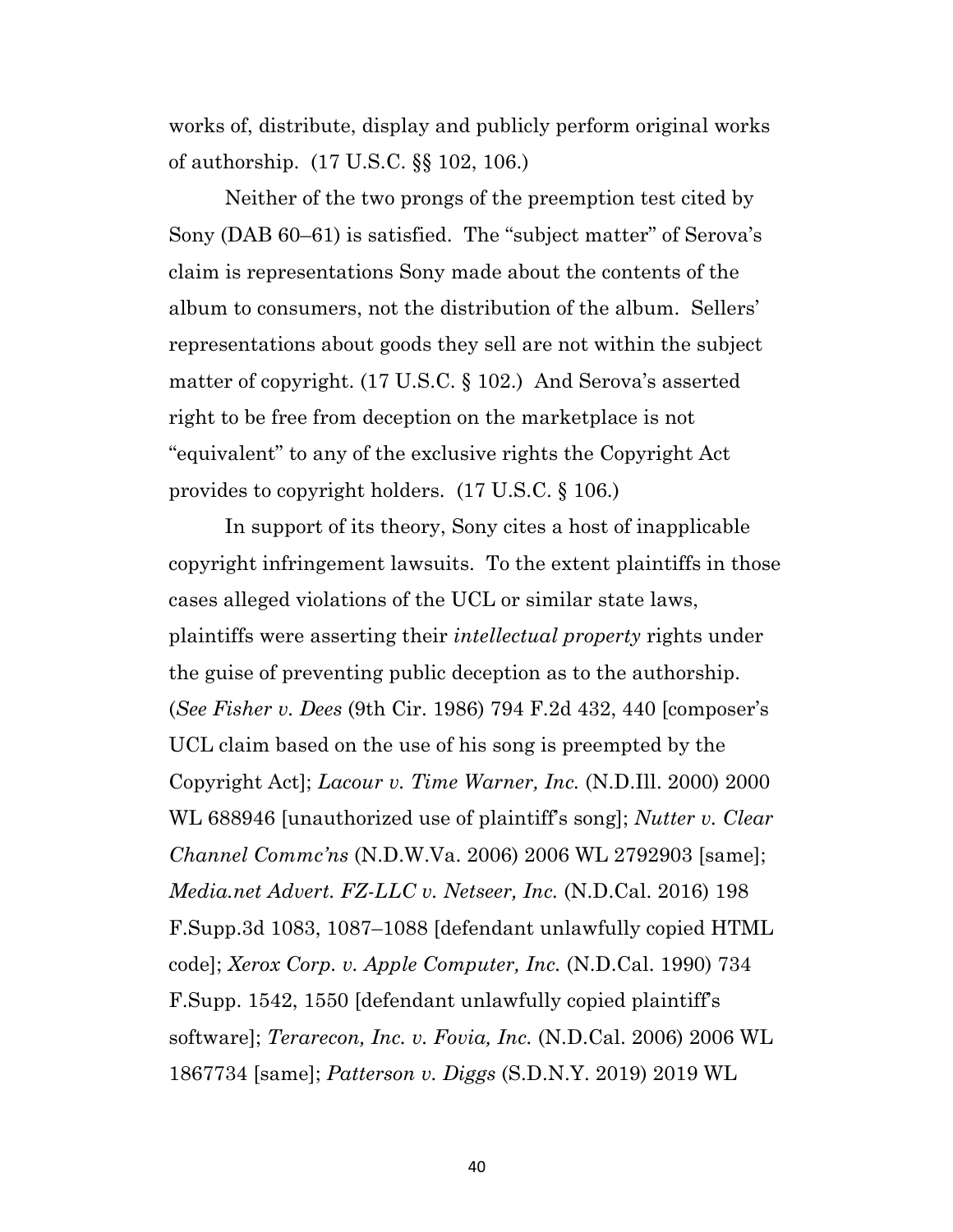3996493 [unauthorized use of a photograph]; *Enerlites, Inc. v. Century Products, Inc.* (C.D.Cal. 2018) 2018 WL 4859947 [same]; *Angelini Metal Works Co. v. Hubbard Iron Doors, Inc.* (C.D.Cal. 2016) 2016 WL 6304476 [same]; *Lukens v. Broder/Kurland Agency* (C.D.Cal. 2000) 2000 WL 35892340 [misappropriation of elements of a script]; *Laws v. Sony Music Entertainment, Inc.* (9th Cir. 2006) 448 F.3d 1134 (*Laws*) [misappropriation of a performance]; *Butler v. Target Corp.* (C.D.Cal. 2004) 323 F.Supp.2d 1052 [same].)

In contrast to the above, Serova is not claiming intellectual property rights. Nor is she litigating a third party's copyright like plaintiffs in Sony's remaining authorities. (*Sybersound Records, Inc. v. UAV Corp.* (9th Cir. 2008) 517 F.3d 1137; *Perfect 10, Inc. v. Megaupload Ltd.* (S.D.Cal. 2011) 2011 WL 3203117; *Perfect 10, Inc. v. Cybernet Ventures, Inc*. (C.D.Cal. 2001) 167 F.Supp.2d 1114; *Laws, supra*, 448 F.3d 1134.) Rather, Serova is seeking a refund of sums Sony wrongfully obtained from consumers by means of a misrepresentation. In Sony's host of authorities, there is not a single case where a *consumer's* right to be free from deceptive advertisement has been found preempted by the Copyright Act.

# **D. A seller should not be allowed to disseminate the forged work endlessly while hiding behind the forger.**

Finally, Sony argues that the forgery is not without a remedy, and Serova should seek recovery from the alleged forgers, Cascio and Porte. (DAB 67.) But one of the goals of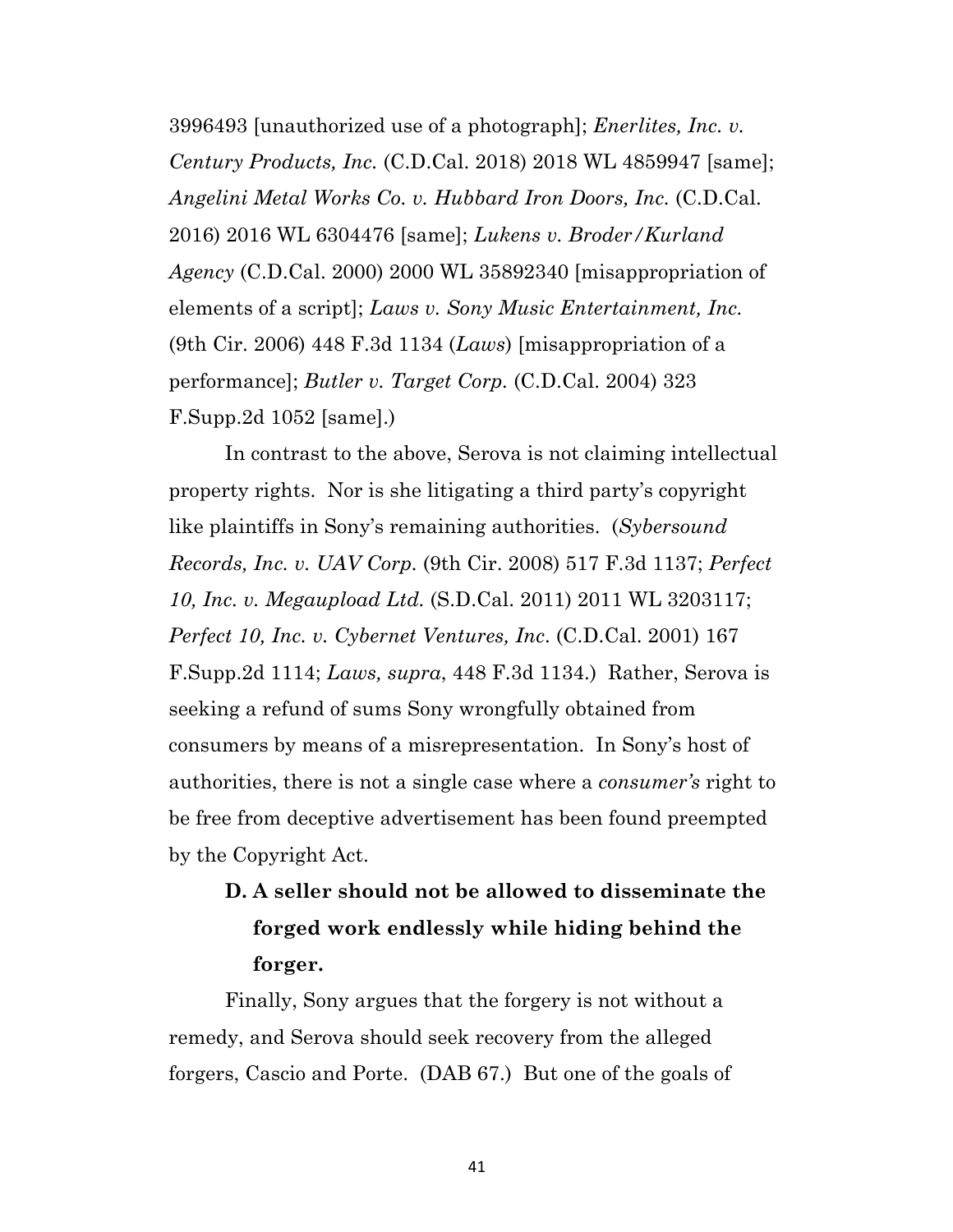Serova's lawsuit is to prevent Sony's ongoing deception of consumers by continued false attribution of the Cascio recordings to Jackson. Defendants Cascio and Porte are not the ones selling the Cascio recordings today, and injunctive relief against them under the UCL would be futile. Sony, essentially, argues that it should be allowed to continue selling the Cascio recording with false attribution because it cannot conclusively "verify" it, and the endless line of damaged consumers should collect from Cascio and Porte who are helpless to stop Sony's deceptive sales campaign. This allows for perpetual deceit that will continuously burden the courts and completely defeat the preventive objective of the UCL. (*Nationwide Biweekly Admin., Inc. v. Superior Court of Alameda Cty.* (2020) 9 Cal.5th 279, 326 ["the primary objective of the [UCL] is preventive, … to protect consumers from unfair or deceptive business practices and advertising."].).

#### **III. CONCLUSION**

For the reasons discussed, the Court should overturn the decision of the Court of Appeal in its entirety, leaving none of it binding or citable for any purpose pursuant to California Rules of Court, rule 8.1115(e)(3).

Dated: November 12, 2020 Respectfully Submitted,

 $\bigcup$   $\bigcup$   $\bigcap$   $\bigcap$ 

DENNIS F. MOSS, MOSS BOLLINGER, LLP Attorneys for Plaintiff, Respondent Vera Serova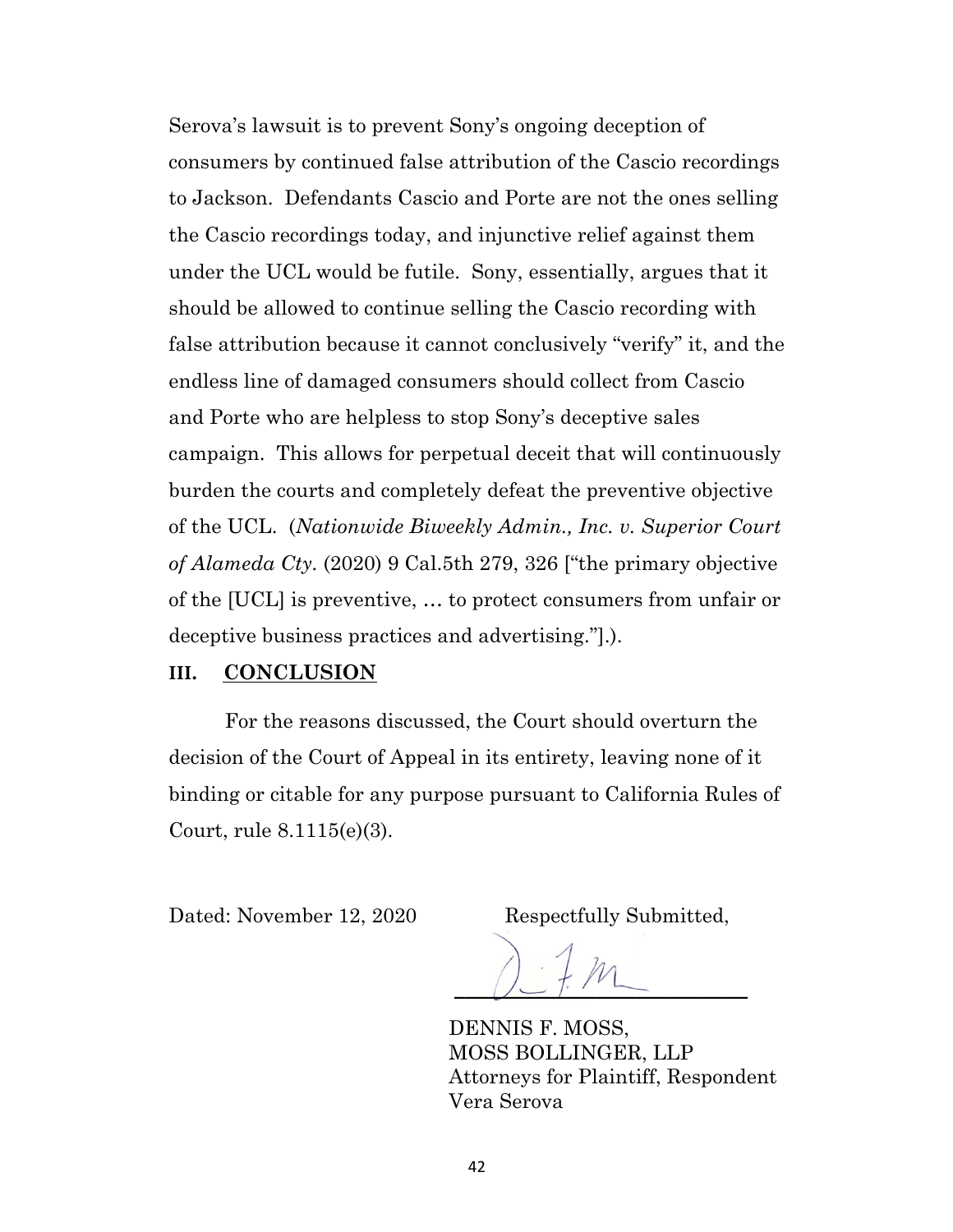### **RULE 14 CERTIFICATE OF COMPLIANCE**

Counsel of Record hereby certifies that pursuant to Rule 8.204(c)(1) or 8.260(b)(1) of the California Rules of Court, the enclosed brief of Appellant is produced using 13-point Century Schoolbook type including footnotes and contains approximately 8,398 words, which is less than the total words permitted by the rules of court. Counsel relies on the word count of the computer program used to prepare this brief.

Dated: November 12, 2020

 $M$ 

Dennis F. Moss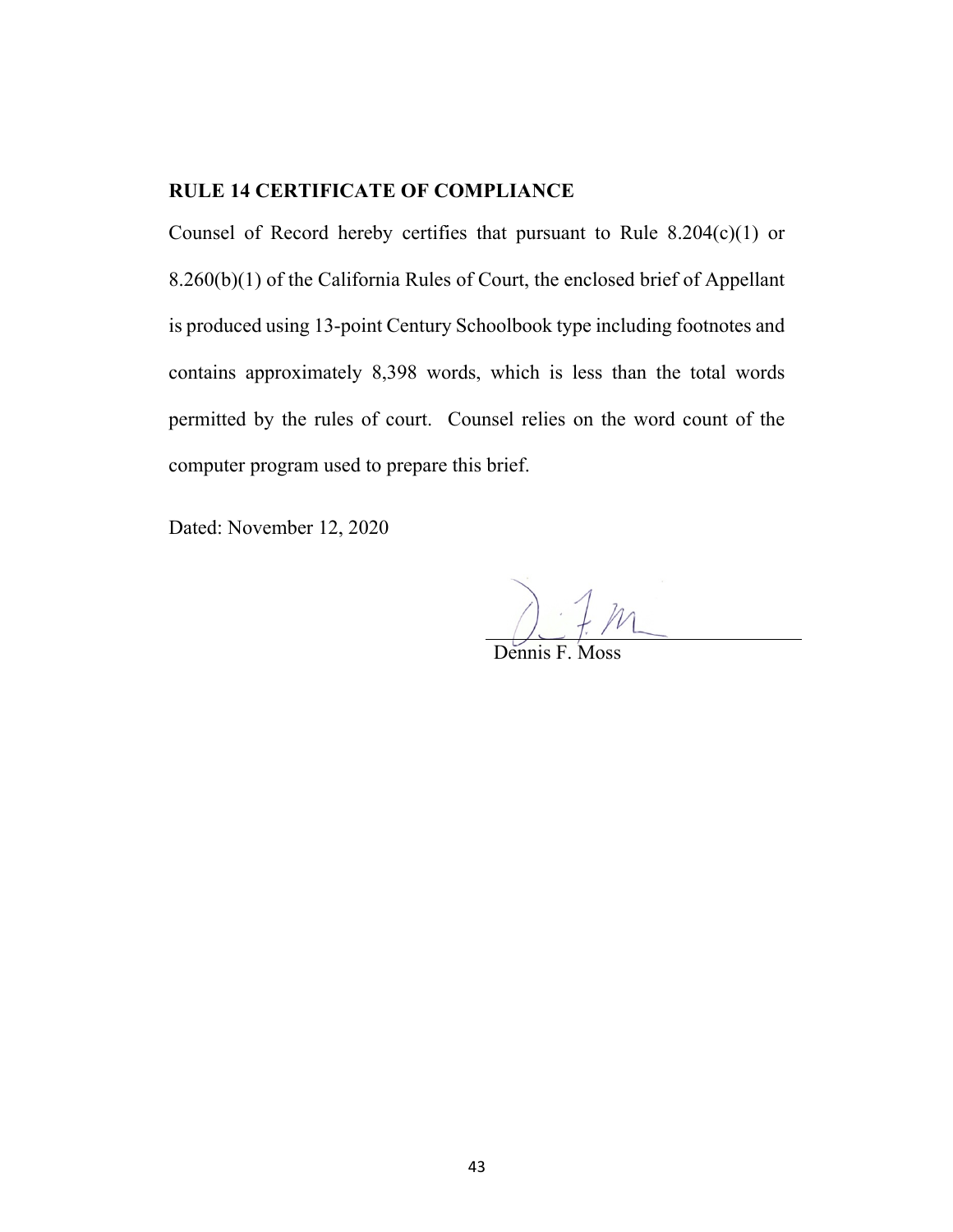#### **PROOF OF SERVICE**

1, the undersigned, declare:

- 1. That declarant is and was, at all times herein mentioned, a citizen of the United States and a resident of the County of Los Angeles, over the age of 18 years, and not a party to or interested party in the within action; that declarant's business address is 15300 Ventura Boulevard, Suite 207, Sherman Oaks, California 91403.
- 2. That on November 12, 2020 declarant served **RESPONDENT'S REPLY BRIEF** by VIA TrueFiling to:

Amicus Consumer Attorneys of America, Kkralowec@kraloweclaw.com Howard Weitzman, hweitzman@kwikalaw.com Zia Modabber, zia.modabber@kattenlaw.com Bryan Freedman, bfreedman@ftllp.com.

3. That on November 12, 2020, declarant served **RESPONDENT'S REPLY BRIEF** via FEDERAL EXPRESS to:

**Clerk, California Court of Appeal** 300 S. Spring Street Los Angeles, CA 90013

#### **Attorney General, State of California**

1300 "I" Street Sacramento, CA 95814-2919

**District Attorney, County of Los Angeles** 211 W Temple Street Los Angeles, CA 90012

I declare under penalty of perjury that the foregoing is true and correct. Executed this 12<sup>th</sup> day of November, 2020 at Sherman Oaks, California.

Leayarbe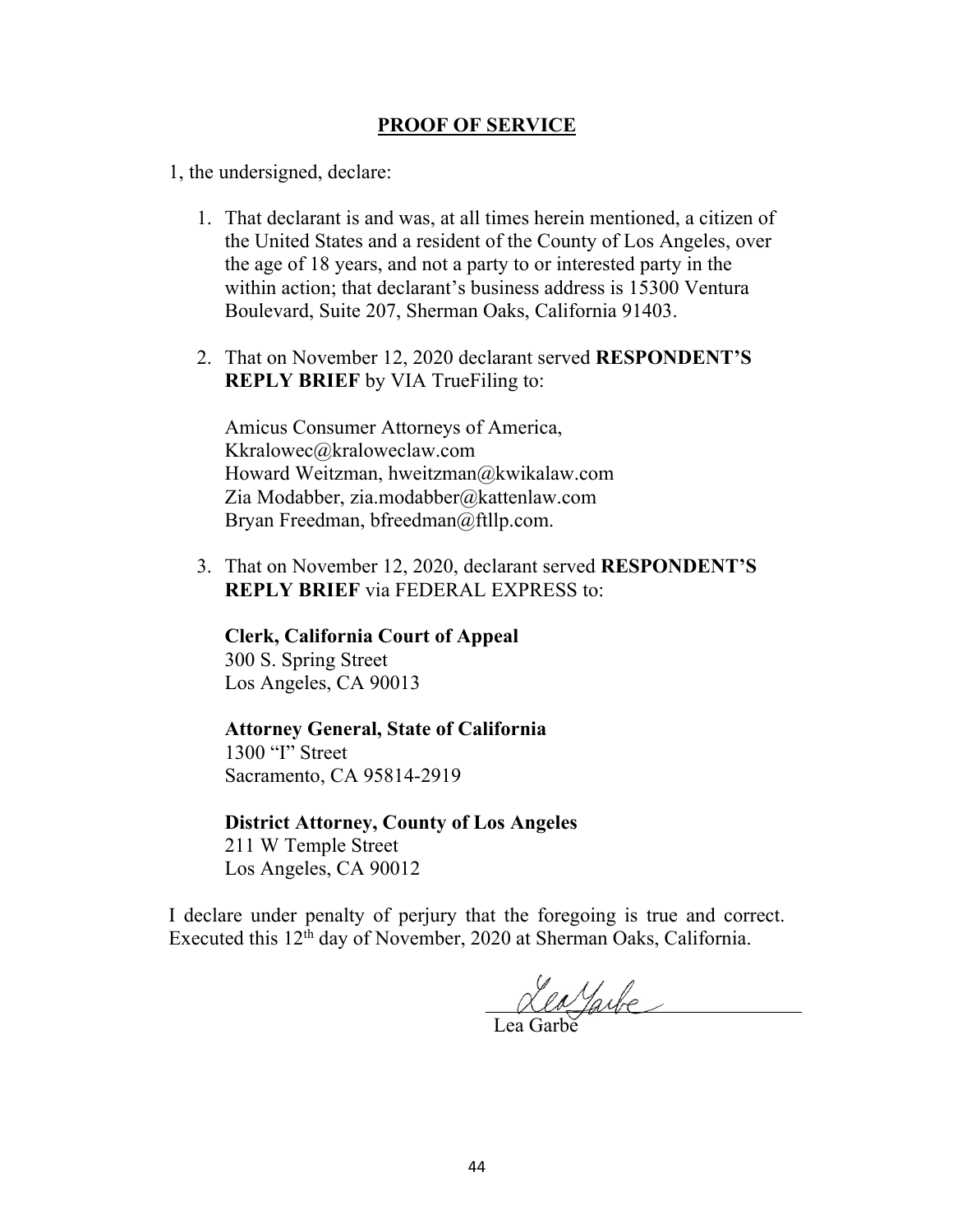#### **STATE OF CALIFORNIA**

Supreme Court of California

### *PROOF OF SERVICE*

## **STATE OF CALIFORNIA**

Supreme Court of California

### Case Name:**SEROVA v. SONY MUSIC ENTERTAINMENT**

Case Number:**S260736** Lower Court Case Number:**B280526**

- 1. At the time of service I was at least 18 years of age and not a party to this legal action.
- 2. My email address used to e-serve: **lea@dennismosslaw.com**
- 3. I served by email a copy of the following document(s) indicated below:

Title(s) of papers e-served:

| <b>Filing Type</b>                     | <b>Document Title</b> |
|----------------------------------------|-----------------------|
| <b>REPLY TO PRELIMINARY OPPOSITION</b> | Serova Reply Brief    |

| Service Recipients: |
|---------------------|
|---------------------|

| <b>Person Served</b>                                           | <b>Email Address</b>          | <b>Type</b>      | Date / Time           |
|----------------------------------------------------------------|-------------------------------|------------------|-----------------------|
| Jeremy Bollinger<br>Moss Bollinger, LLP<br>240132              | jeremy@mossbollinger.com      | le-<br>Serve AM  | 11/12/2020 10:42:43   |
| Tami Sims<br>Katten Muchin Rosenman LLP<br>245628              | tami.sims@kattenlaw.com       | $e-$<br>Serve AM | 11/12/2020 10:42:43   |
| Andrew Demko<br>Katten<br>247320                               | andrew.demko@katten.com       | $e-$<br>Serve AM | 11/12/2020 10:42:43   |
| Bryan Freedman<br>Freedman & Taitelman, LLP<br>151990          | $b$ freedman@ftllp.com        | $e-$<br>Serve AM | 11/12/2020 10:42:43   |
| Tami Sims<br>Katten Muchin Rosenman LLP<br>245628              | tami.sims@katten.com          | $e-$<br>Serve AM | 11/12/2020 10:42:43   |
| Howard Weitzman<br>Kinsella Weitzman Iser Kump & Aldisert LLP. | hweitzman@kwikalaw.com        | $e-$<br>Serve AM | 11/12/2020 10:42:43   |
| Ari Moss<br>Moss Bollinger LLP<br>238579                       | lea@dennismosslaw.com         | le-<br>Serve AM  | $11/12/2020$ 10:42:43 |
| Zia Modabber<br>Katten Muchin Rosenman LLP<br>137388           | zia.modabber@kattenlaw.com e- | Serve AM         | 11/12/2020 10:42:43   |
| Zia Modabber<br>Katten<br>137388                               | zia.modabber@katten.com       | le-<br>Serve AM  | 11/12/2020 10:42:43   |

This proof of service was automatically created, submitted and signed on my behalf through my agreements with